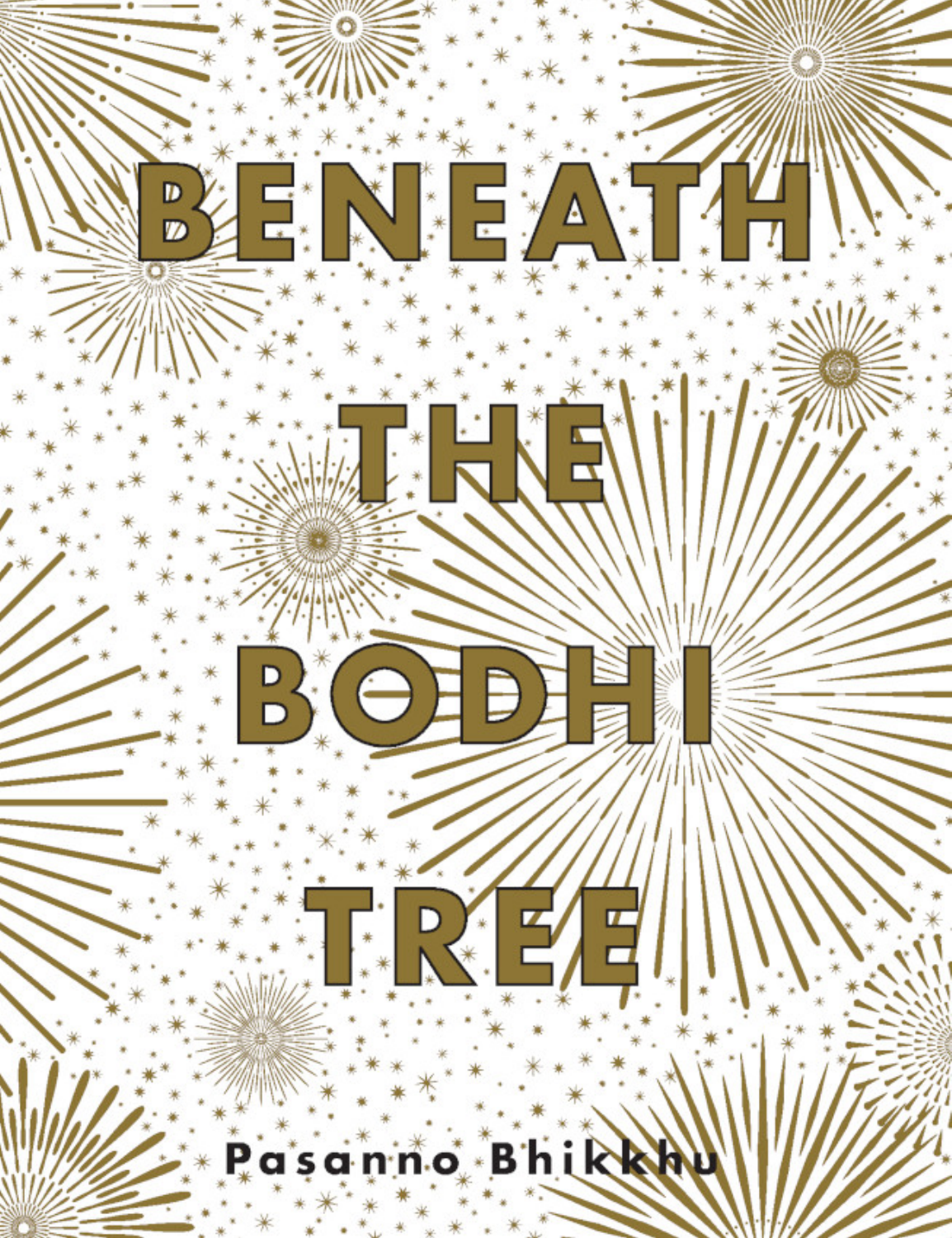#### beneath the bodhi tree

Pasanno Bhikkhu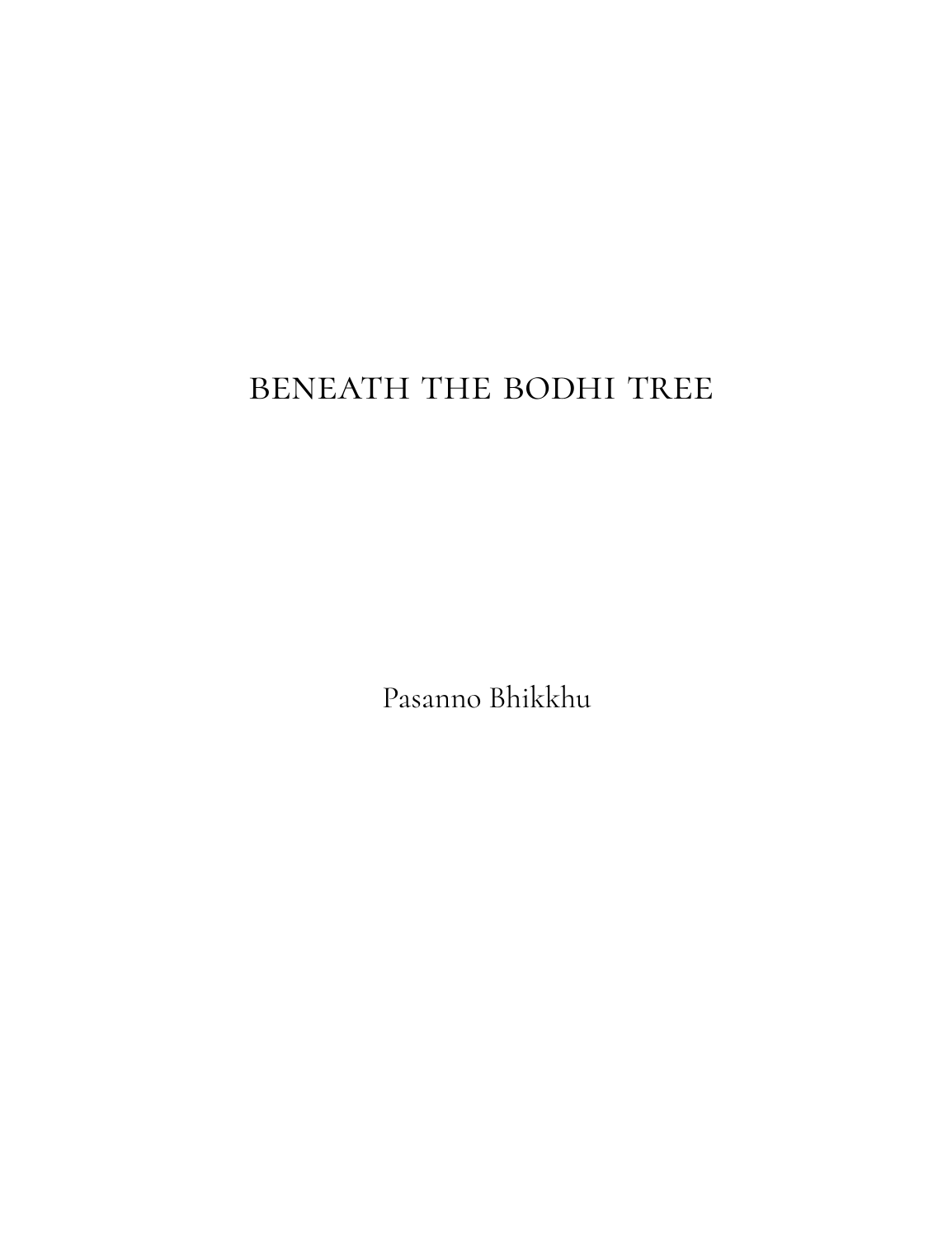Abhayagiri Buddhist Monastery 16201 Tomki Road Redwood Valley, California 95470 [www.abhayagiri.org](http://www.abhayagiri.org) 707-485-1630

© 2018 Abhayagiri Buddhist Monastery

ISBN 978-1-63271-014-7 ISBN 978-1-63271-015-4 (eBook)

This work is licensed under the Creative Commons Attribution-NonCommercial-NoDerivatives 4.0 International License. To view a copy of this license, visit <http://creativecommons.org/licenses/by-nc-nd/4.0/>

See page 66 for more details on your rights and restrictions under this license.

Cover by Sumi Shin.

*Sabbadānaṃ dhammadānaṃ jināti.* The gift of Dhamma excels all gifts.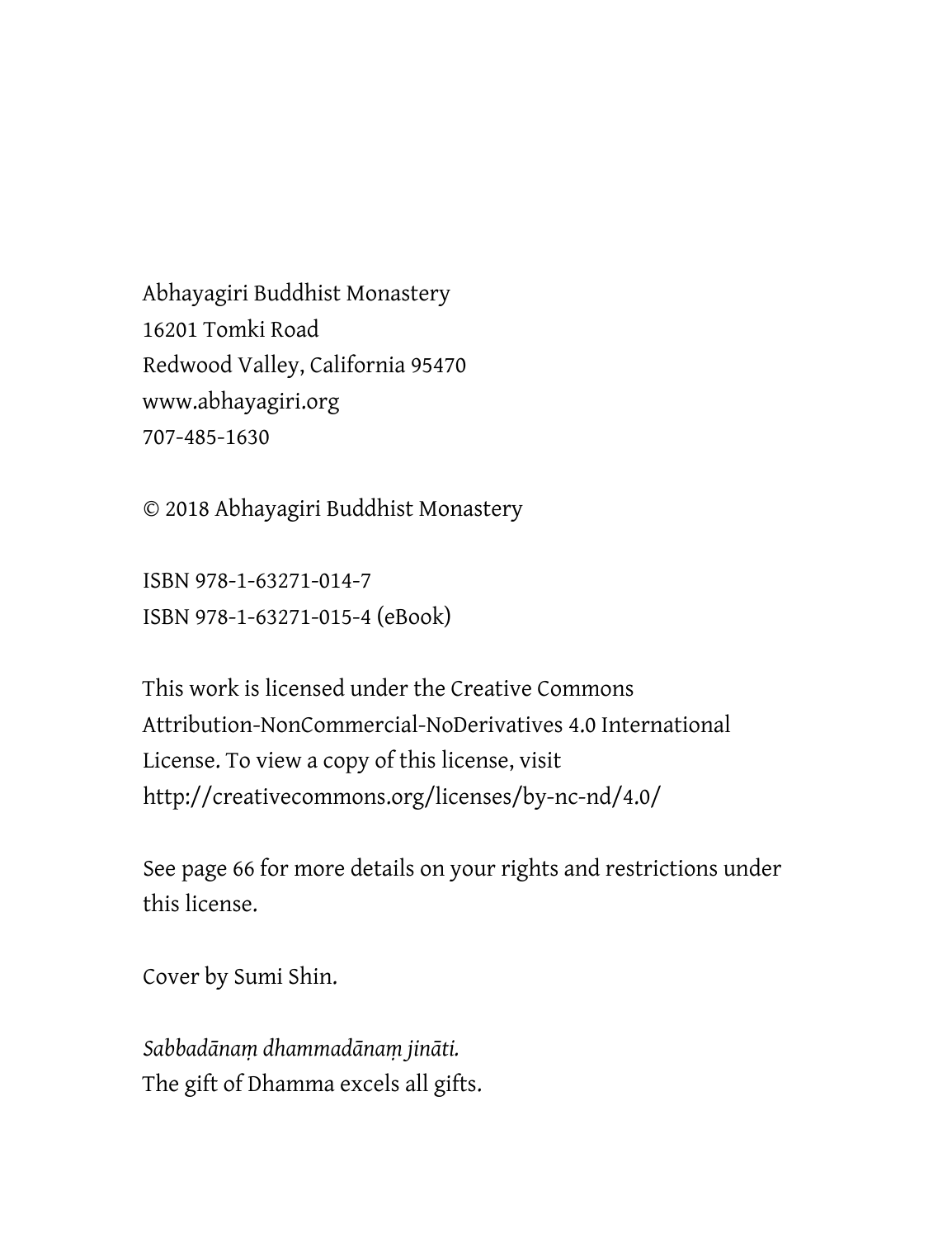## *Contents*

| Foreword               | v   |
|------------------------|-----|
| Abbreviations          | vii |
| Gradual Instruction    | 1   |
| Balancing the Mind     | 19  |
| Enjoying the Breath    | 37  |
| Beneath the Bodhi Tree | 53  |
| About the Author       | 65  |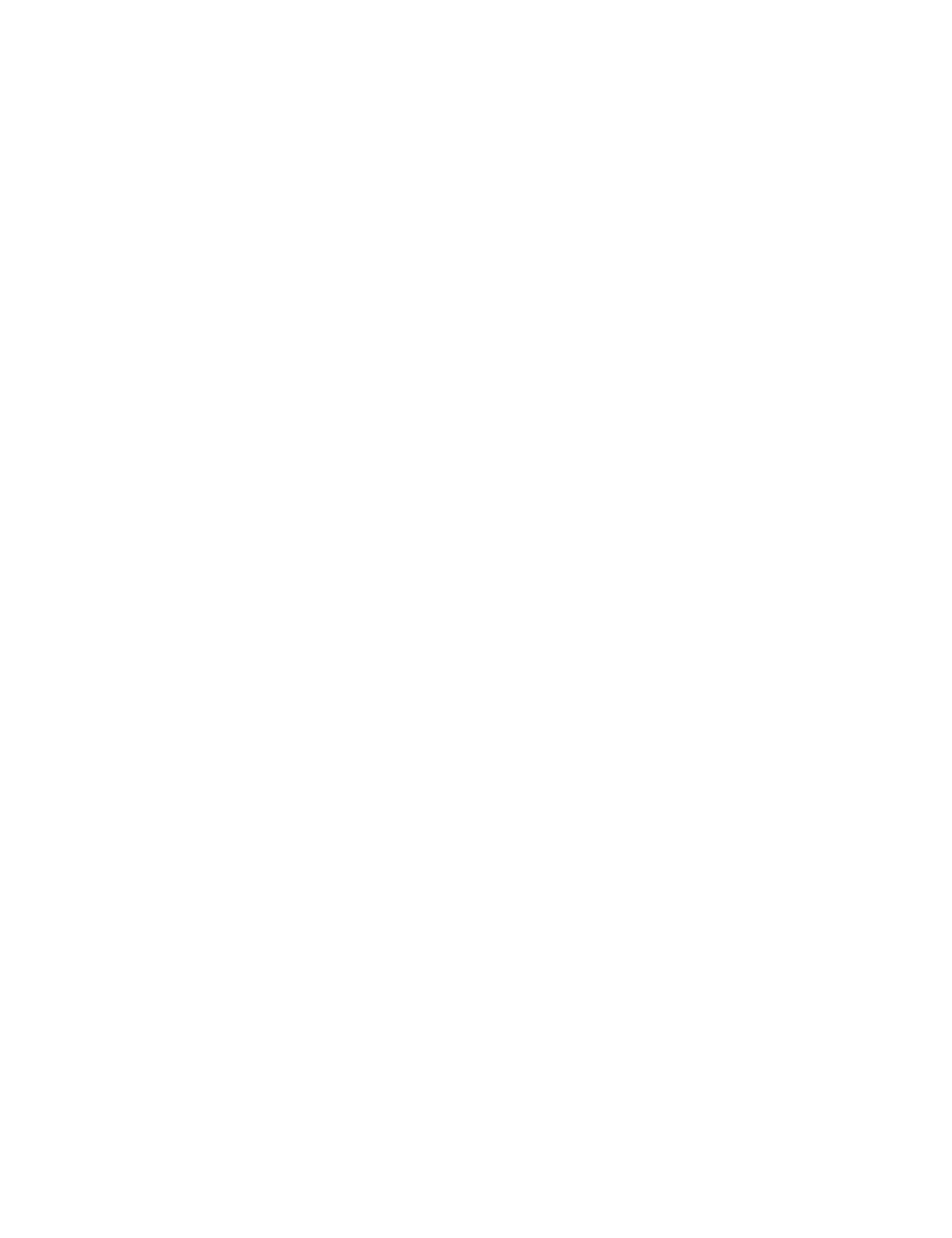### <span id="page-5-0"></span>*Foreword*

The "Big Ceremony" of 2018 marks the completion of Abhayagiri Buddhist Monastery's Reception Hall building and surrounding grounds. The ceremony is a grand opportunity to celebrate our current abbot, Ajahn Pasanno, who will be stepping down as the main administrator and leaving Abhayagiri for a year away. Luang Por has been a solid presence at Abhayagiri since his arrival on New Year's eve in 1996, joining Ajahn Amaro in a shared abbotship. After Ajahn Amaro's departure for Amaravati in 2010 to assume the abbot role there, Luang Por continued at Abhayagiri as the sole abbot. A one year sabbatical for solitary retreat time in 2006 has been Luang Por's only extended period away. Luang Por has tirelessly guided the growing monastic community,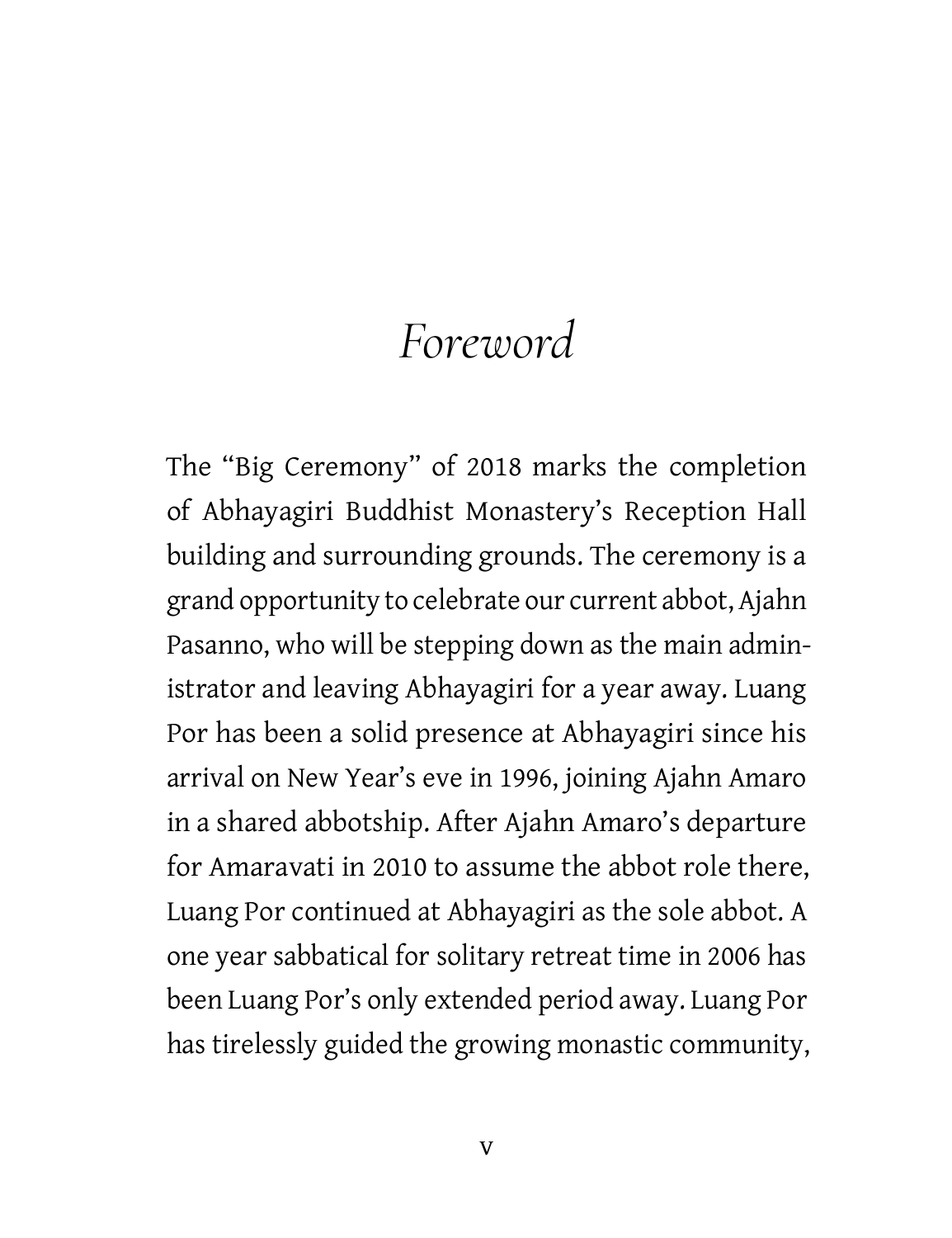offered endless teachings at the monastery and in outside engagements, and acted in the multifaceted role of administrator with great generosity, patience and compassion. Under his continued guidance the community of Abhayagiri has set down healthy roots and grown into the mature community that it is today.

It is with deep gratitude to Luang Por that this small booklet has been assembled—a community effort.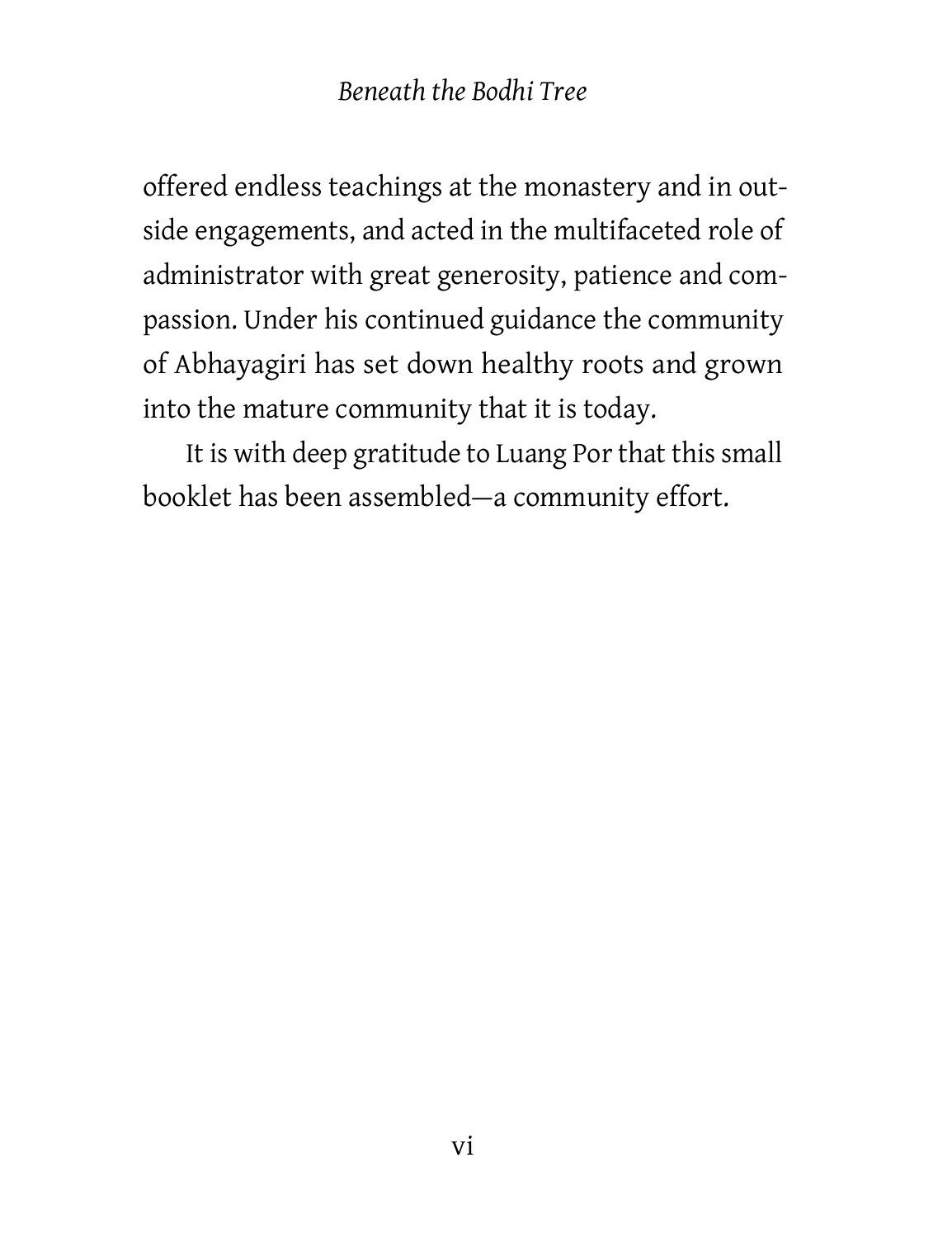# <span id="page-7-0"></span>*Abbreviations*

- D Dīgha Nikāya
- M Majjhima Nikāya
- S Saṃyutta Nikāya
- A Aṅguttara Nikāya
- Ud Udāna
- Th Theragātha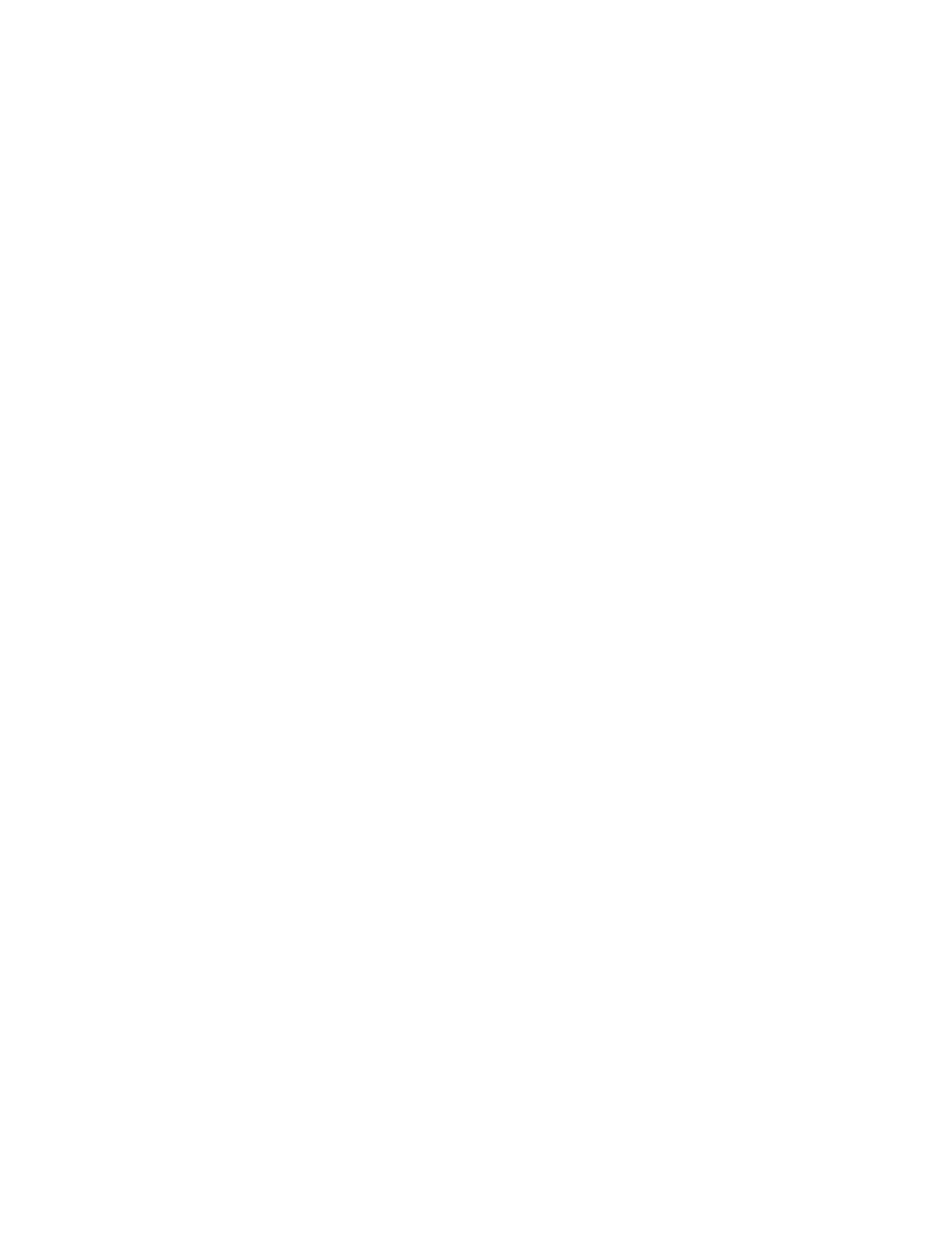### <span id="page-9-0"></span>*Gradual Instruction*

While speaking this morning about the Buddha's path of gradual training, what also came to mind is a whole other set of teachings around gradual instruction, which probably comes up more often in the *suttas*. The Pāli is *anupubbikathā*: *kathā* are verses or teachings, and *anupubbikathā* are teachings that follow on from each other. When the Buddha would teach and give instruction, he would often lay it out in a gradual way, because, given the nature of the human mind, you have to build on your understanding and ability to actually comprehend something clearly and deeply. It's helpful to have a set of stairs or an elevator to get up to the top floor of a building, instead of being told: "Just get up there. You're here. There's the top of that building, thirty feet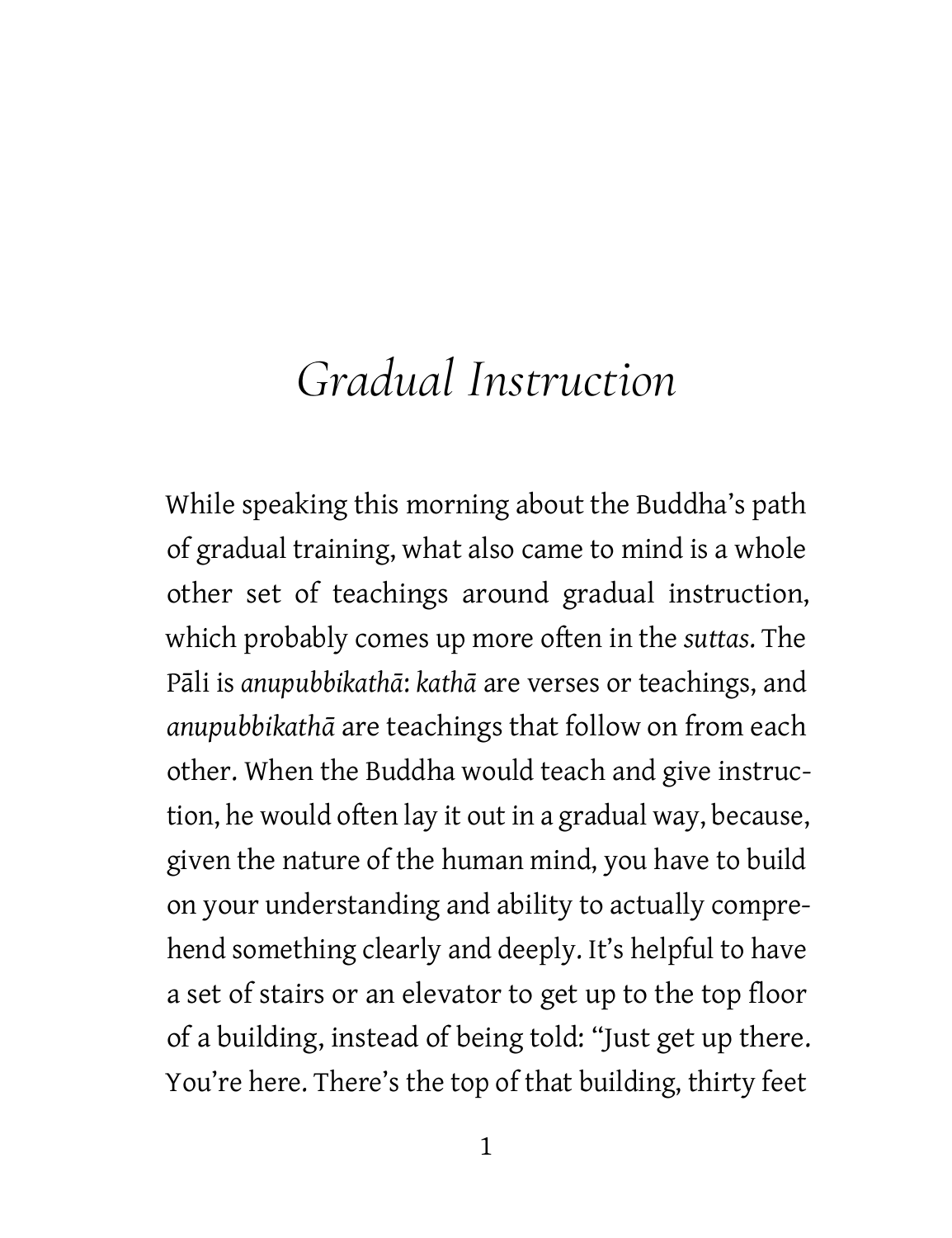away, just . . . What are you waiting for? Get up there." The reality is there has to be a structure or a network to be able to do that. Just because we can conceive of the top of the building doesn't necessarily mean we can get there.

In his graduated teaching, the Buddha would talk and give instruction on generosity, on virtue, on heaven, on drawbacks and the bane of things, on renunciation, and then on the Four Noble Truths. This is a helpful structure to reflect on for our own practice. Often, we don't want to mess with the rinky-dink stuff and just want to get on with it: "Just give me the straight scoop." And then, of course, when one does get the straight scoop, one feels bewildered. What do we do?

The graduated teaching and a gradual approach are really appropriate for us and our human condition. We lay a foundation of different aspects of goodness, virtue, right view, right practice. It isn't as if this is a linear thing: that you have to get this bit—the generosity bit—down, then you can go on to virtue. It's something that you're doing all the time: constantly filling in the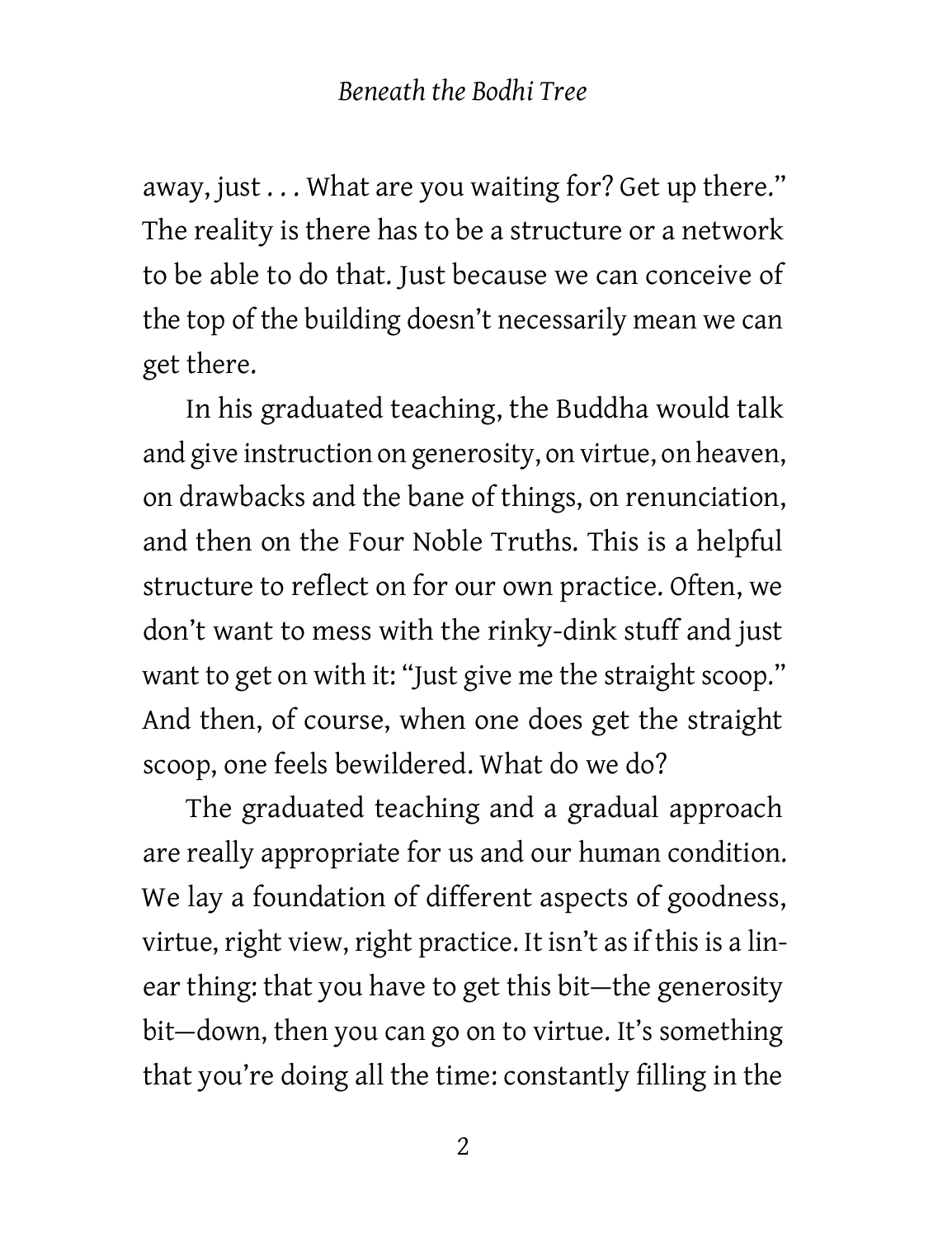gaps and layering your practice. One image I have is a lock in a shipping lane. You've got a section of the river filled with rapids. A ship or a boat goes into the lock, then the water comes in and lifts the boat up to the level of the water, and then it can go on. It's like that with our hearts.

Being able to pay attention to a quality like generosity: it's not as if generosity is just a beginning aspect of traditional Buddhism. It's a quality of mind and heart, a mindset that allows one really to just give of oneself. When we do, if that's our perspective, then in practice there's a certain delight and joy that comes from giving and generosity. Then generosity isn't isolated. Especially when generosity connects us with good people, we have all sorts of opportunities for reflection, teachings, or perspectives that we might not have considered otherwise. In giving of oneself, it isn't just material giving that is important. It's the attitude behind it. The heart leaps forward at being able to give and be generous.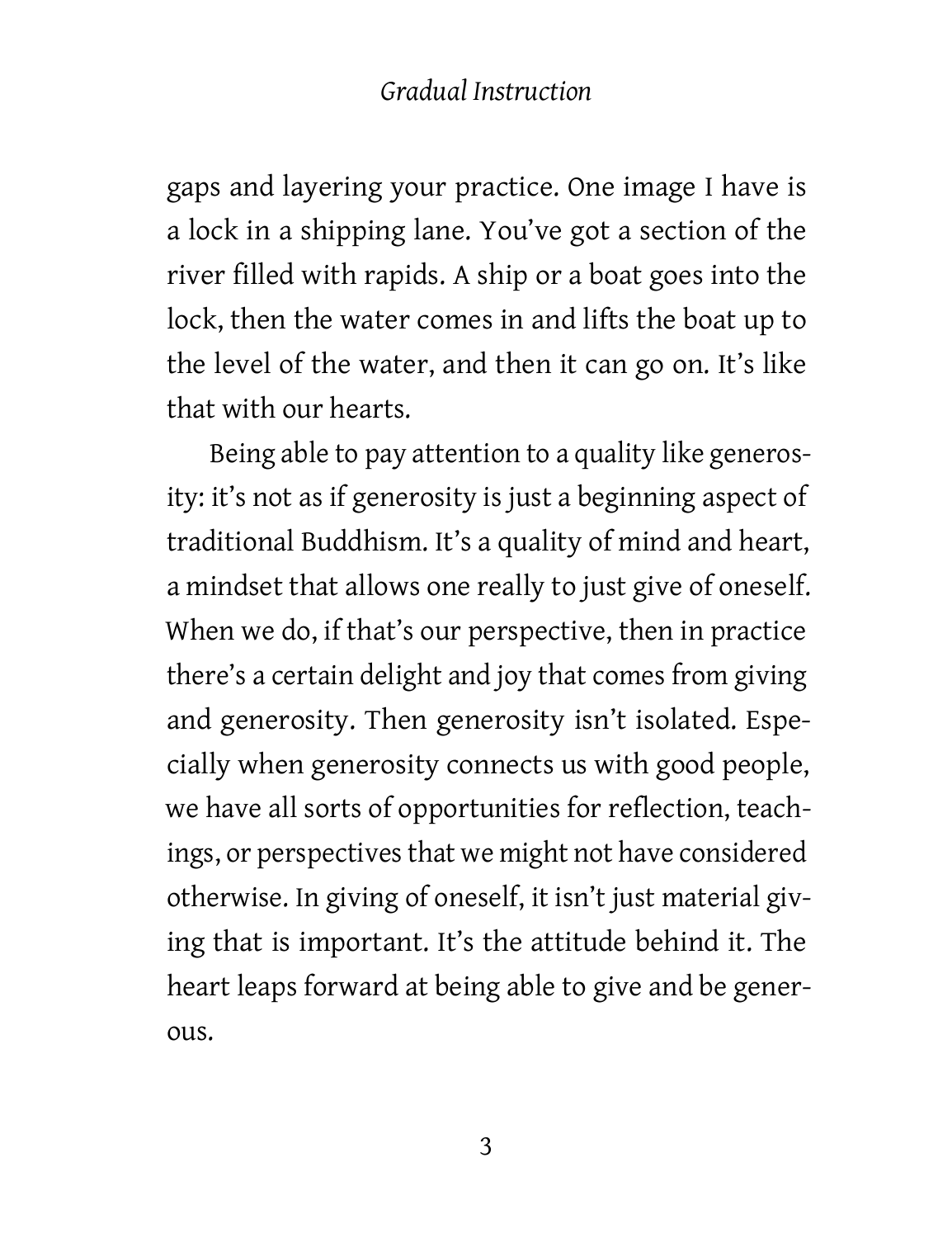If you think in terms of meditation: when does your meditation become successful and when does it not become successful? It's successful when you're able to take an object of meditation, whatever it is, and just give yourself to it. The mind really settles very quickly. As opposed to picking up the meditation object and asking, "Well, what am I gonna get out of this? How much do I have to do to get the goal?" There isn't a generosity of spirit there. So, then one ends up frustrated and not very peaceful in one's meditation.

In generosity, there is obviously an aspect of material giving, but it's also an avenue for cultivating qualities of mind. *Dāna* is not just something one is doing through material things: it's that quality of heart that is ready to give, to share, to help, to be of benefit. That has a real, positive effect on this gradual path and training. We're able to really grow in the Dhamma when we give ourselves to it.

Virtue is very similar. I talked about virtue this morning as being a part of a gradual path. As we establish ourselves in virtuous qualities, the effect, in terms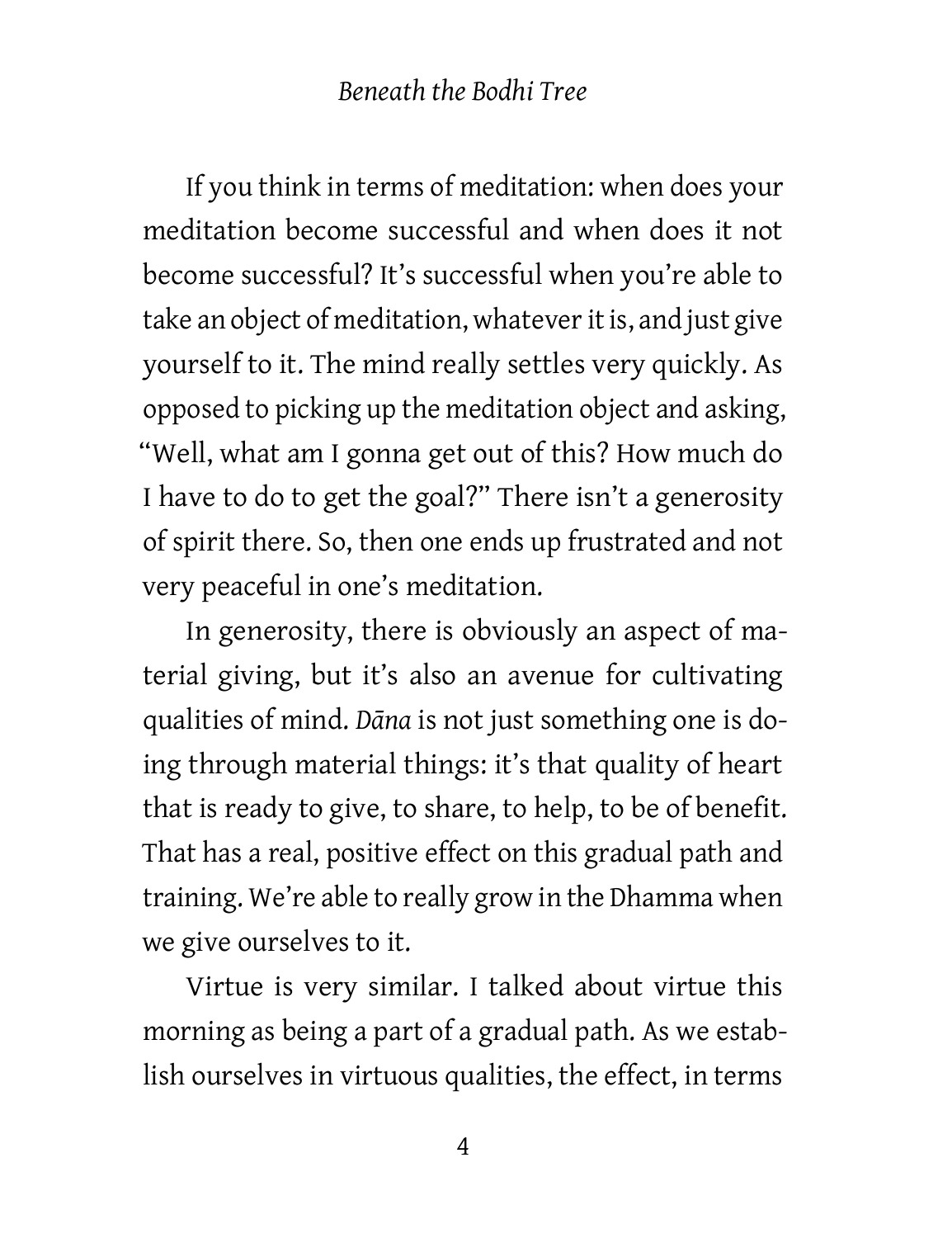of relationships with other people, is of establishing bonds of trust. That's extremely important, and not just for social well-being. The strength of a society or culture really has to be established on bonds of trust, as does internal strength, as we become more confident in our own intention.

One of the things that Ajahn Chah used to point out is that one of the values of keeping precepts, paying attention to a moral training, is that you start to understand volition, the movement of mind behind action, speech, and our mental states. That's the essence of *kamma*. The Buddha was very explicit in this: *kamma* is volition. There are actions, how volition is displayed, but *kamma* and its results are based on the volition behind action. Being able to understand volition, we can start to understand *kamma* and how it affects us.

This is one of the many different ways the Buddha expressed his enlightenment. The most common way we hear about is, for instance, in the *Dhammacakka Sutta* (S 56.11), where the Buddha says, "It wasn't until I understand these Four Noble Truths and their twelve aspects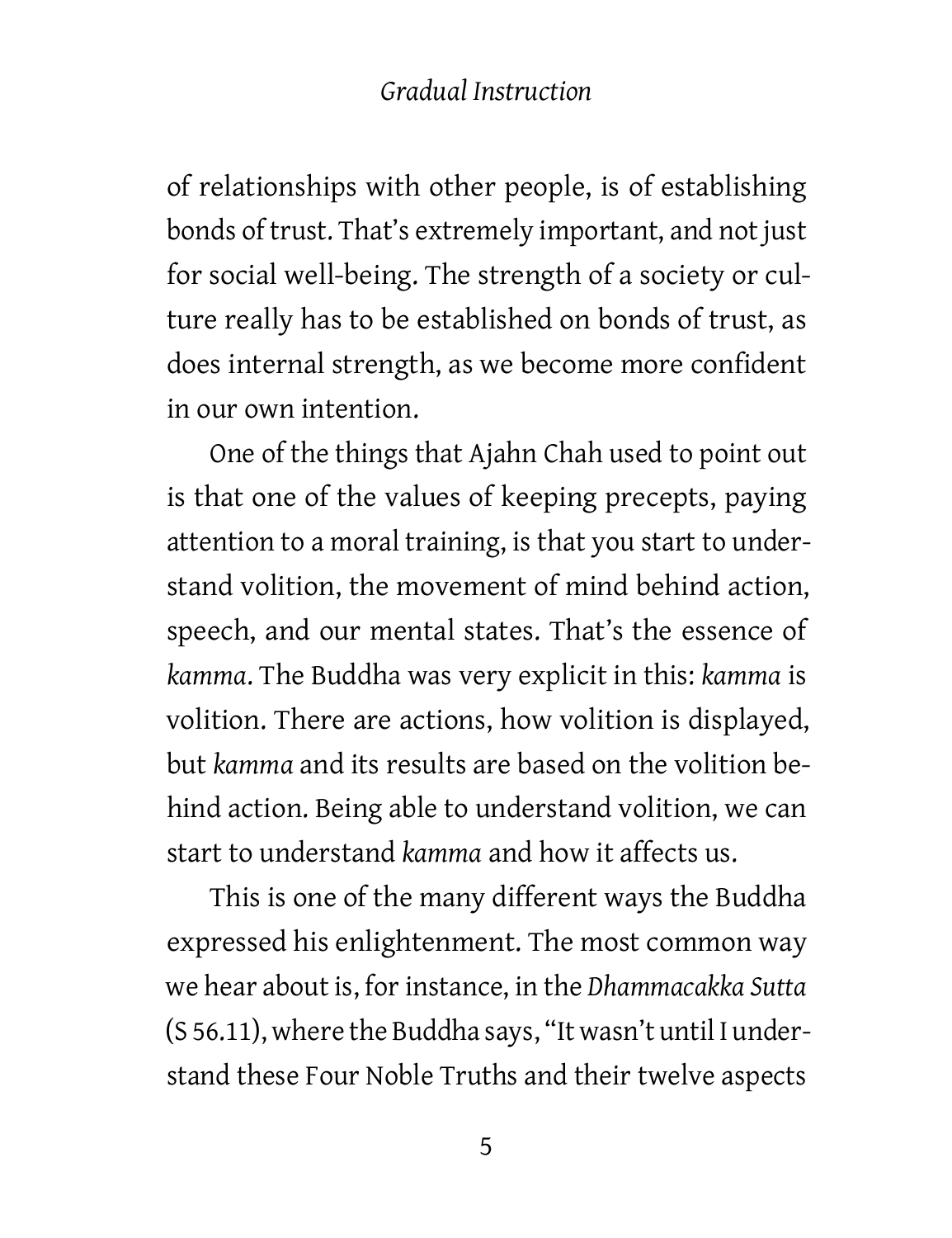that I was able to declare my full and unexcelled enlightenment and awakening." But there are also *suttas* where the Buddha says, "It wasn't until I was able to understand *kamma* and its results." *Kamma* is just the verb "to do," action, and then there's the result of that action: *kamma-vipāka*.

Of course, we reap the fruits of our actions all the time. Sometimes we feel like helpless bystanders. In reality, we need to take responsibility for the whole process. Understanding *kamma*, understanding volition: it isn't just because one studies it in a book or has read a good essay on *kamma* that one is able to understand. It's because one really starts to investigate one's actions, one's speech, one's movement of mind, that one can start to see and understand it more clearly. It's through that understanding that we're able to take responsibility. So, the knock-on benefit of virtue, of keeping precepts, is you start seeing that all these different practices that the Buddha lays out at the beginning of the path have huge effects for the conditioning, the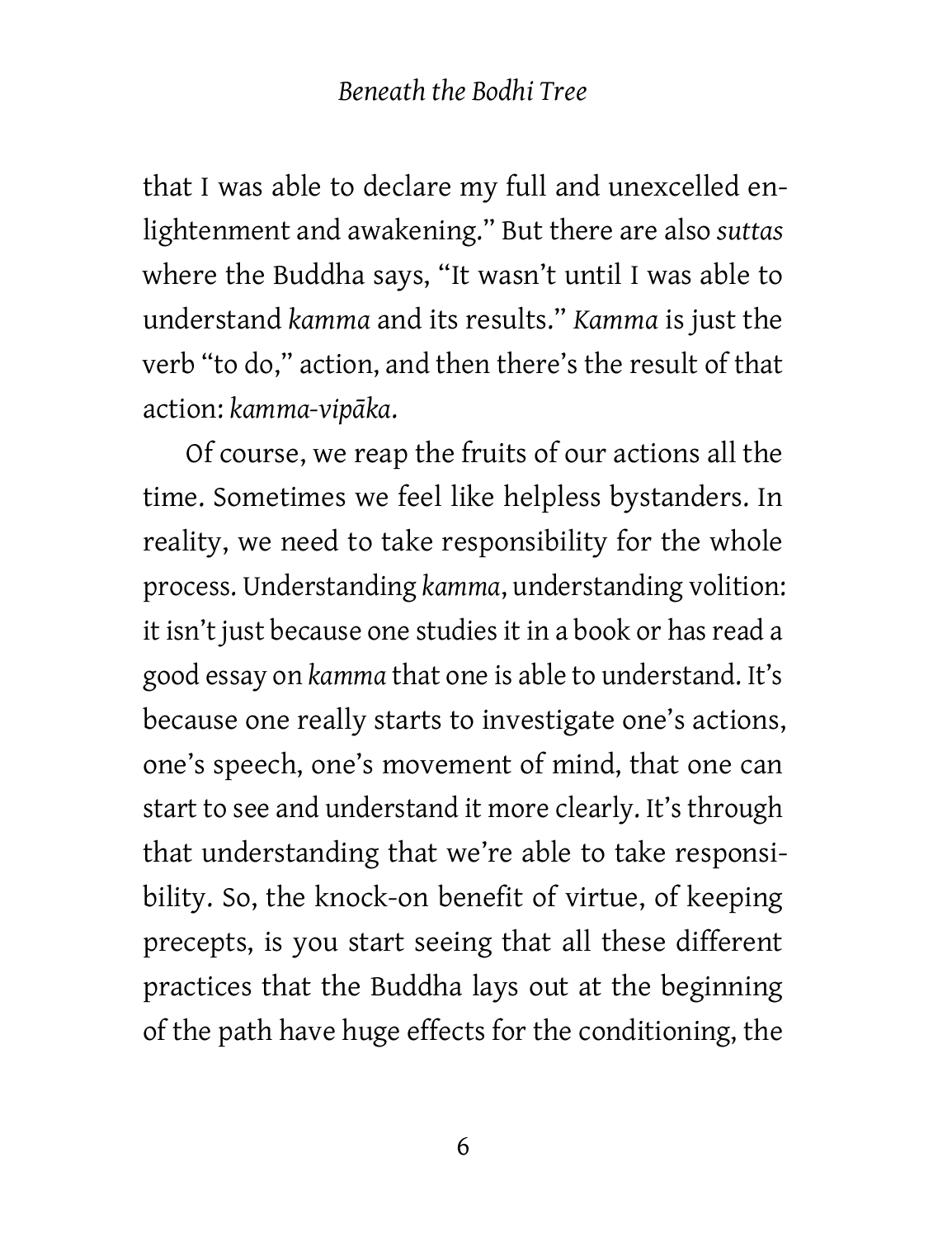result, and the fruition of the path. Again, it's not a linear, gradual path. It's an integrated path of training and understanding, being able to instruct ourselves and to learn how to teach and train ourselves: taking on generosity, virtue, heaven, the drawbacks, renunciation, and the Four Noble Truths; picking that up and reviewing, reflecting, and practicing with it; and teaching ourselves.

Toward the end of the discourse I mentioned this morning, of the Buddha teaching an accountant about the gradual path (M 107), the accountant asks, "There is this teaching that you have, and it's for the realization of *nibbāna*. Does everybody realize *nibbāna*?" The Buddha says, "Well, some do, and some don't." The person asks, "Why is that? Because *nibbāna* is there; the teaching is there." Then the Buddha says, "Let me put it this way . . ." They were in Sāvatthi at the time, and the accountant is a minister in service to the king. The capital of the large adjacent kingdom was in Rājagaha, quite a distance. The Buddha asks the accountant, "Do you know the way to Rājagaha?" He answers, "Yes, certainly.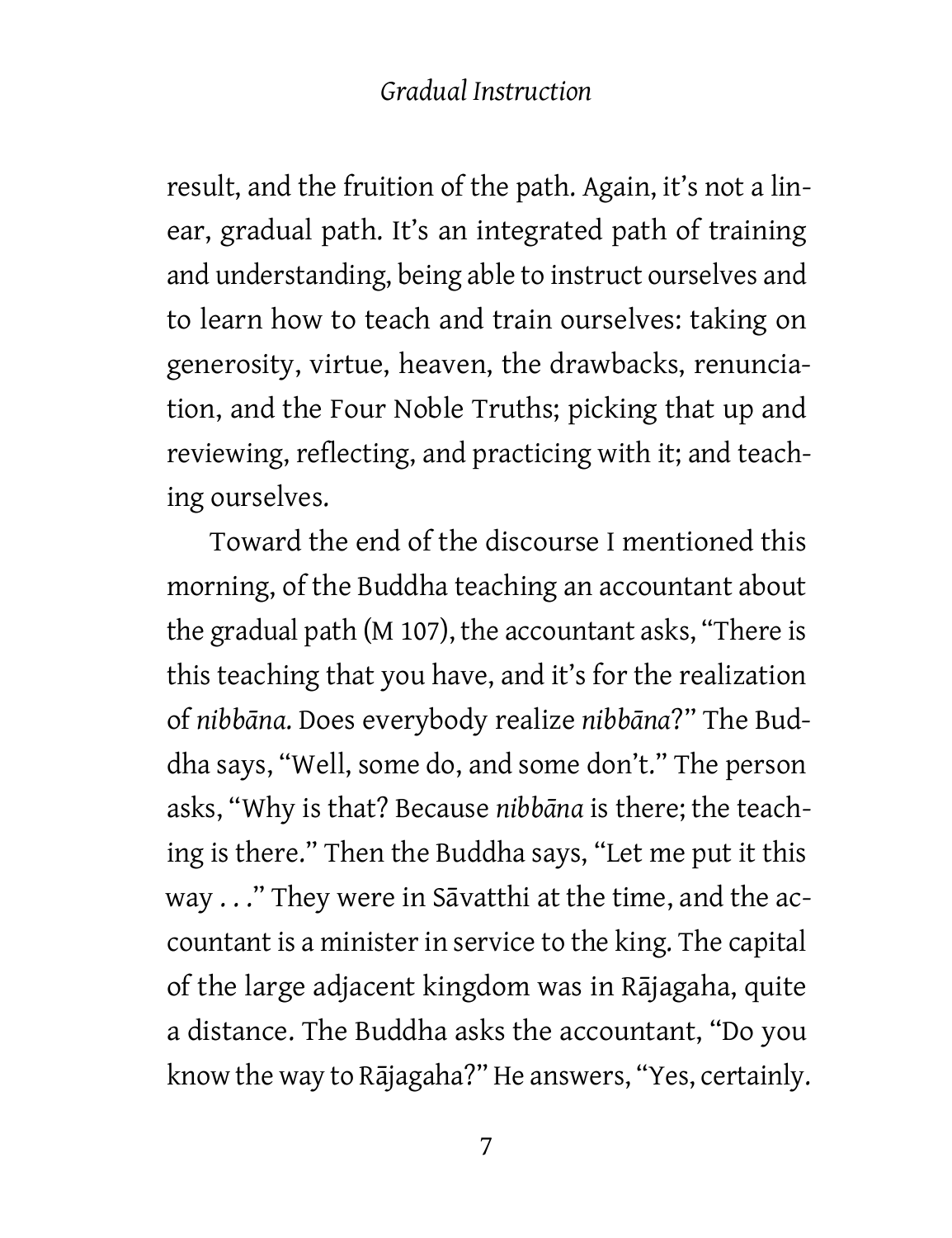I've been many times." The Buddha asks, "If somebody asked you to how to get there, could you explain it to them?" "Yes, certainly." "And do you think everybody would get there?" "Oh, no. Some would make it there. Some would lose their way." "Why is that? You gave clear instructions. It's exactly the same way with *nibbāna*." The goal is there. The teachings are there, and we have to learn how to put those teachings into practice and not lose our way, to learn how to put that gradual path into practice, into our life.

The next aspect of this graduated teaching that the Buddha gives is heaven, or perhaps it could be expressed as heavenly states. This might be a bit more accessible to most Westerners: the recognition that there's actually more to our experience than just mundane, ho-hum, dreary life, and getting on with its practical aspects—a bit of respite now and again. The human heart is capable of heavenly states. If one extrapolates from that, there are probably realms where those are manifested, but this is not an essential or necessary piece of dogma. However, we can recognize that there are qualities of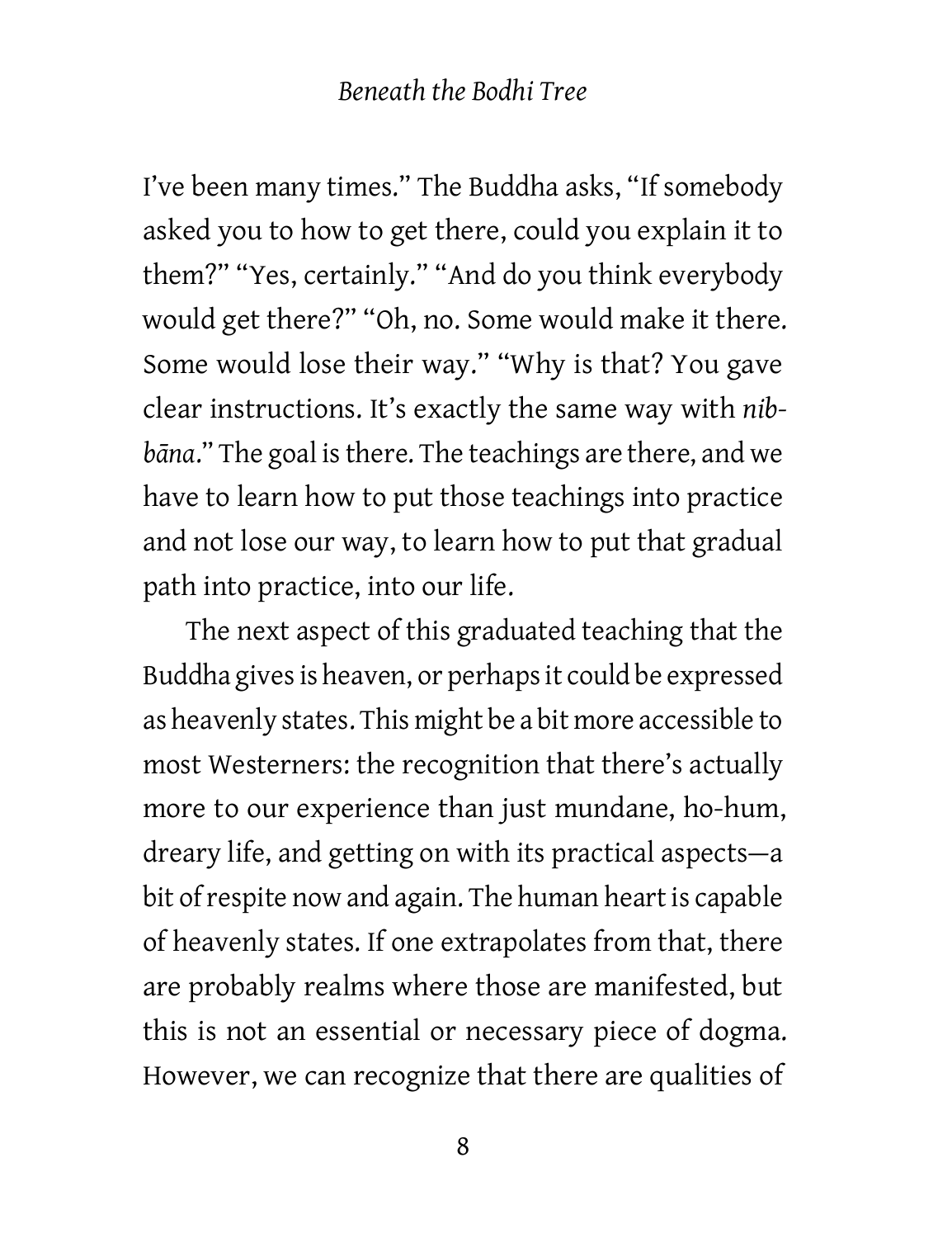mind that are refined and beautiful, and that they're possible.

That's when the mind experiences the divine abidings: loving-kindness, compassion, sympathetic joy, equanimity. These are called divine abidings because, when we dwell in, say, loving-kindness and our wish is for our own and all other beings' happiness and wellbeing, we view the world in a radically different way. When we view the world and ourselves through the lens of compassion, really attuned to that wish to alleviate suffering in the human condition, and our own, we view and experience the world in a very different way. It isn't as if one doesn't recognize or see the flaws or difficulties. But it's a way to direct attention that is deeply gratifying: to be able to respond to the world with bright states of mind.

One of the monks in our tradition has been translating the divine abidings, the *brahmavihāras*, as "mature emotions." That's a really, really skillful way of putting it. The emotions of irritation, fear, and gratification are not so mature. You can see that in just about any infant.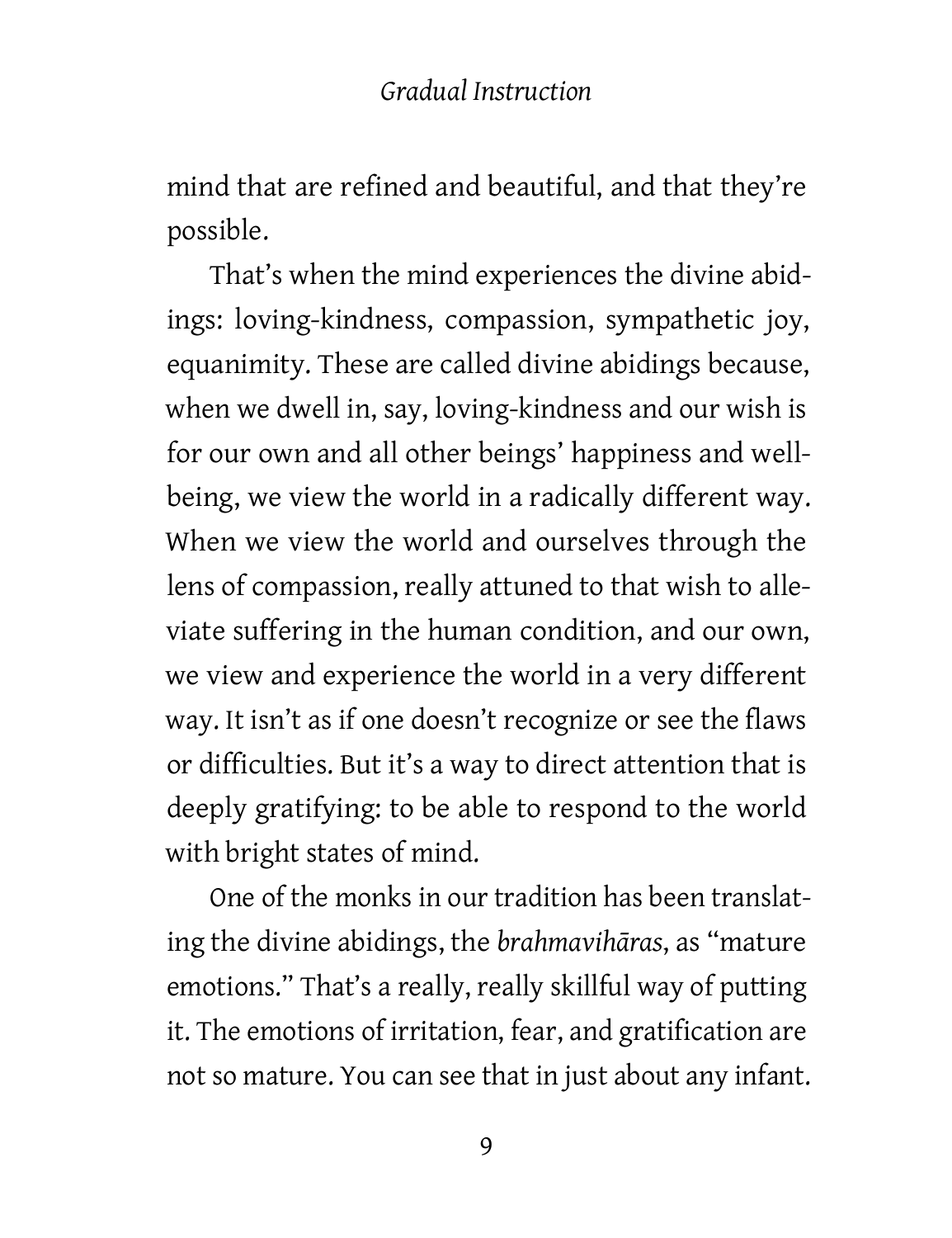But as practitioners, we have access to teachings and practices that allow us to lift up the heart to something that is heavenly, divine. It's possible. It's not that it's not possible. It's that we don't choose to direct our attention in that way. There is the feeling of being a helpless victim of either internal moods or external things around us. But it's important to realize, as a gradual and graduated instruction, that what is heavenly is a part of our human experience, and we can choose to cultivate that.

The next step in that graduated instruction is on the drawbacks, *ādīnava*. There is the heavenly, there is the divine, and there are definitely drawbacks. There's the painful side of experience, and we have to recognize that: the painful and difficult side of having a human body. One can see advertisements for a health product of some sort where everybody is just vibrant and young. One might think, "But that isn't what I'm experiencing!" We recently changed doctors to one at a new clinic in Ukiah, so I had to get registered there. I had to fill out forms asking, "What's your history and have you ever had any surgery?" It took a while to answer, and I didn't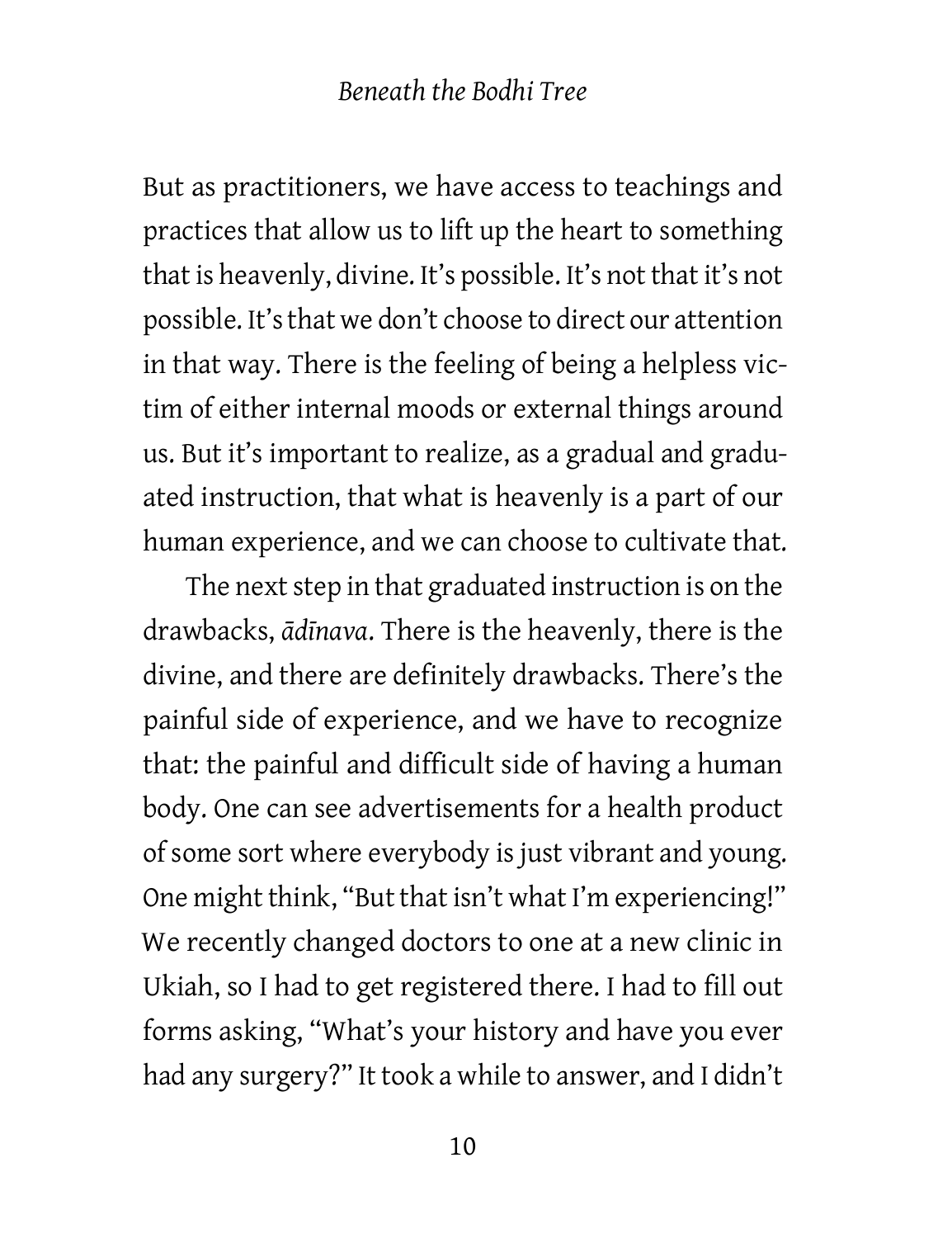even get into some of the different illnesses! It's just a drawback of having a human body. They're subject to aging, sickness, and death. It's not all doom and gloom; it's just part of the picture.

In order to be able to really awaken, it's important to see the whole picture. There is the possibility of experiencing heavenly states of being—that doesn't exclude the fact that there are drawbacks. There are. There is that painful side of human existence. That's just in terms of the body. Then there's the mind, which we all want to be pleasant. Where do the dark thoughts and difficult moods come from? But we can be aware of and recognize them. We don't have to believe or be prey to them. The world around us is fraught with the difficult and problematic. Looking at the drawbacks doesn't mean that one is pushing this away. It's just recognizing that looking ties in with the next quality: *nekkhamma*, which is renunciation.

*Nekkhamma* is a *pāramī*, one of the extremely wholesome qualities foundational to liberation. It provides a strength of heart. An almost literal translation of the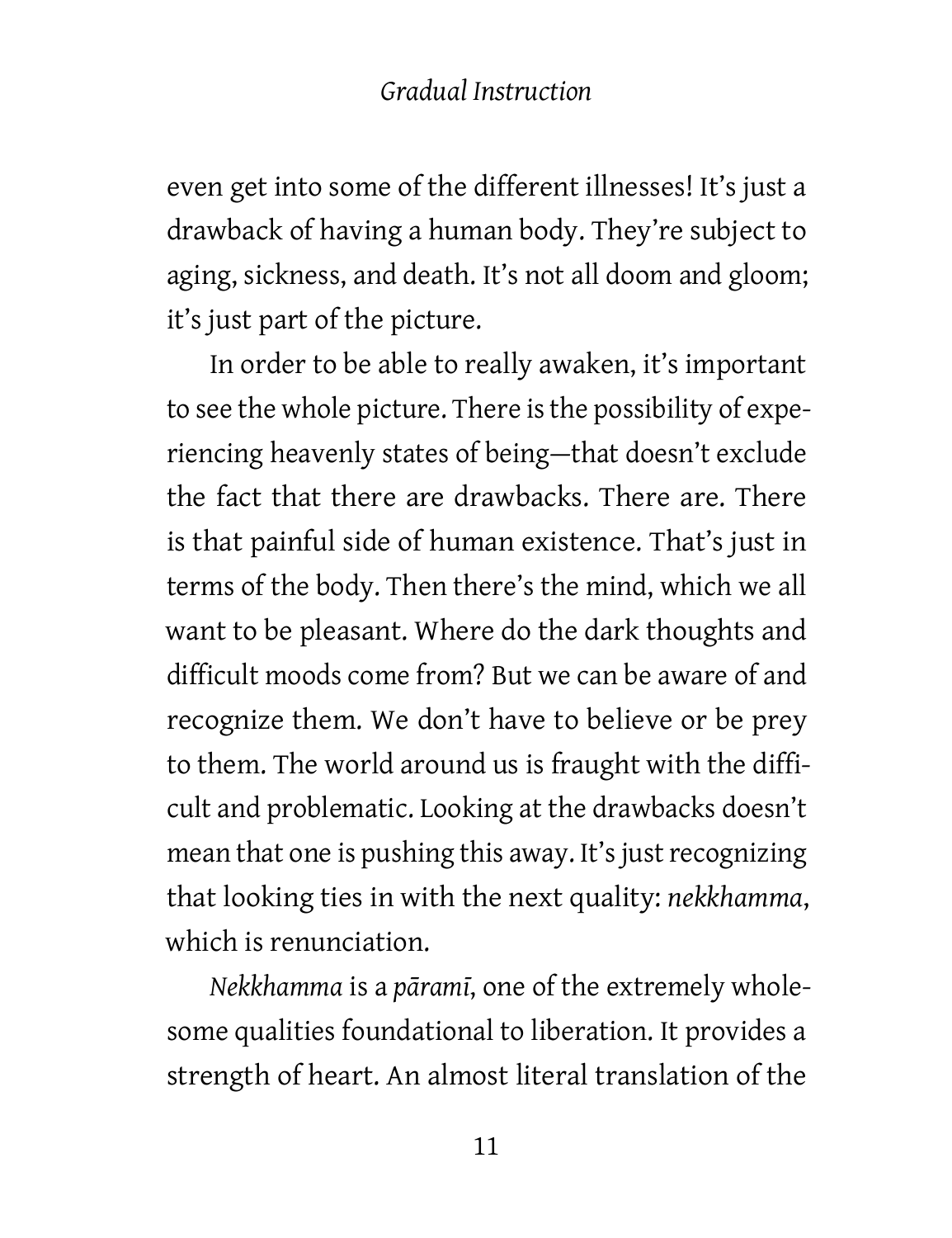word *pāramī* is "qualities that allow the heart to cross over." Movement is implied in the word. For the heart to cross over from *saṃsāra* to *nibbāna*, from *dukkha* to peace, to cross over from defilement to the wholesome, one relies on certain qualities—the *pāramīs*. *Nekkhamma* is one of the ten *pāramīs*: renunciation, which, in the English language, doesn't get good press. It didn't, even in the Buddha's time.

There's a really interesting discourse where a layperson is talking to Ānanda, and states basically the same kind of perception or problem we have now (A 9.41). He's speaking as a layperson who delights in sensuality and pleasure. This whole idea of renunciation is just really the ultimate bummer. The heart isn't confident and can't rise up to it. How is it, he asks, that these young monks are taking on renunciation? Ānanda says, "Well, let's go and see the Buddha." The Buddha says, "When I was still unawakened, still beginning my practice, I didn't get excited about renunciation. That's quite normal in the human mind. But as one starts to investigate it one sees that, through this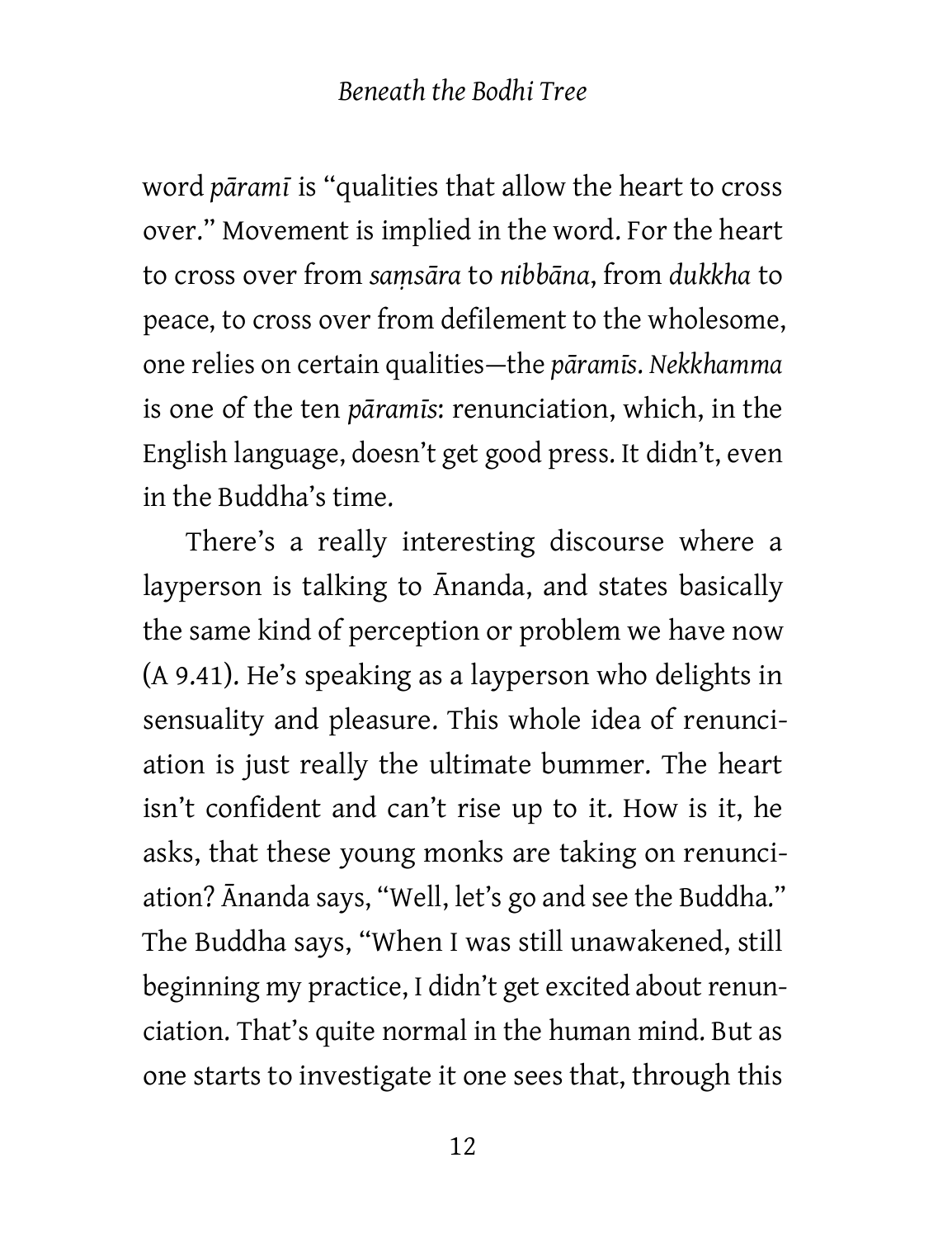#### *Gradual Instruction*

renunciation—relinquishment, pulling back, putting down, releasing—the mind became more peaceful and brighter." Then he goes into a whole process, beginning with physical seclusion and stepping back from a lot of engagement. That just feels really good.

I'm sure that many people on retreat, having gotten there, say, "Ah, okay, I can settle." That's renunciation, relinquishment, stepping back from a lot of engagement. As we start stepping back more and more, it gets a bit more refined, where we first experience the physical and then also the different mental aspects of simplicity and the effect that simplicity has. Putting down different compelling distractions: it isn't as if they're bad or evil in some way, but it's just that, by relinquishing and renunciation, the mind starts to settle more. The mind becomes brighter. The Buddha goes on and says, "As I'm practicing my mind becomes more peaceful, but then there's an obstacle. I realize that I now need to renounce and relinquish the *vitakka-vicāra*, initial and sustained thought (or directed thought and evaluation),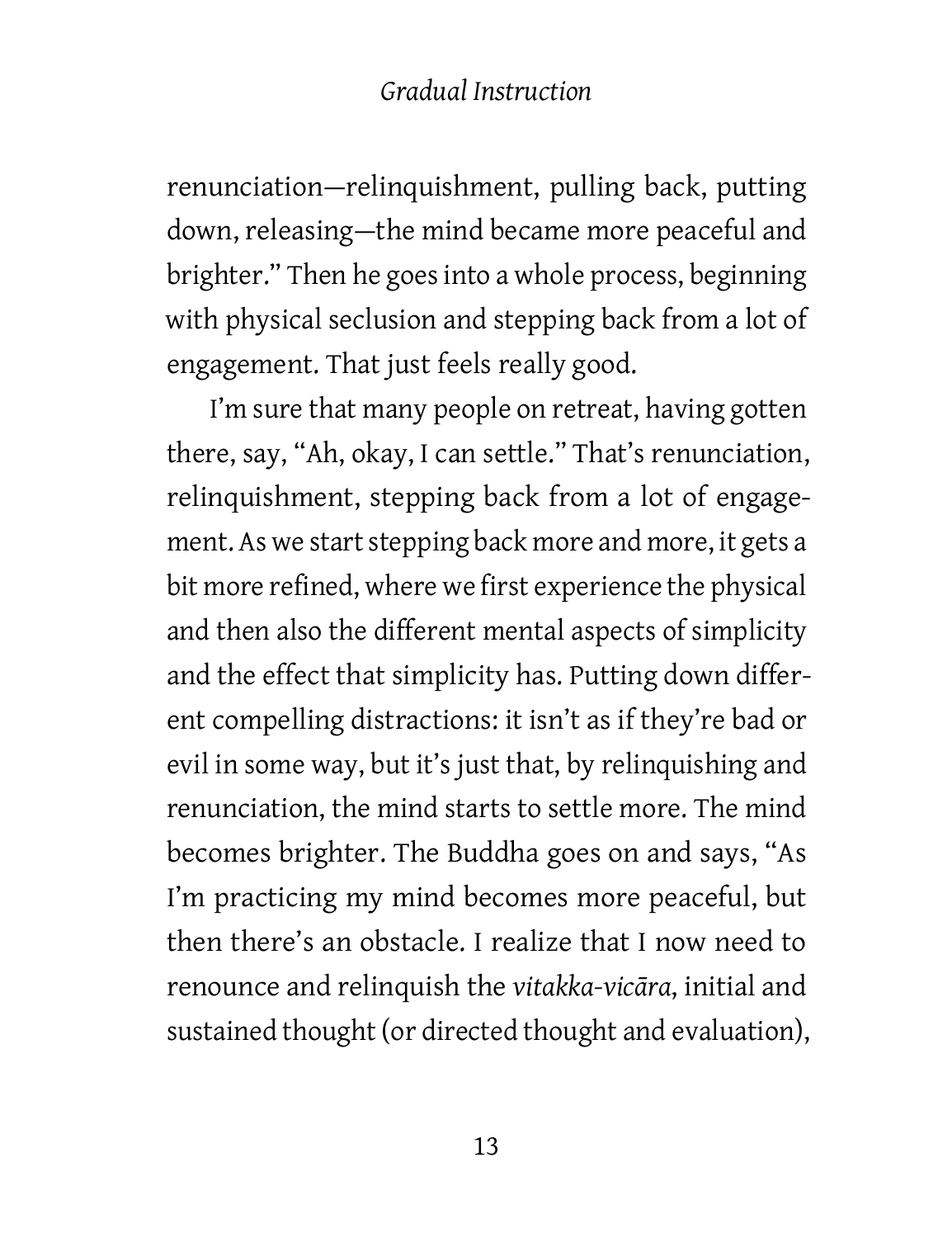in order for the mind to become more peaceful and settled. The settling comes by being able to unify, rather than having to figure it out and analyze it. Just absorb and unify."

This continues. You start realizing it's not a path of attainment but of relinquishing. Again, the word renunciation does kind of strike fear in our hearts. But as we start to pay attention and get over the conceptual, what does it actually feel like? It just feels good. It really feels satisfying. As we go through this ten-day period of retreat, reflect on this gradual path, and also on areas like renunciation. You may think, "Ah, well, that's only what monks do." But all of us are interested in experiencing the fruits of peace, and there's an element of relinquishment and renunciation essential to that.

There's a beautiful story in the *Udāna* of a ruler of the Sakyan clan (Ud 2.10). He went off, gave up his kingship, and took ordination under the Buddha. Sometime after his ordination, he's out in the forest, exclaiming, "Ah! What bliss! Ah! What bliss!" The other monks notice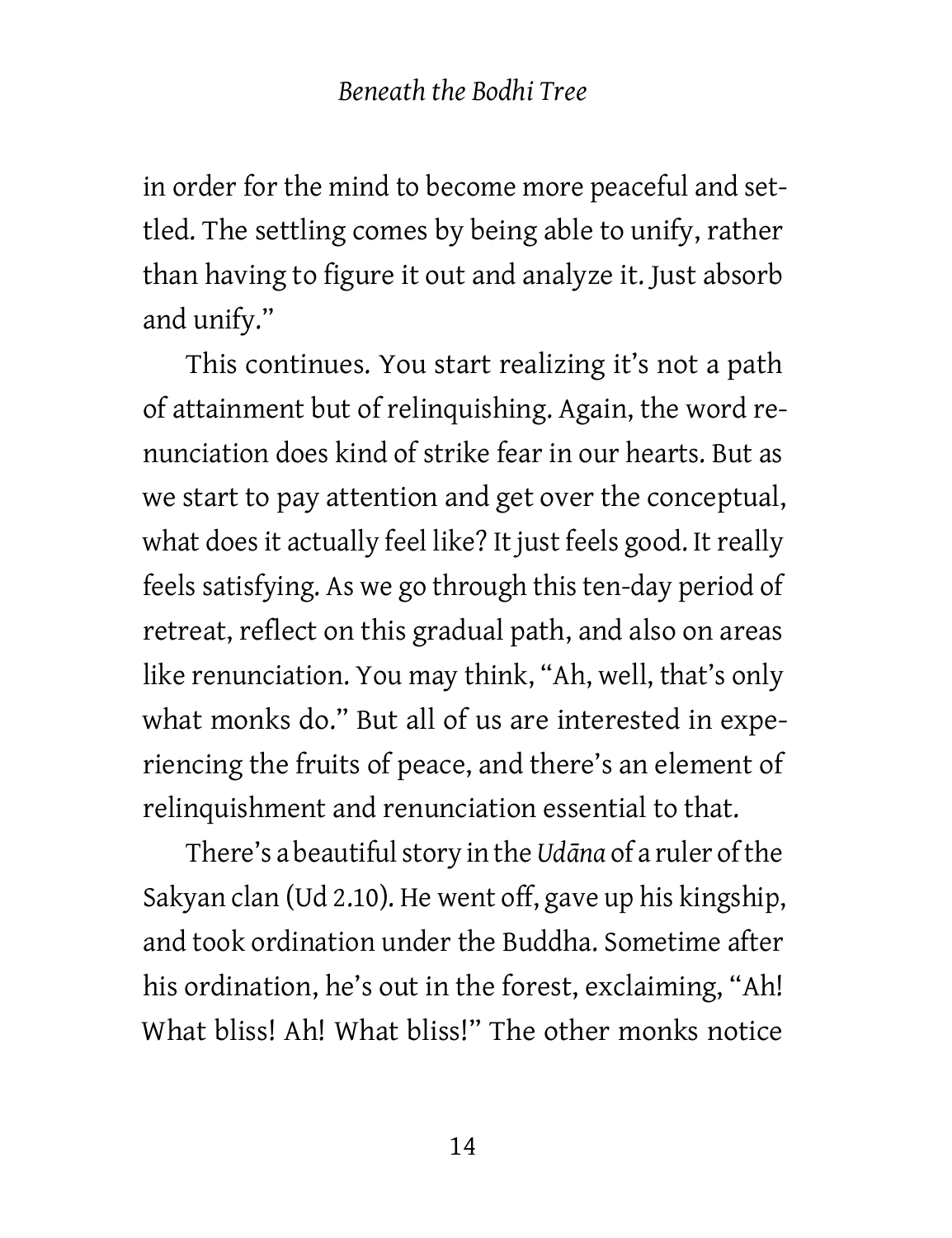this: "Wow. I think he's lost the plot here. He's dissatisfied and he's thinking about all the good things that he used to have." They reported this to the Buddha. The Buddha takes the opportunity to question him and says, "What is it that you're referring to when people hear you exclaiming, 'Ah! What bliss!' " He answered, "Oh. It's not about anything from the past. If anything, it's that when I think of the past, of how entangled and how fearful and how burdened I was, and now being able to live practicing Dhamma and having no support for the mind other than Dhamma, it's so incredibly blissful that I can't not say anything about it." So, it's really that sense of when we really do put things down, when we are able to relinquish, then we do experience bliss.

This doesn't preclude actually doing anything, really. It's more about attitude. The Buddha had many duties and responsibilities: teaching, leading the community. But when it was time to do that, he did it, and when it was time to put it down, he put it down. Someone said, "The bliss of happiness that somebody like King Bimbisāra of Magadha experiences must be far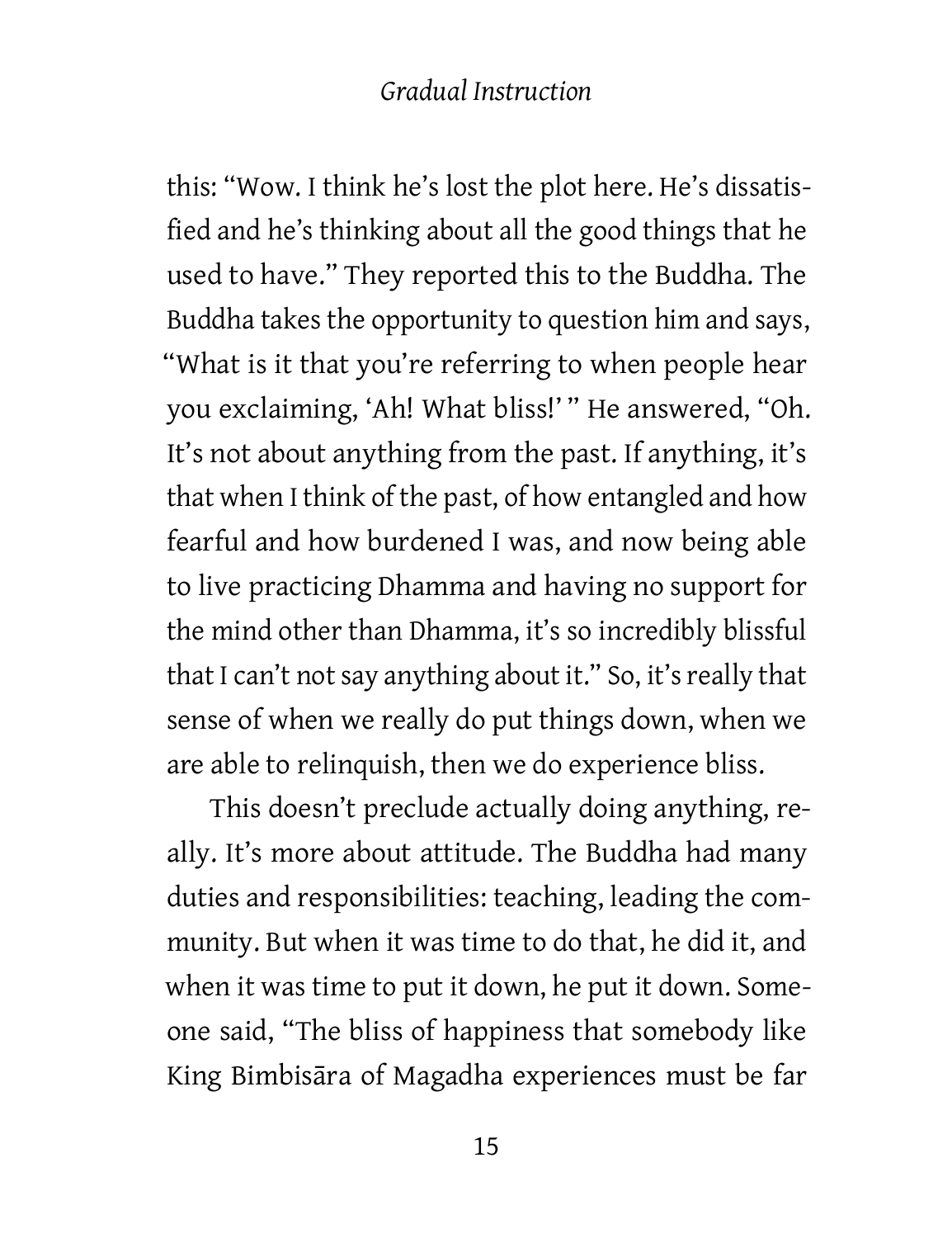superior because it involves the worldly avenues of gratification." The Buddha asked, "Do you think King Bimbisāra could experience unremitting bliss for seven days and seven nights? I don't think so. But I can." (MN 14)

Seeing clearly always involves coming back, in the sense of gradual instruction, to the investigation and practice of the Four Noble Truths: seeing *dukkha*, suffering, dissatisfaction, stress; its cause; its cessation; and the path leading to cessation. But as I was saying, it's not a linear path. Our generosity, giving, virtue, keeping moral precepts, the view of what is heavenly and what is a drawback, and how to accomplish this are all informed by our understanding of the Four Noble Truths. You realize that, in understanding *dukkha*, its cessation strengthens. It isn't that we have to build up to and finally get to the Four Noble Truths. Instead, we keep bringing in the Four Noble Truths, reflecting, "Where do I experience *dukkha*? Where do I experience stress? How do I experience discontent? What's seeding that? What's the cause there? Why is that coming into being?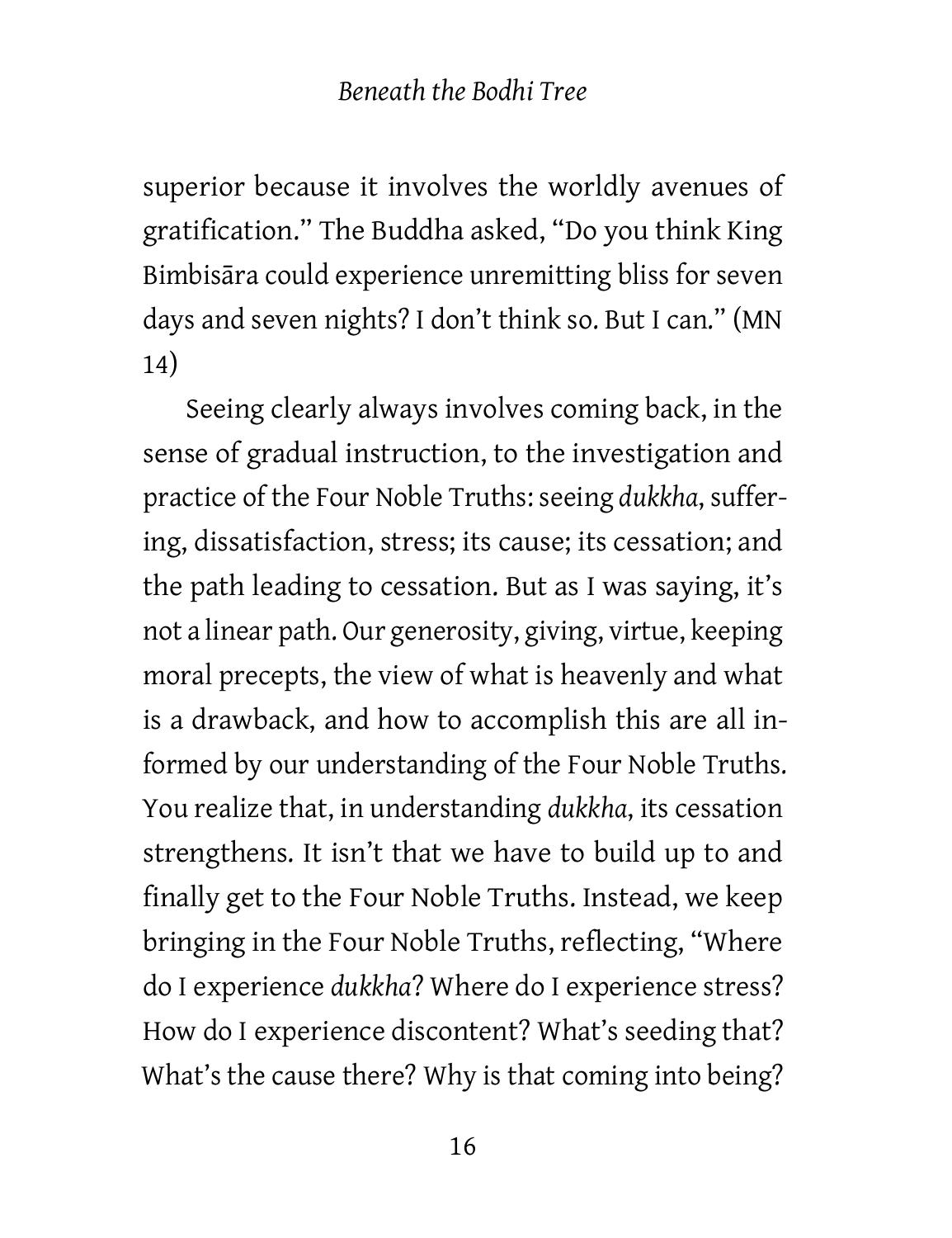#### *Gradual Instruction*

And how does this come to cessation? How do I experience cessation? What do I do to bring it to a place of cessation?"

Take the Four Noble Truths and use them. For Ajahn Chah, everything would come back to the Four Noble Truths, not in a formulaic way, but in an experiential way. I remember one monk who was close to Ajahn Chah. He disrobed and went back to America. When Ajahn Chah came to visit America, that former monk came to spend time and travel with him. He helped him and followed Ajahn Chah through the whole trip. He'd been practicing in different places and had been exposed to different ideas, mostly in the Bay Area. He had a lot of questions for Ajahn Chah, including a question about the statement: "The path is all about mindfulness, being mindful, being aware, being fully aware. When we're completely and fully aware, mindful, then we will fulfill the path." Ajahn Chah answered in an idiom he would sometimes use: "That's true. But it's not right." Or, "It's right, but it's not true." "Yes, but it's only a part of the picture." The layman said, "This close friend of mine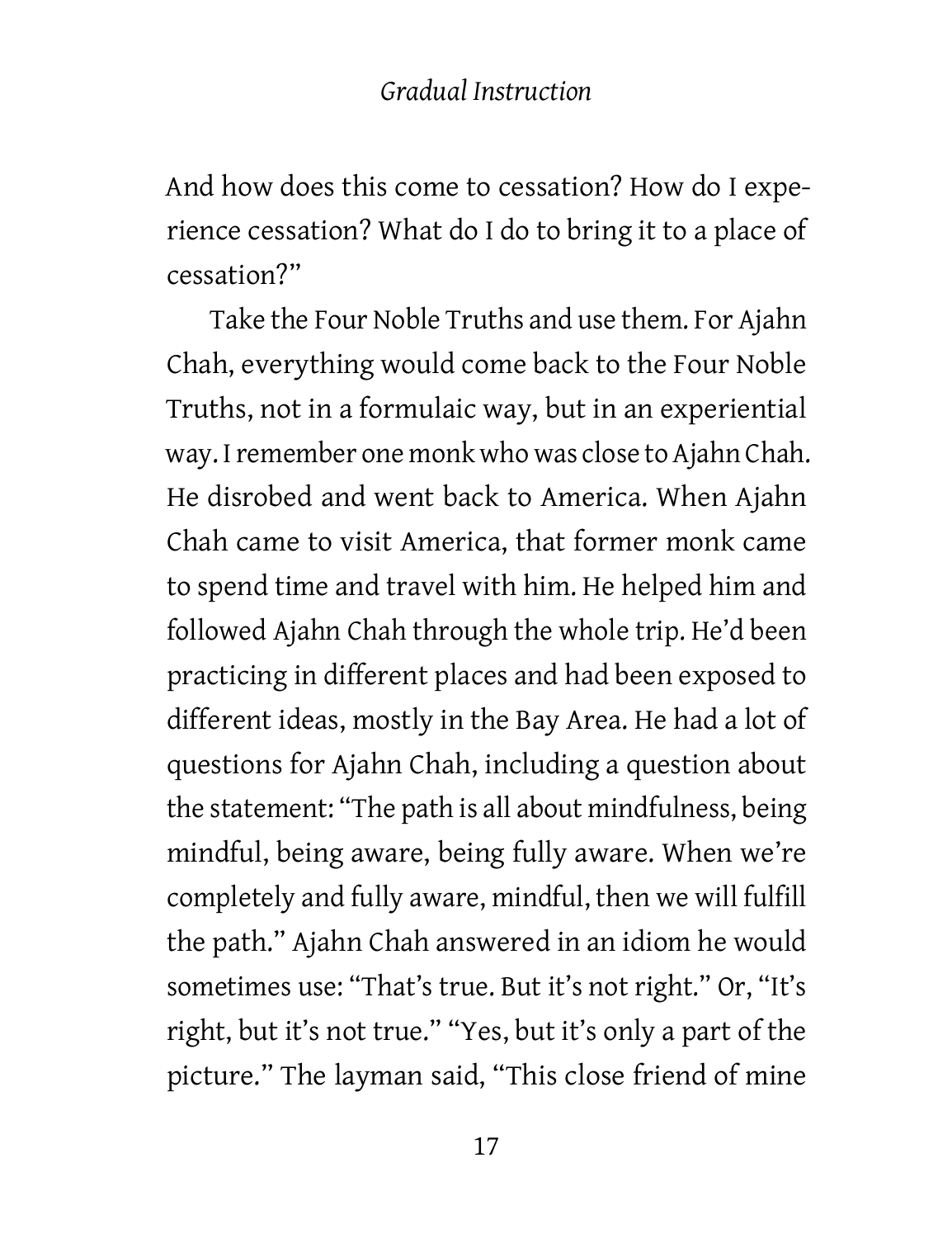doesn't like formal meditation very much. His path is rock climbing. When he's rock climbing, he's completely mindful. He's really present." Ajahn Chah said, "Only Westerners would think they could be enlightened by rock climbing. Do you think he's contemplating the Four Noble Truths when he's rock climbing?"

How do we contemplate, investigate, and bring those Four Noble Truths in so that they're informing all the things that we're doing? That's where we start integrating all these different qualities: generosity, virtue, heaven, the drawbacks and dangers, renunciation. The whole path of the Four Noble Truths.

So, I offer that for reflection this afternoon.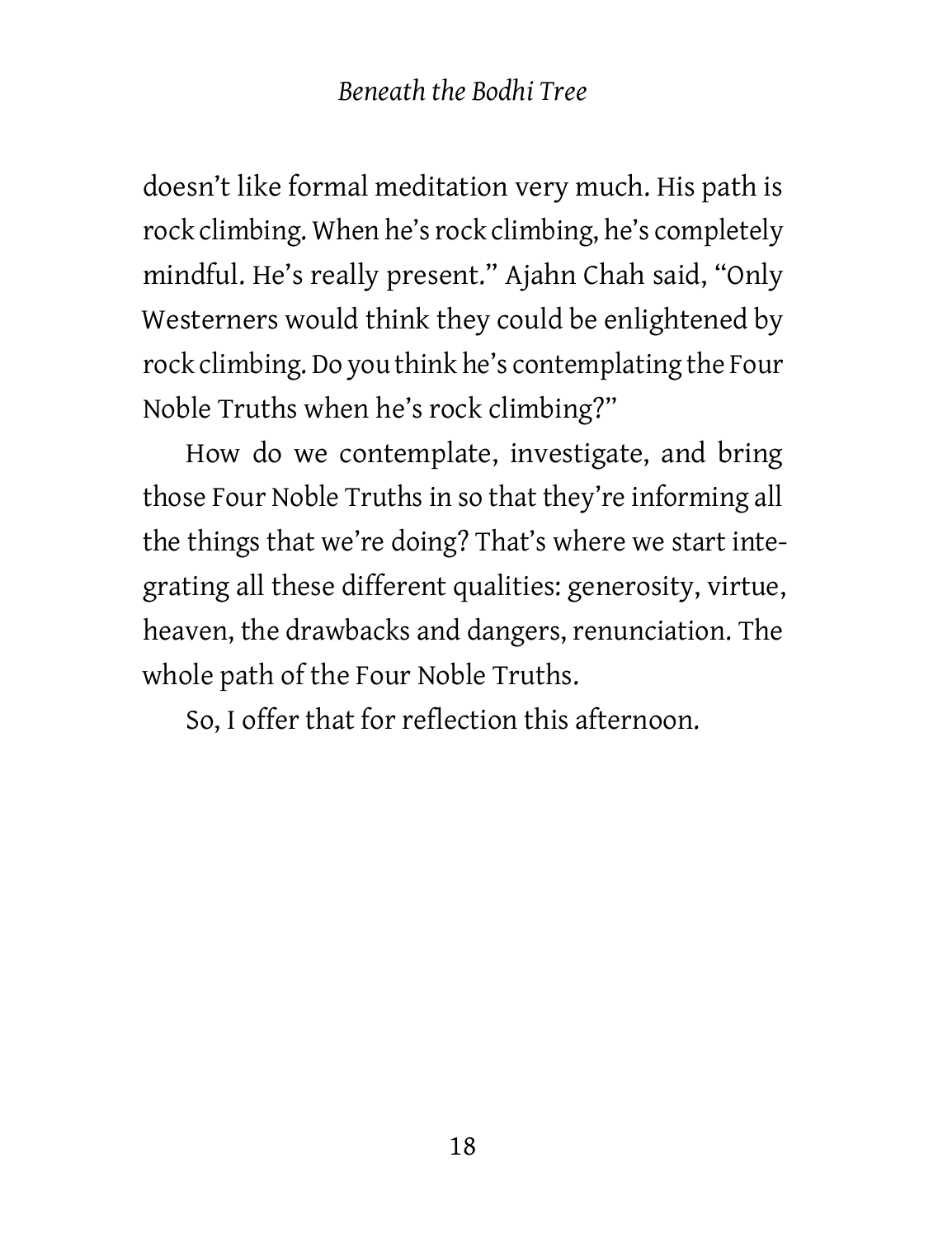# <span id="page-27-0"></span>*Balancing the Mind*

I encourage people to continue reflecting on the different aspects of this gradual path. So often, Buddhist practice can end up very technique-oriented. I think it's important to recognize how much the basic principles not only lay a foundation for, but carry one through the practice.

Thinking back on my time with Ajahn Chah, the vast majority of the teachings would end up being around very simple themes: eat little, sleep little, speak little, practice a lot. That was enough. That certainly kept us busy, just trying to figure out how to deal with those basic pulls in the mind to desire—some kind of stimulation or excitement, anything in the mind—or the tendencies to aversion. We get tired of that, so then we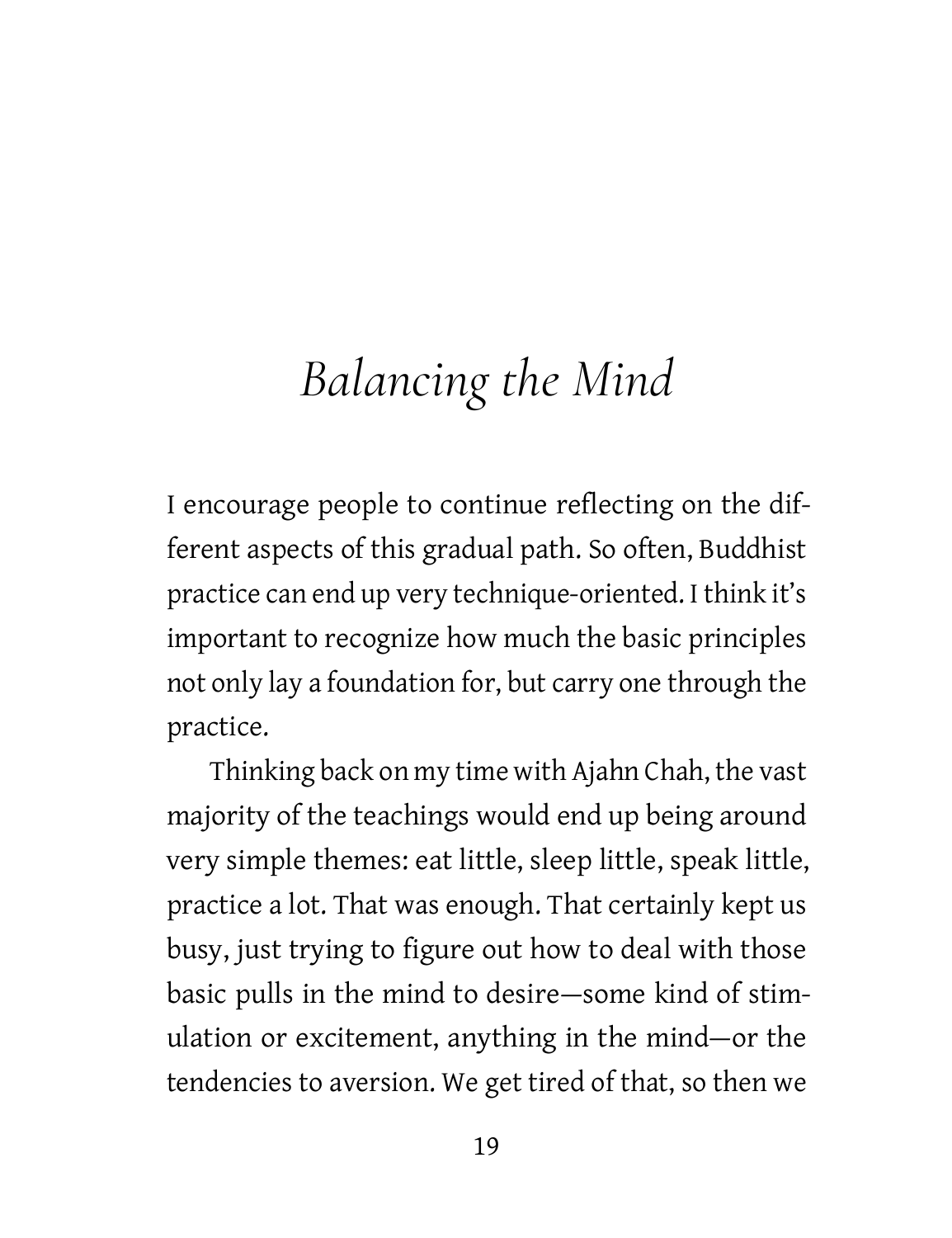try to annihilate it in some way, shape, or form: "Just let me go to sleep and forget about it."

Or we distract ourselves with conversation and stir ourselves up. Speak little, but then that extends to all the different ways that we communicate or receive communication, all the different forms of media we're plugged into. We wonder why we're agitated, restless, and disturbed a lot of the time. That simple "Eat little, sleep little, speak little, practice a lot" is really a crucial part of laying a solid foundation for ourselves in practice.

This reminds me of a story that I heard—it might have been second-, third-, or fourth-hand by then—about Master Hsuan Hua, the abbot of City of Ten Thousand Buddhas. It took place at his Gold Mountain Monastery in San Francisco. A well-known professor of Buddhist philosophy and studies came to visit Master Hua. He had asked if he would be able to question Master Hua about some of the refined details of the *Avataṃsaka Sutta* ("The Flower Ornament Sūtra," a very important text in the Mahāyāna tradition).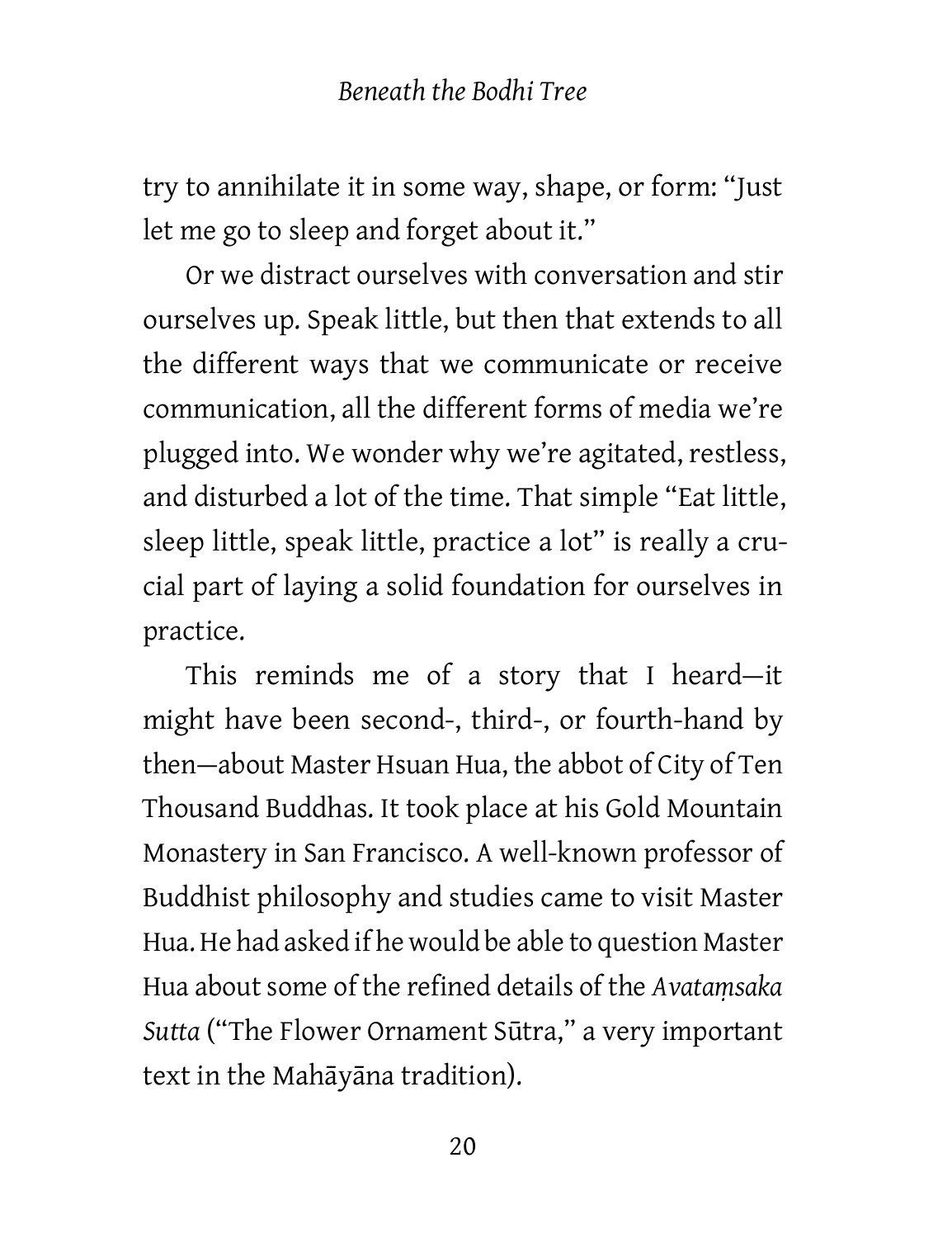The professor started speaking with Master Hua, explaining where his questions come from: his doubts, his uncertainties, his wanting to gain more understanding of the *sutta*. He began asking various questions, many of them about quite abstruse aspects of philosophical speculation. After a short time, Master Hua asked, "Why are you so overweight? How many times a day are you eating?" The professor got kind of rattled but charged on and started asking more philosophical questions.

Master Hua then asked, "What time do you get up in the morning? How much do you sleep at night?" The intrepid professor charged on for a bit more. And Master Hua said, "You're married, aren't you? Do you still look at other women with sexual desire?" All this was really important. You can discuss philosophy and have all sorts of knowledge of the different schools of Buddhism, but it comes back to: "Eat little, sleep little, speak little, practice a lot."

How do we come back to these basics? We can't do it just as an issue of control: "Okay, I'm just going to force myself to be controlled and mindful." We really have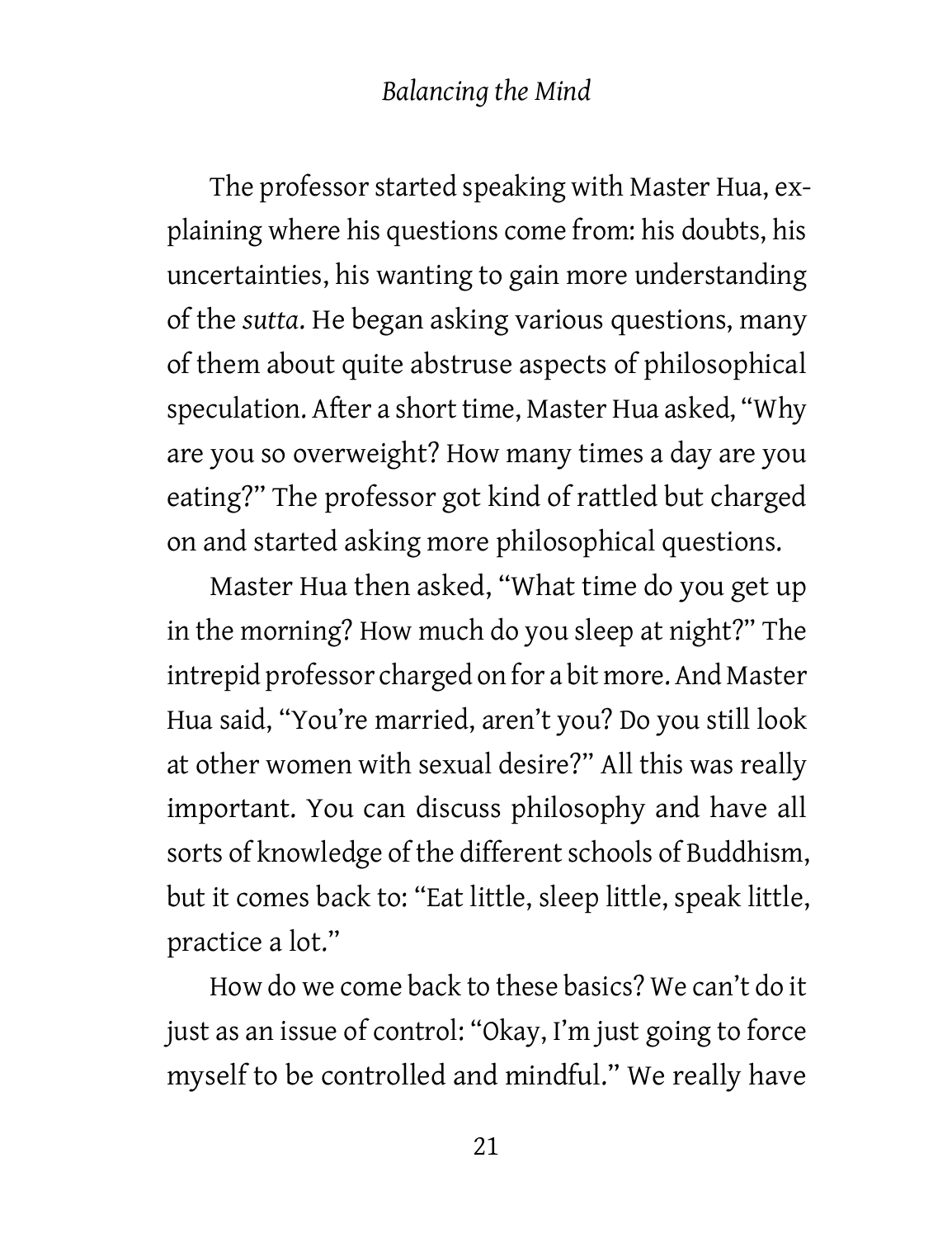to investigate, pay attention to what the obstacles are. Of course, we lift up the practices of mindfulness and clear comprehension, develop the four foundations of mindfulness, and use that as a structure. But we can't just force the mind into some ideal of what we think it should be. We have to be alert to what obstacles arise.

This is where paying attention to the five hindrances is important. The five hindrances are sense desire, ill will, sloth and torpor, restlessness and worry, and skeptical doubt. Those are fundamental ways the mind creates suffering or agitation within the mind. They're the expression of *dukkha*. Often, we say, "*Dukkha* . . . what *dukkha*?" But that's because we're either restless or worried about something, or we're trying to distract ourselves in some way.

On a certain level, the hindrances are also a strategy in response to our *dukkha*. We experience some kind of *dukkha* that we don't understand or see clearly. Identifying the hindrances is a strategy to get out of a particular *dukkha* that might be unnamed, unformed, and unclear. Then the *dukkha* is identified as sense desire, irritation,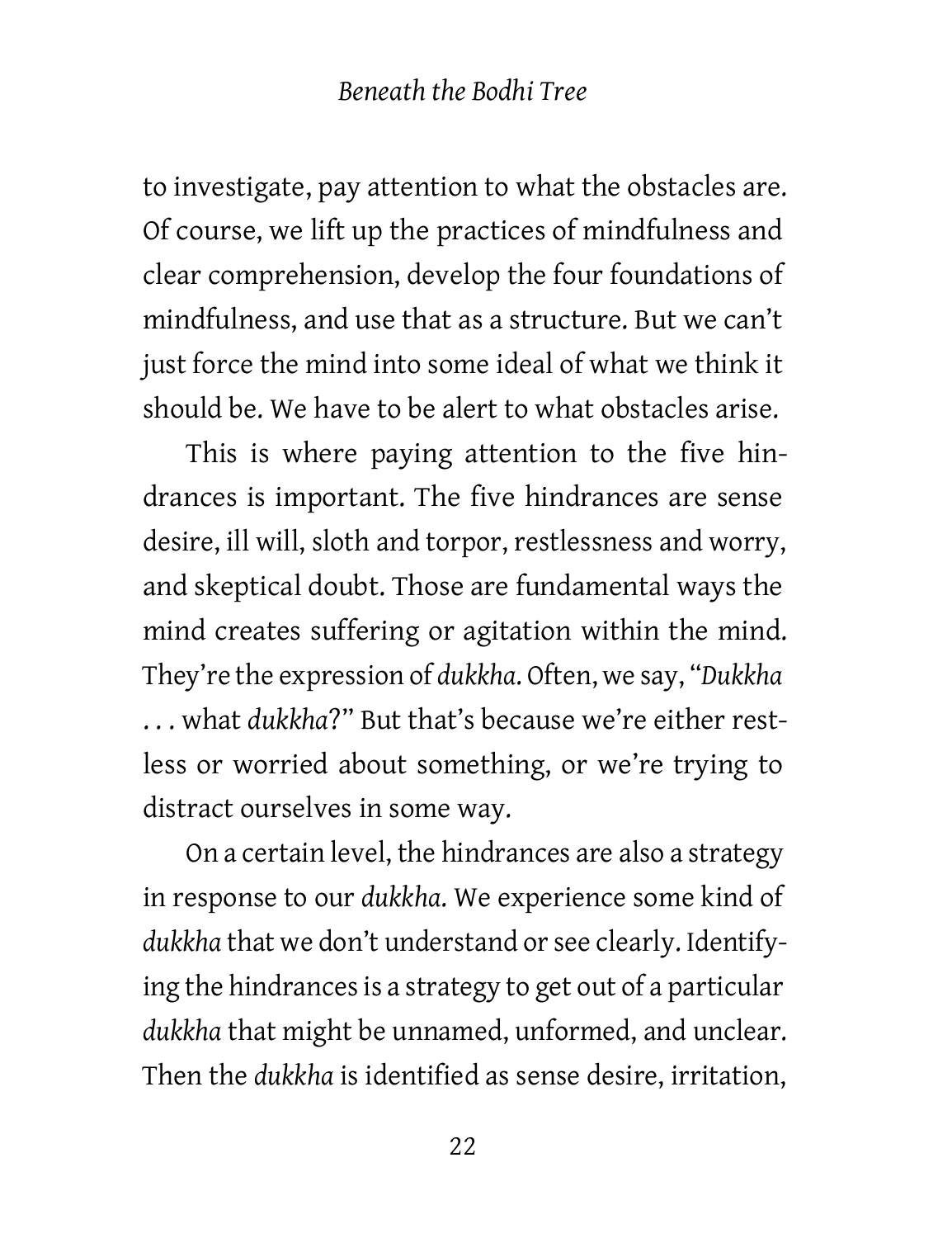ill will, or whatever. It's a strategy. To the mind, it seems quite rational to get really irritated by some idiot. But that's not really a useful strategy. Instead, if we recognize, "Oh, these are hindrances," we are able to see how they're coming up, how they're forming, what's fueling them, and what the results are.

In the Buddha's formulation of dependent origination, most of the *suttas* seem to start with *avijjā*, ignorance, and progress to mental formations and consciousness as causal formations of dependently-arisen phenomena, which of course lead to *dukkha*. It always seems to start with *avijjā*. Then, of course, the feeling or the assumption might be that we just are in this sort of primal swamp of *avijjā*, and there's no alternative.

But then there are discourses such as one in the *Anguttara Nikāya* (A 10.61) where the Buddha points to the fact that not only are there all these sequences of conditionality—but that *avijjā* is also conditioned. And what is the underlying condition for *avijjā*? The five hindrances. So, you realize, "Okay, this is how we're actually feeding and supporting *avijjā*." Then, of course,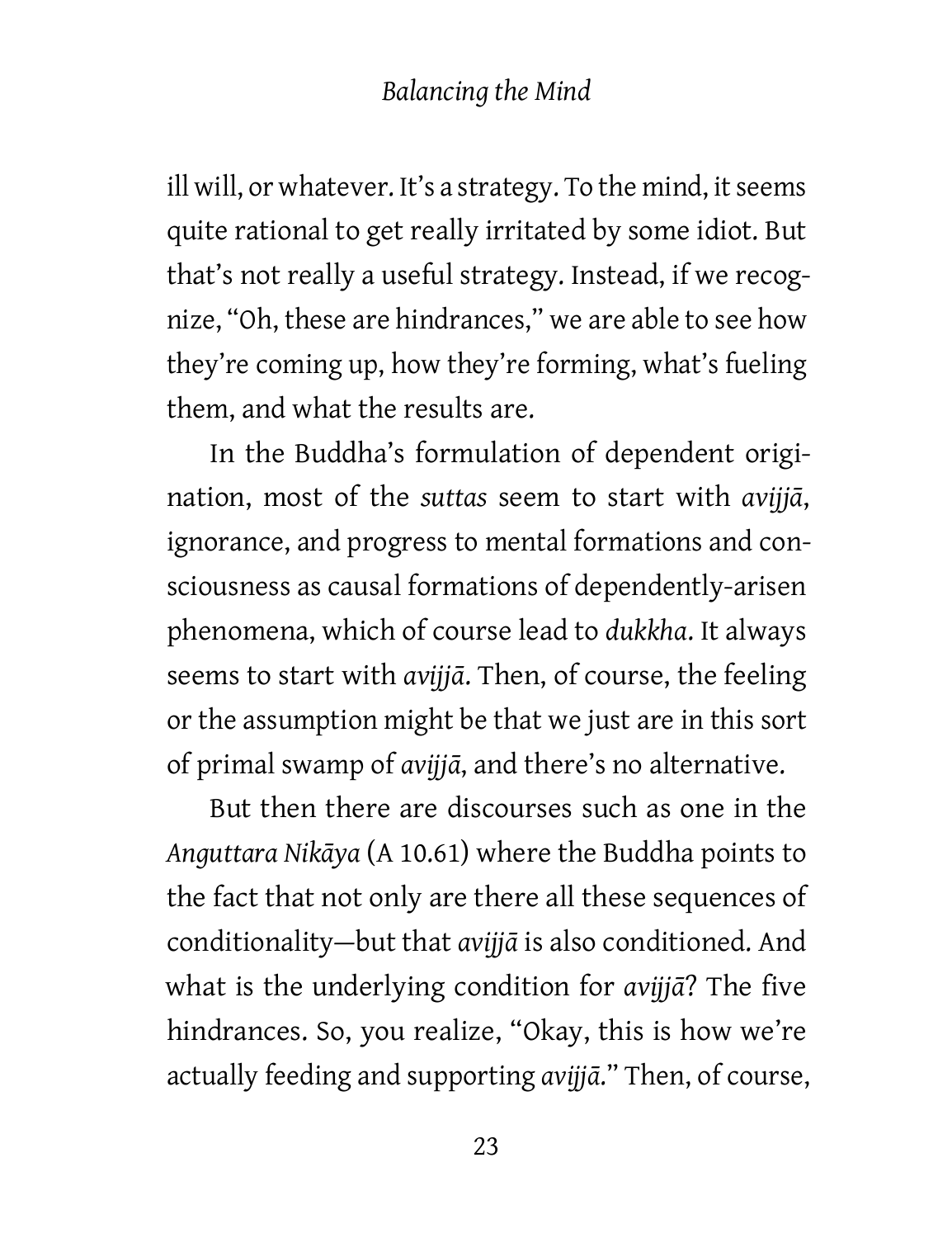the Buddha draws it back to different ways that give rise to the hindrances, such as not hearing true Dhamma. There is a direct link between the hindrances and the nourishing and nurturing of the underlying roots of ignorance.

So, the lifting of the five hindrances into an object of contemplation is not a small thing. It's not just something you do for the first five or ten minutes of your meditation: get those hindrances out of the way so that you can just dive into deep *samādhi*. There is a real learning process of how the mind works. What is it that feeds the roots of the process of *dukkha*? And what is it that helps to feed and nourish the way out of *dukkha*? The cultivation of contemplation or attending to these hindrances is like you're tagging them, recognizing what's coming up in the mind. It doesn't mean you have to obsess over it: "Me and my sloth and torpor." Instead, you recognize, "Okay, that's what's arising. How do I work with it? What skillful means can I bring to this to nourish really wholesome qualities?"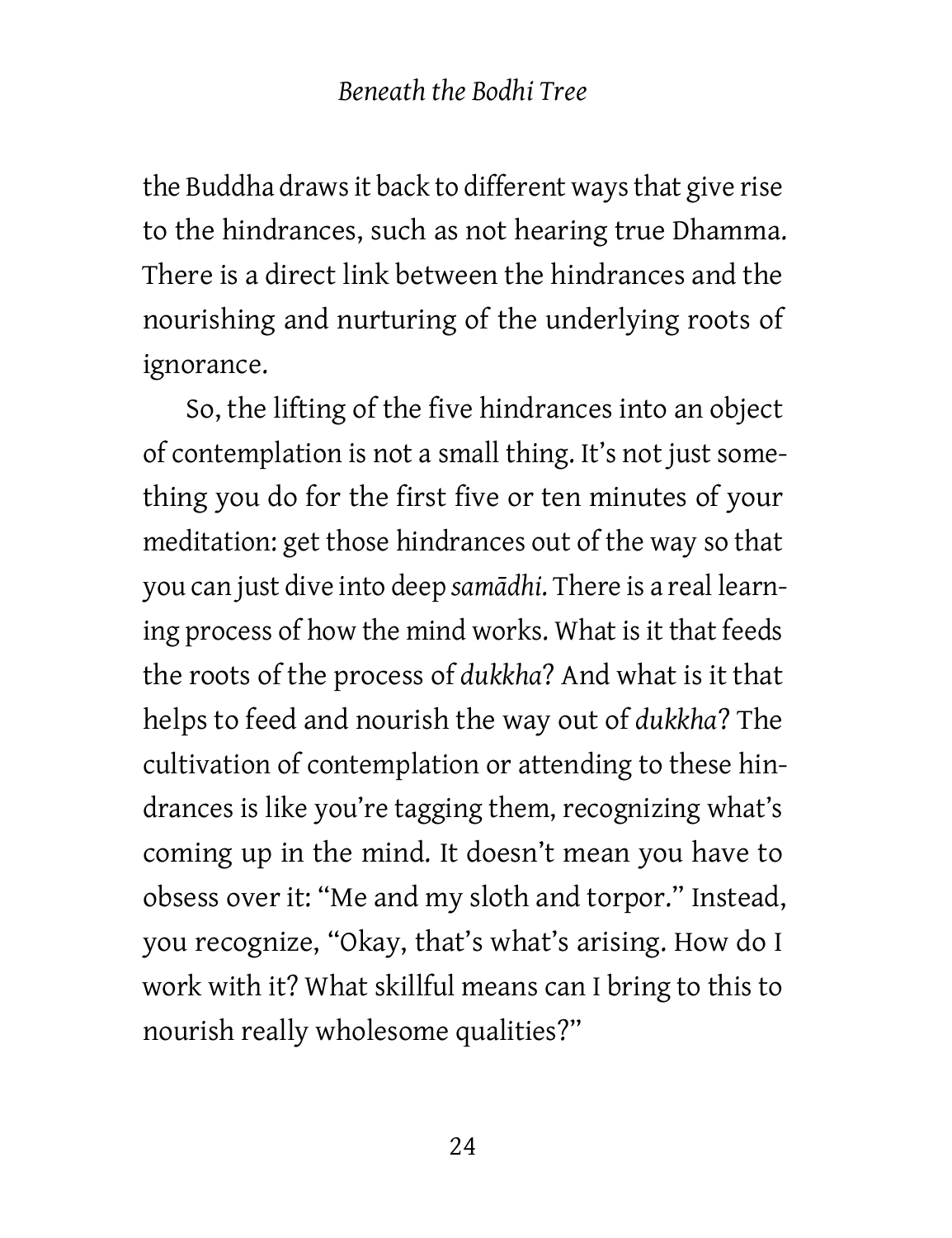The mind will settle when we are able to relinquish unwholesome, unskillful qualities and there's a continuity of the skillful, of the wholesome. That's the natural order of things, in the same way that if you walk outside and it's raining, chances are you're going to get wet. It's in the natural order of things. So in the natural order of things, if you relinquish the unwholesome and unskillful, and pay attention to, nourish, and nurture the wholesome and skillful, the mind becomes peaceful and settled, clearer and brighter. It's a natural result.

So, in paying attention to these hindrances, just recognize, "Okay, there's sensual or sensory desire." The mind is looking for some object of interest and stimulation. It's not that it is interested in what its characteristics are and "How can I be liberated from it?" Rather: "Oh, what can I get out of this?" or "How can I get my hit of pleasure out of this somehow?"

Here's one of the images that the Buddha gives of sensual desire (Ud 6.9). There are oil lamps lit in the hall, and then insects come in in the evening-time and fly into the flame. The Buddha makes a comparison: "Well,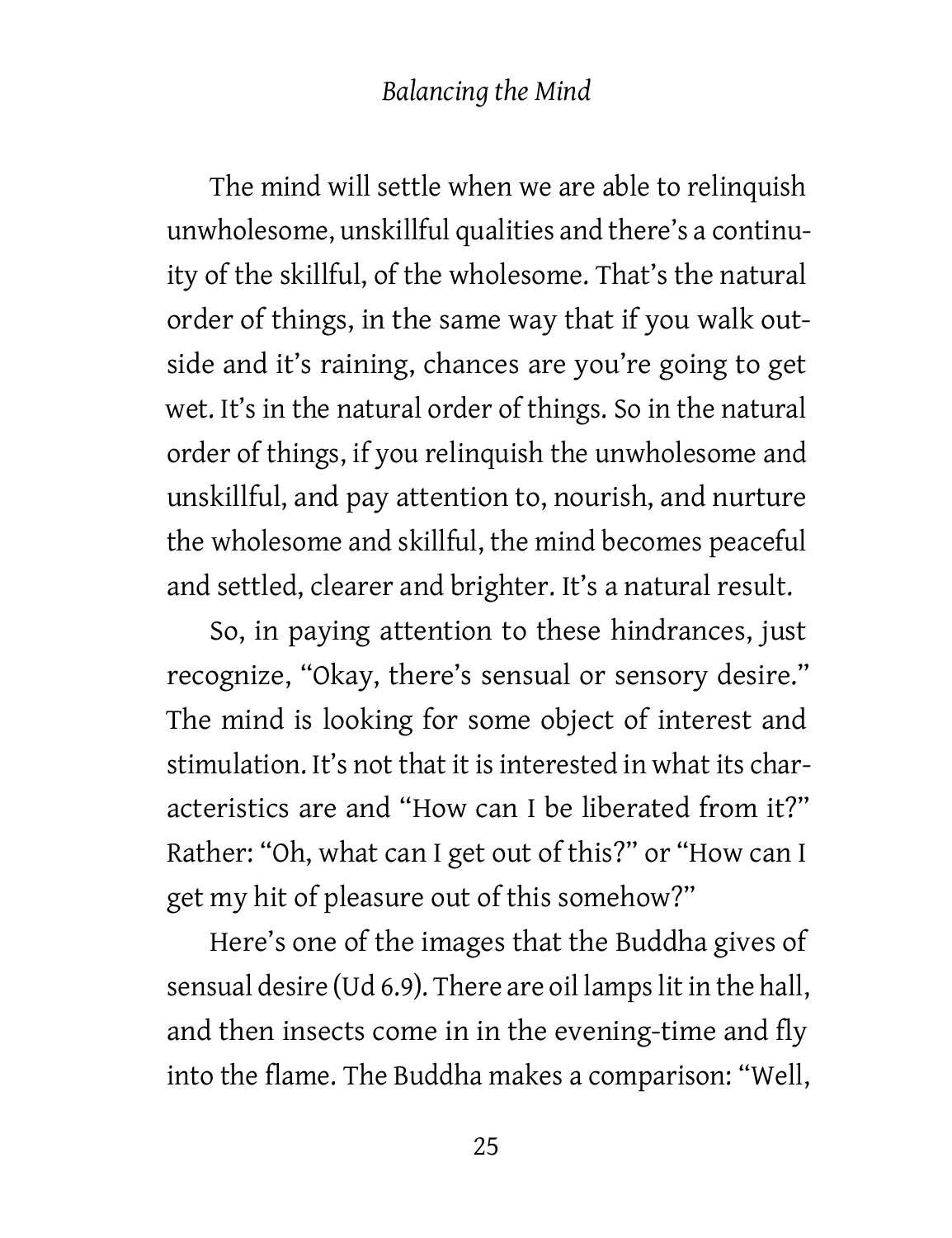that's the same thing human beings do with sensual desire." It's like that insect, attracted to the light, but then it's burned by it. It's a very similar dynamic when we are pulled to something and we think, "That's where my happiness is going to be. That's where I'm going to be satisfied. That's what I really want." And later we end up saying, "What the heck was I even thinking about?" when we feel the repercussions of that.

Pay attention to sense desire and recognize that the feeling with desire is: "If I don't get it, I'm going to be missing something." You don't want to miss something, miss out on that. So, then you go for it. But then if you start contemplating it, "Well, actually, before that desire arose, I wasn't missing anything anyway." We've conjured it up in the mind and run after it, and then we run around following it. It's not a satisfying strategy. Instead, we need to be attentive to that process. This doesn't mean you can't ever have or experience anything pleasurable. But do we have to be driven by desire? Can we approach our senses and sense experience, our experience in the world, with some clarity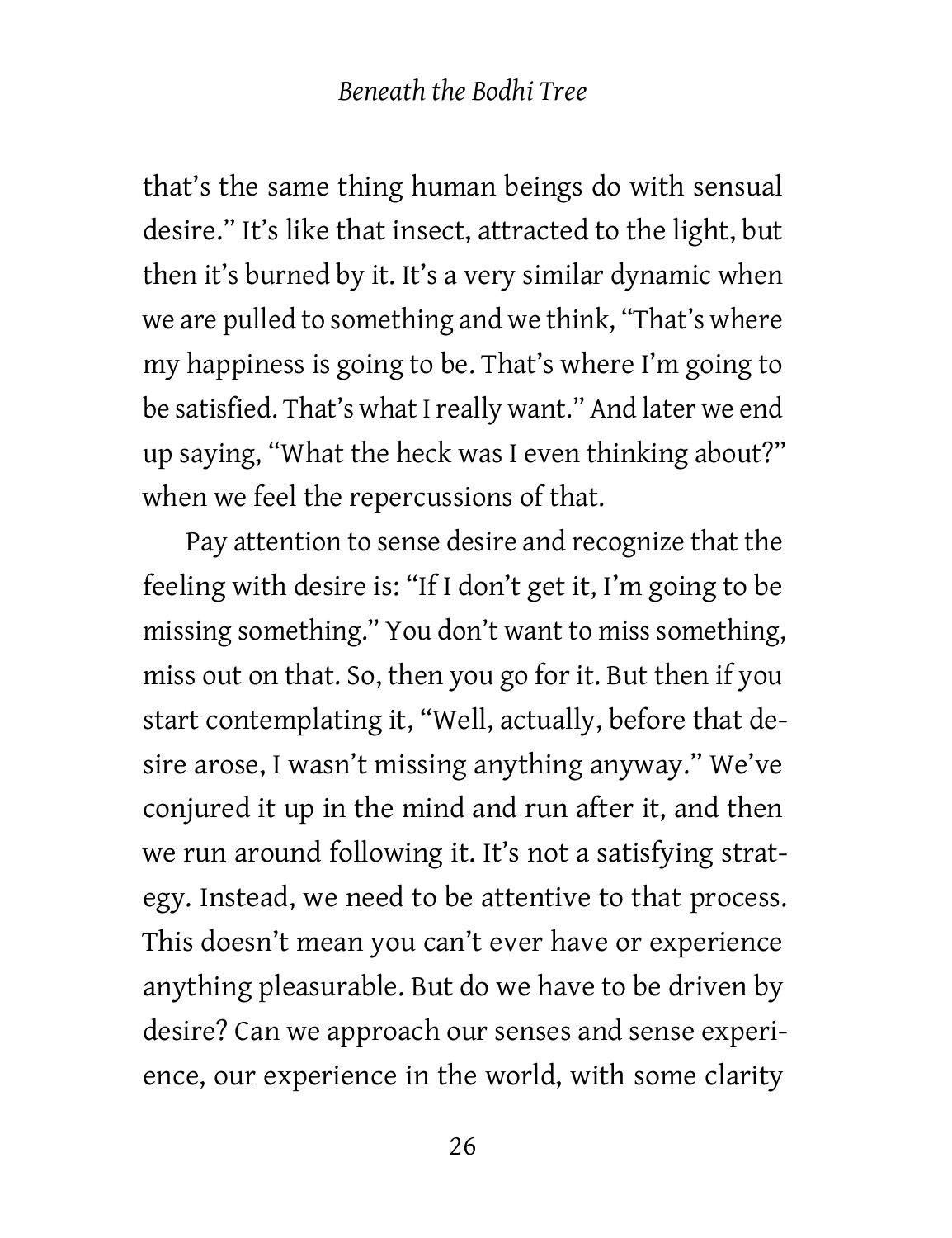and some steadiness and stability? Often times, people worry that they'll never be able to experience anything beautiful again. What about beauty in nature?

There's a very beautiful description of the Buddha in the *Mahāparinibbāna Sutta* (D 16), which is about the last months of the Buddha's life. He's taught the monastic and lay communities in Vesālī, and he and Ānanda are just leaving. There's a little rise just outside the city. He turns around and looks back at Vesālī and says, "You know, Vesālī is a really beautiful place, with its parks and its fountains and all that." Then he says, "And that's the last time I'll see it." And then he turns around and goes. He's acknowledging the beauty and also acknowledging the fact that, yes, whatever beauty there is, it has to be relinquished. He knew he wasn't going to be coming back. Quite poignant.

Also, many verses of the poems and songs of the elder monks and nuns in the *Theragātha* and *Therīgātha* speak to the beauty of the natural surroundings they were living in. Curiously, one of the gushiest poems is from Mahākassapa, who is viewed as the most austere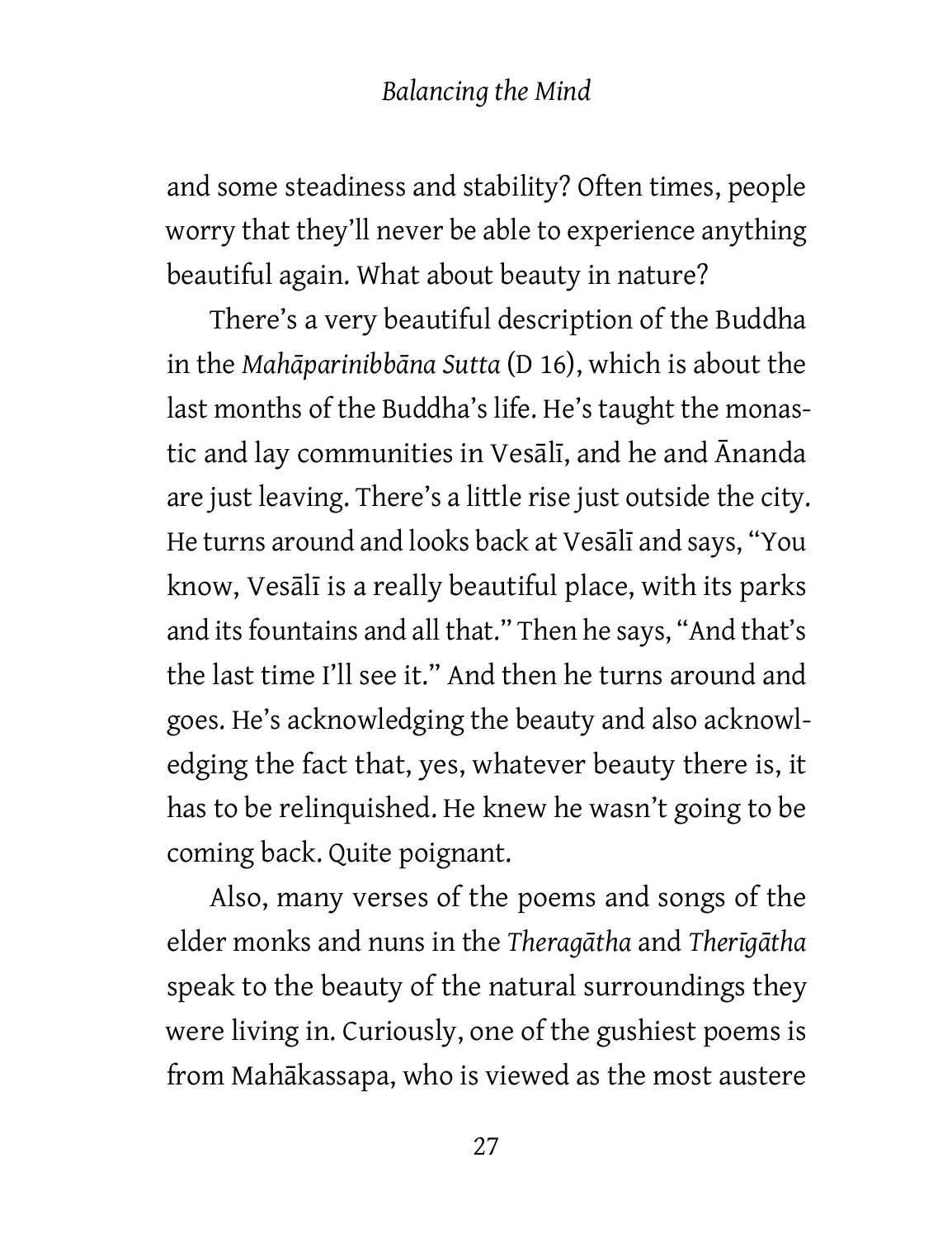ascetic in the Theravāda tradition. But his reflections on the nature around him are really very beautiful. (Th 1051–90)

So, that is the recognition of how the hindrance of sense desire, sensual desire, the need for gratification and stimulation, put the mind on edge and increase suffering. Ill will is similar. As many good reasons as we can have to be upset about something, the feeling is one of agitation and *dukkha*. There's no clarity when we're invested in being averse and upset at something. This puts us at a huge disadvantage both in terms of day-to-day life as well as settling and making the mind peaceful for meditation.

When we come into a retreat or we're doing our daily mediation, sometimes the things that were mildly irritating during the day come back to haunt us. If we don't deal with it skillfully, then the mind settles down and can home in on that irritation, getting more and more upset. So, recognize: "Oh. This is a hindrance. This is an obstacle. It obscures awareness and weakens discernment, weakens wisdom. It needs to be dealt with in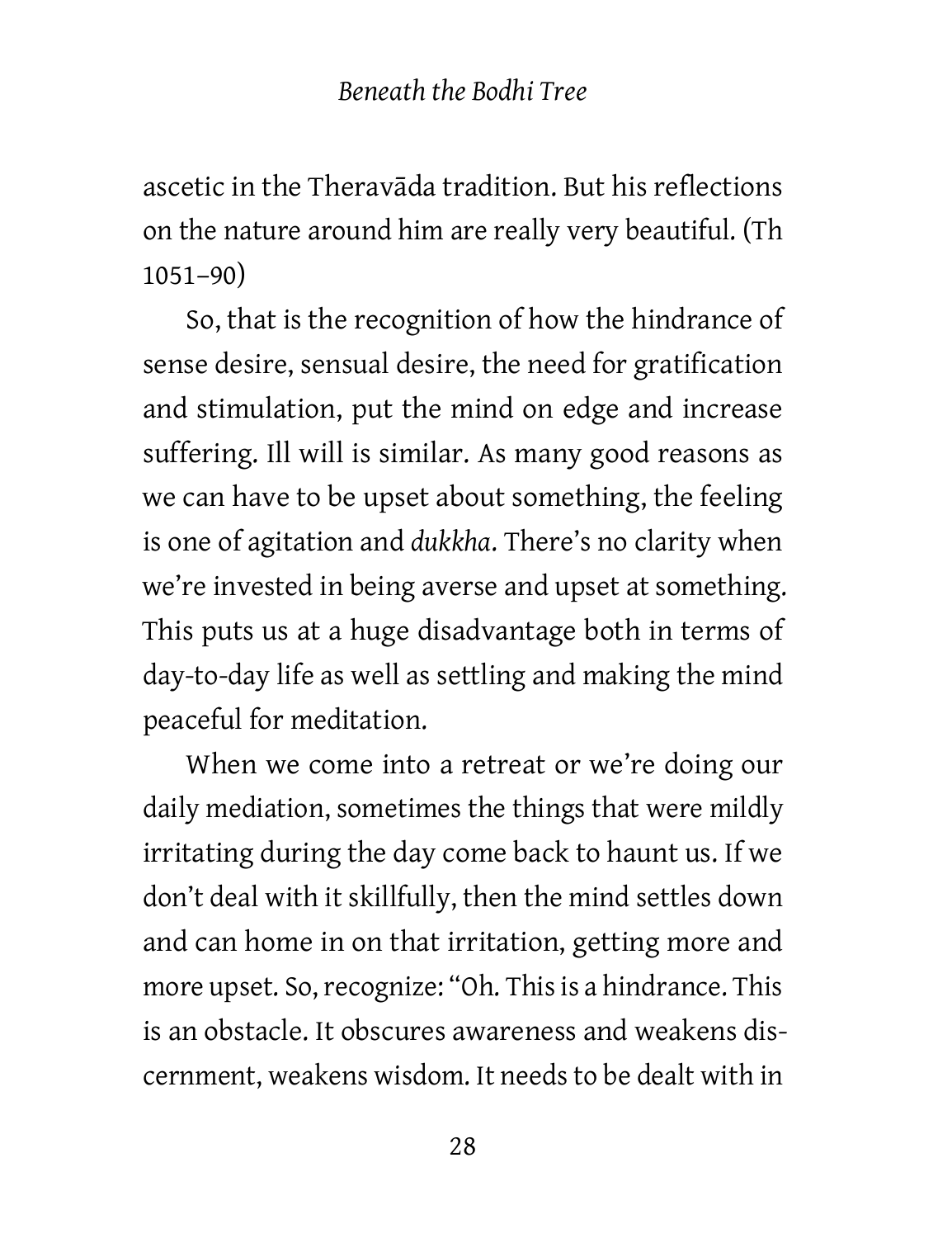some way, shape, or form." Sometimes, the strategy of replacing that train of thought in the mind with lifting up and generating loving-kindness is a skillful way of just not giving attention to the irritation. This is not just a glossing over. It's a conscious strategy and conscious recognition: "Been there. Done that. I know where this is going. Let's try something different." Lifting up the cultivation of a brighter state of mind.

Often times, the reason we experience ill will is because something of ours has been thwarted, whether it's desire, a preference, an idea, or an opinion. When it's been thwarted or challenged, we respond with ill will. So, pay attention: "What's being thwarted? Where am I? Where is the resistance?" Rather than going to the object of our aversion, coming back, and saying, "Where is this coming from in my own mind? What is it? What would I need to relinquish or give up if I don't want to be pickled in my ill will?" That's a skillful way of relinquishing.

Sloth and torpor: these are just the way that the mind goes into dullness and lassitude, drifts, and gets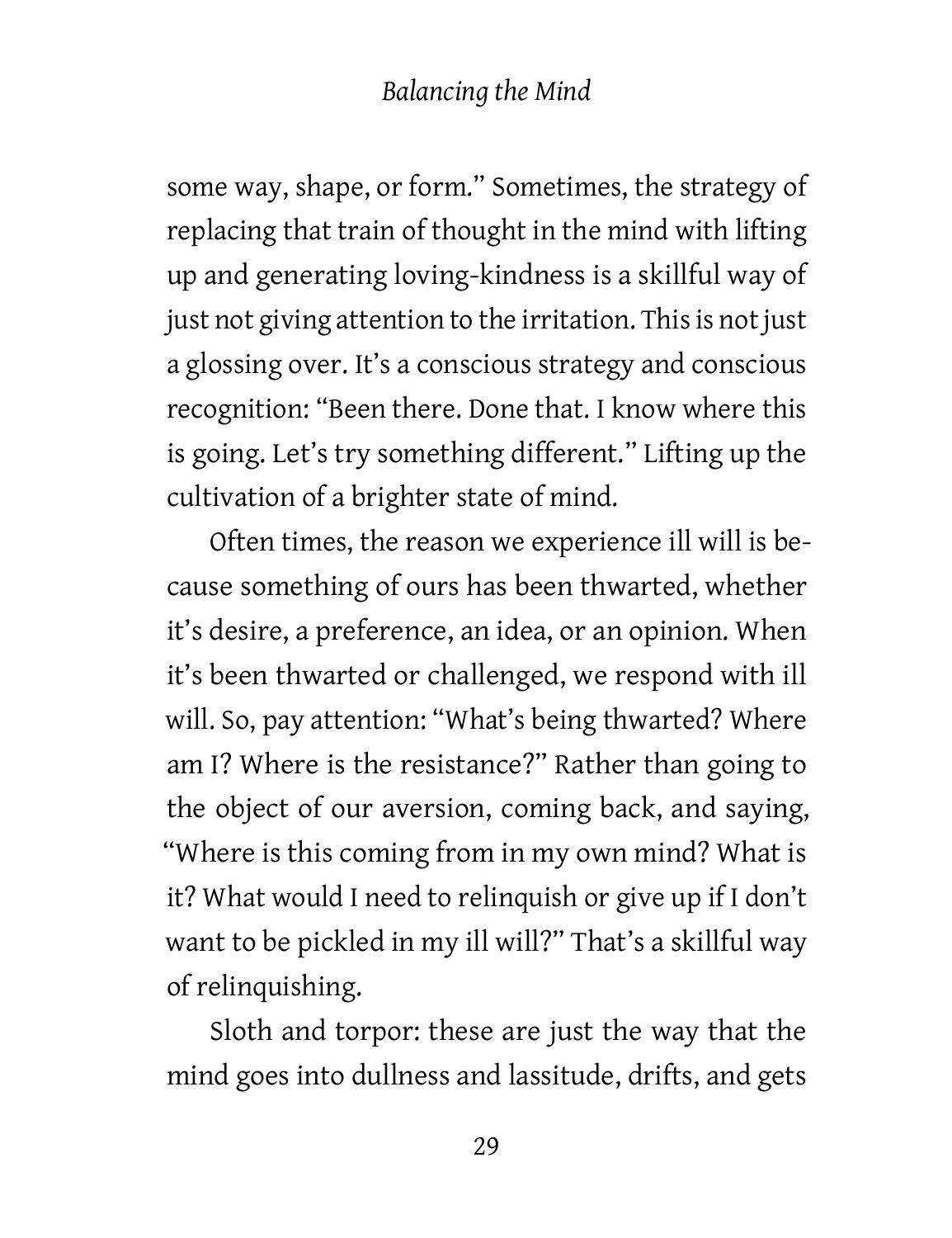amorphous, especially in meditation. It's really important, especially on a retreat, to recognize this as a hindrance, because there's a certain pleasantness as one is sitting there and drifting. At least it's not extreme suffering. But it's not a really good mental space for understanding. So, be alert to: when does the mind start to drift? "What am I actually paying attention to?" Or, "What am I trying to pay attention to? What was the object in my mind before I started drifting?" Sometimes, with sloth and torpor, we keep doing the same thing over and over again, and it keeps bringing us to the same place.

Sometimes with our meditation, we want and try to be peaceful. We want to simplify the mind. So, something relaxing, like the breath coming in and going out, really soothes us to sleep or, if not overt sleep, to just kind of drifting. This doesn't mean we have to relinquish the breath completely, but it's important that we give the mind enough work to do that it can engage with the object of meditation. That's really important.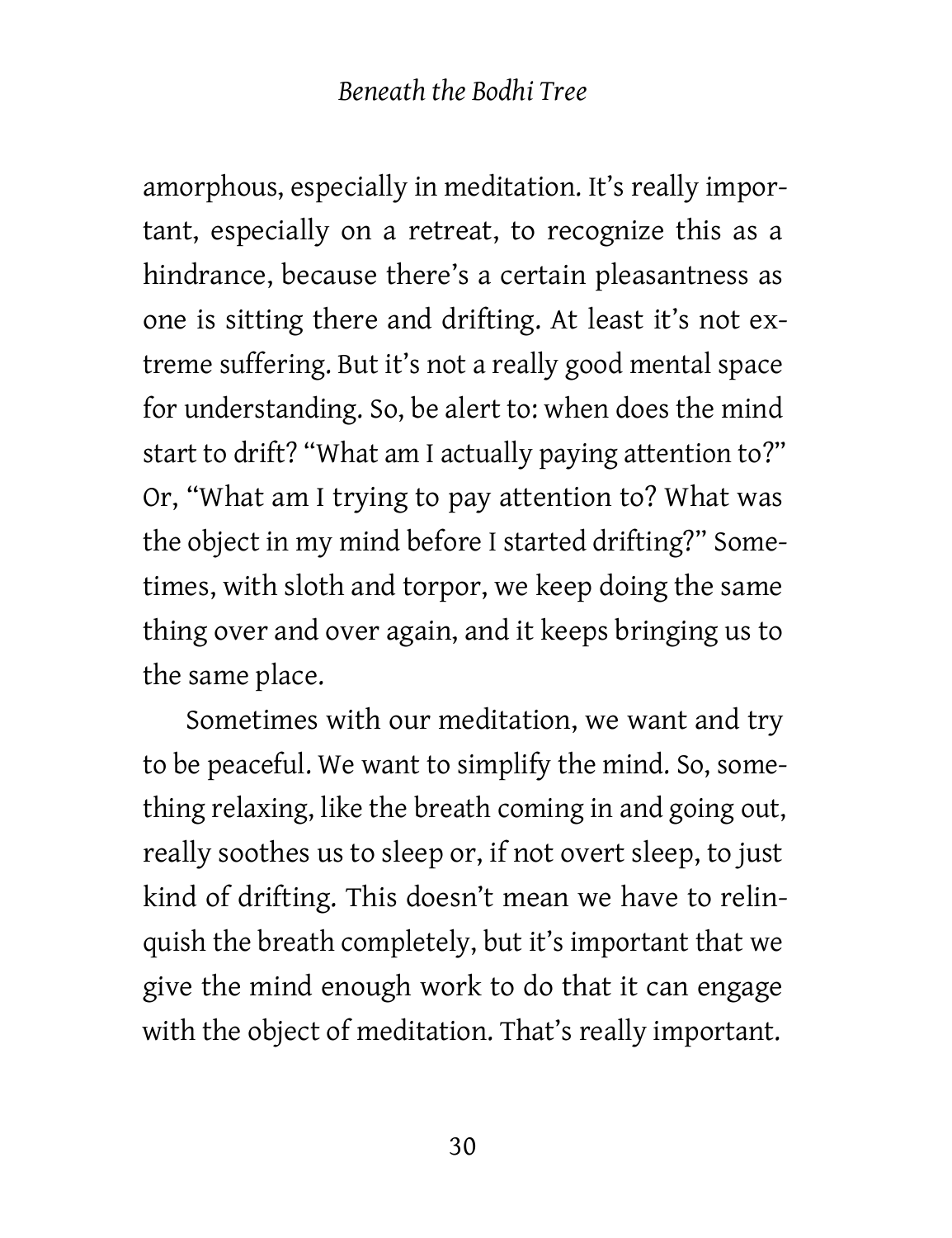#### *Balancing the Mind*

Sometimes one can modulate the object. Even if one stays with the breath, one can add counting or "*bud-dho*": on the in-breath thinking "*bud-*" and on the out-breath ''*-dho*," just to give the mind some work to do; paying attention rather than just settling in to the rhythm of the breath. Paying attention to that initial sensation as the breath comes in. Making clear what it feels like as it comes in to the chest. What it feels like as it comes down to the abdomen. Really making that clear. That initial feeling as the breath goes out: what's that initial contact as the breath goes out? One has to sharpen one's awareness in order to stay with the object by adding a task that helps the mind be present. Adding a bit more work for it to do, because if there's not enough work for the mind, it wants to go on vacation.

You need to engage the mind in a balanced way, just enough. Sometimes we try to do too much, and it just agitates the mind, which is where restlessness comes in. In a teaching that the Buddha gives on the seven factors of awakening and what to do when the mind is restless, the Buddha says to not direct attention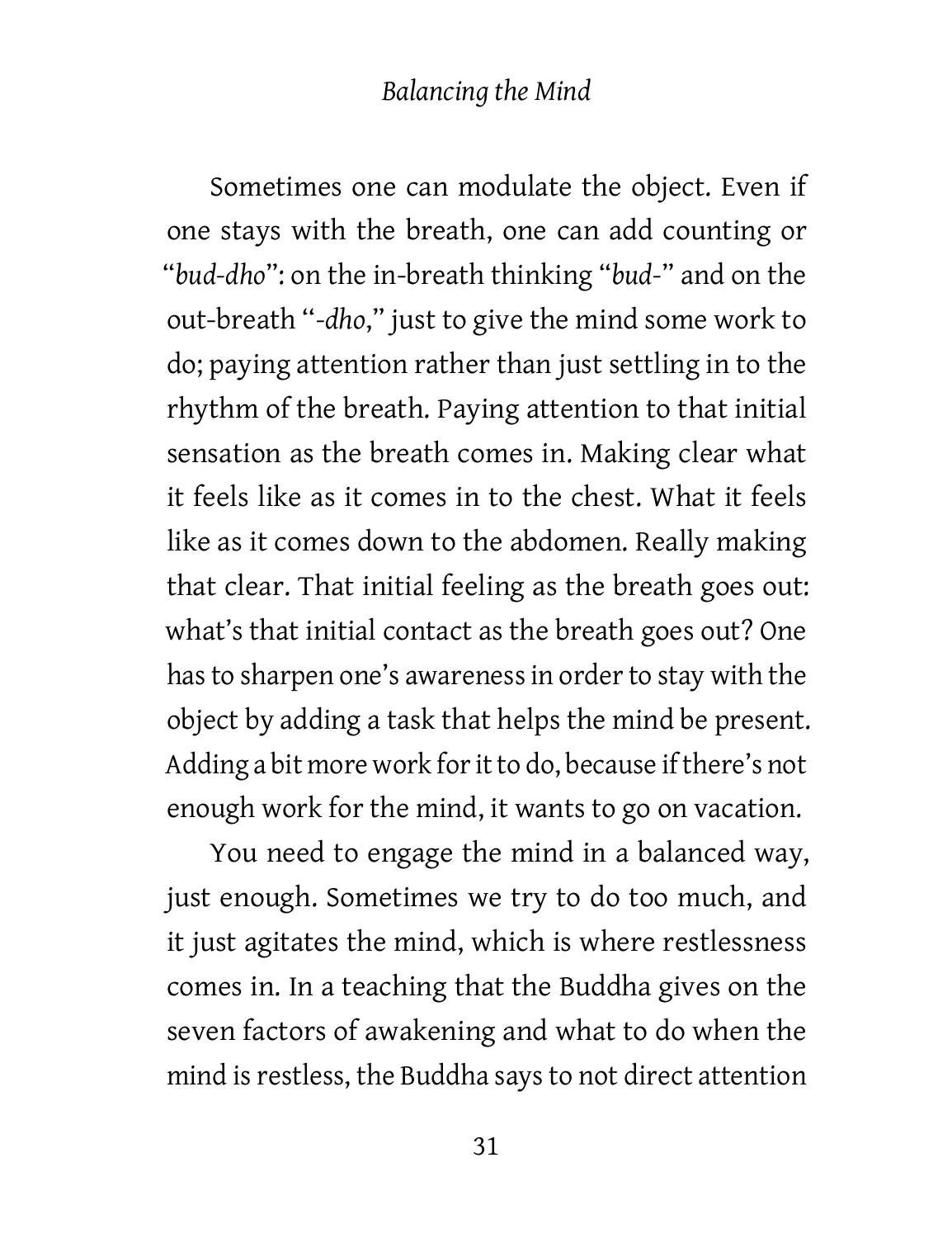to the more active aspects of those factors of awakening. *Dhammavicaya*, investigation of Dhamma, as well as effort, energy, rapture, and joy stir up the mind even more. You have to direct attention to the more settling side of the equation: tranquility, the settling of the mind, and equanimity. When the mind is restless, we need to direct more conscious attention to that aspect of the path, and it helps to balance and settle that restlessness.

Skeptical doubt is another hindrance. One is wavering, uncertain. Then one should try to direct one's attention to something that gives one some confidence, a feeling of a bit more certainty.

Learning how to direct attention to a pleasing, satisfying, or inspiring object is really important, particularly with doubt, but this applies to all the hindrances. When the mind starts to get agitated or stirred up in some way, shape, or form, then lift up a pleasing object.

There's a discourse in the *Saṃyutta Nikāya* (S 47.10) where Ānanda is visiting the nuns' quarters and speaking with them. The nuns are intent on their cultivation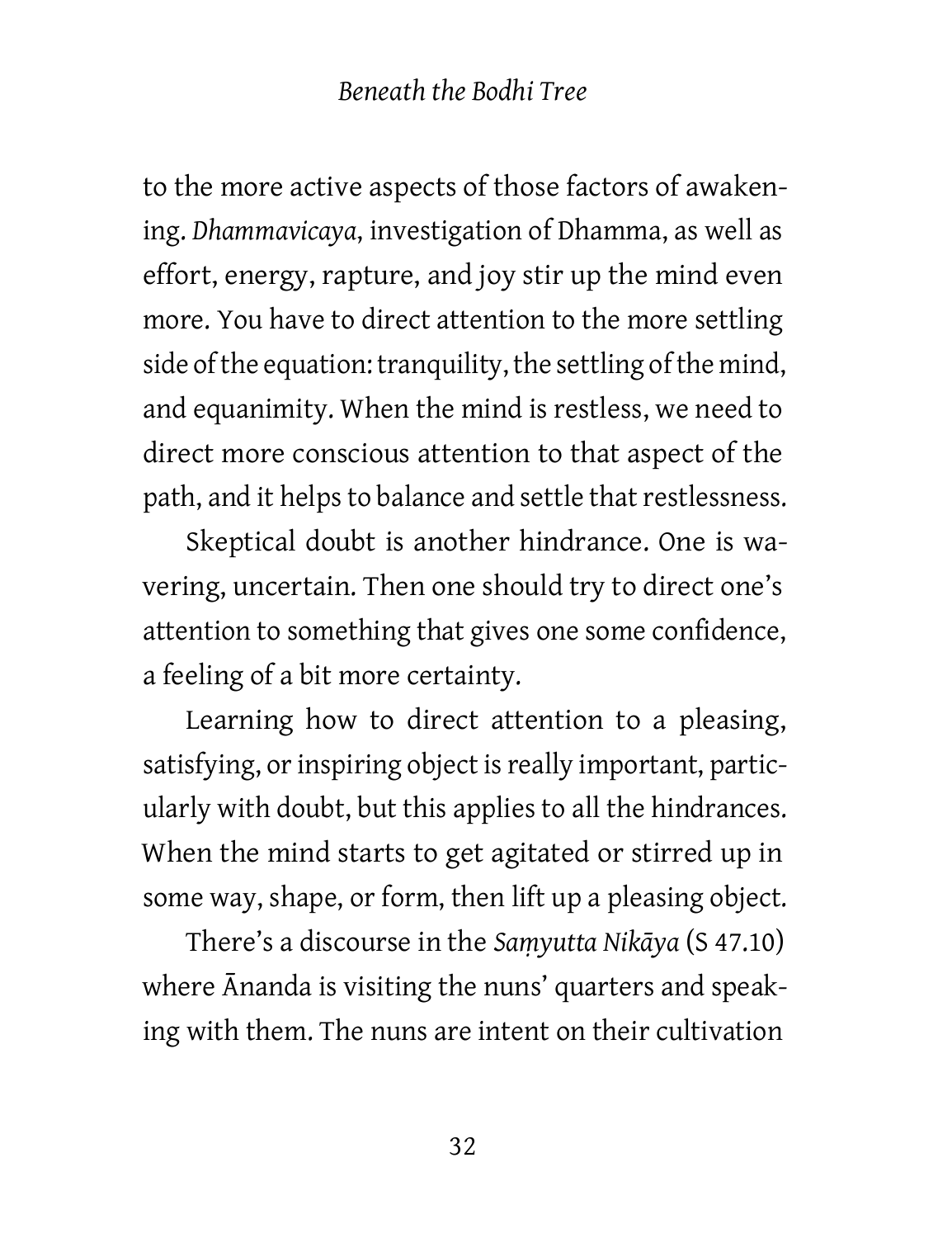#### *Balancing the Mind*

of the four foundations of mindfulness, and they're gaining understanding and progress in practice. Ānanda gives encouragement. He goes back and relates this to the Buddha. The Buddha says, "Great. That's how it works. When you do the practice, cultivate the four foundations of mindfulness, and then the hindrances, the objects that tend to do a disservice to the mind, will dissipate." He continues, "Sometimes in practice, when the object of mind is something that stimulates desire, or there is some kind of bodily distress that stirs up the mind, or there's a mental obsession of some kind, then direct attention to a pleasing object." The word that he uses is *pasādaniya-nimitta*. *Nimitta* is a sign or image, and *pasādaniya* is something that inspires confidence. (One of the reasons that the word caught my attention is because it has the same root as my own name: *pasanno*.) *Pasādaniya*: faith and joy together, something that encourages confidence and well-being.

So, similar to the way the Buddha instructed, lift up an image in the mind, an object of attention, that encourages that sense of confidence, faith, and well-being.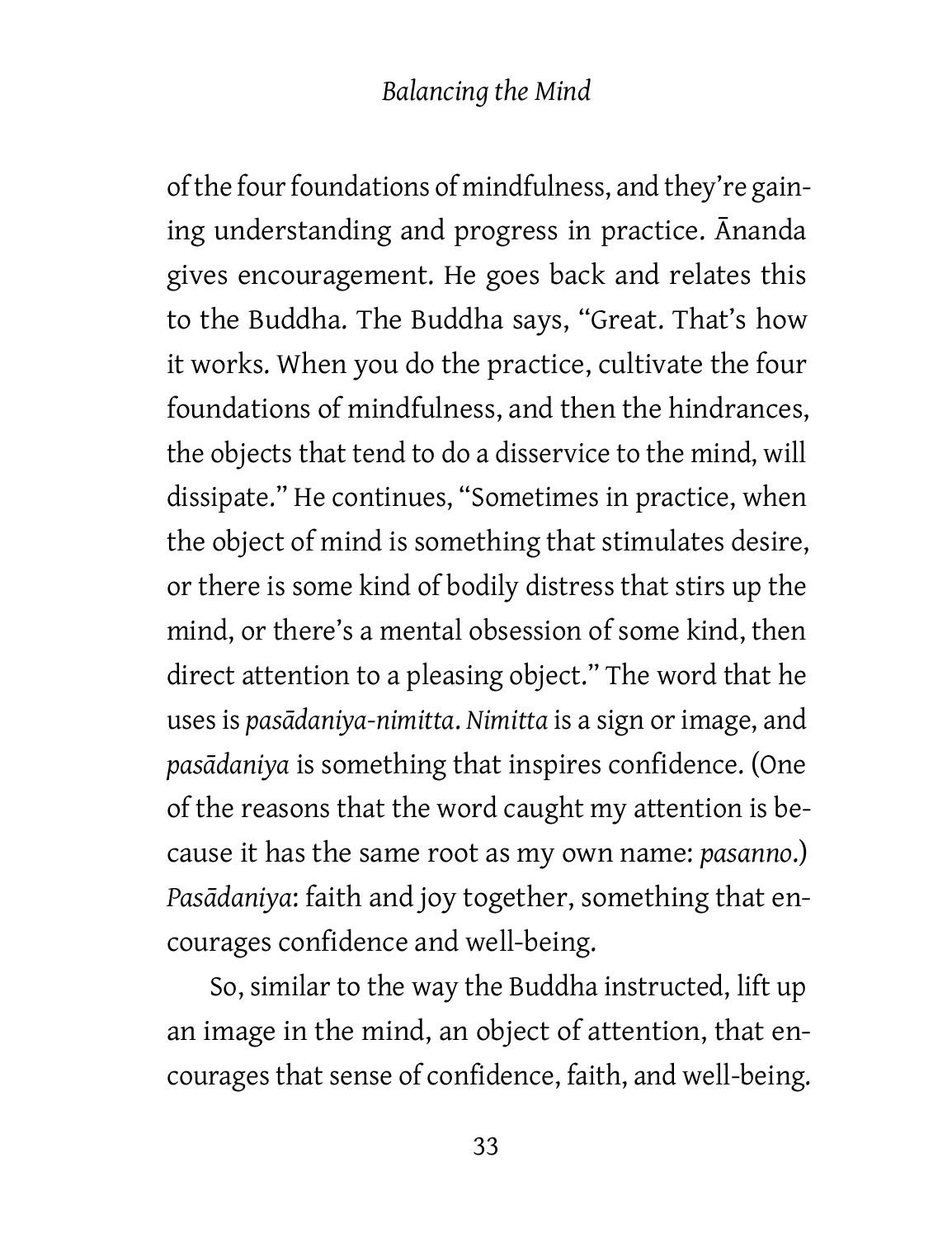When one does that, one will feel a sense of physical ease. Once there's physical ease, there will be a sense of well-being. Well-being will give a sense of joy. In joy, there's going to be pleasure, contentment. And then the mind tends to become easily concentrated and settled. As the mind becomes settled, then there's a reflection and acknowledgment, an understanding: "Oh. Mindfulness is present, and I am content." It's really beautiful.

You're consciously paying attention to the hindrances, but then also lifting up things that settle, soothe, and encourage the mind. This has an effect. Pay attention to and nurture that process. It's something that we engage in, as opposed to thinking, "If I just sit here long enough, something good is gonna happen." We need to be proactive, but be balanced in that. You just need to recognize that the mind responds to input on both sides of the equation. The hindrances have a certain effect, but then directing attention to something that is pleasing and settling has an effect as well. And to be able to own it, take responsibility for it, realize that this is not rocket science. This is paying attention to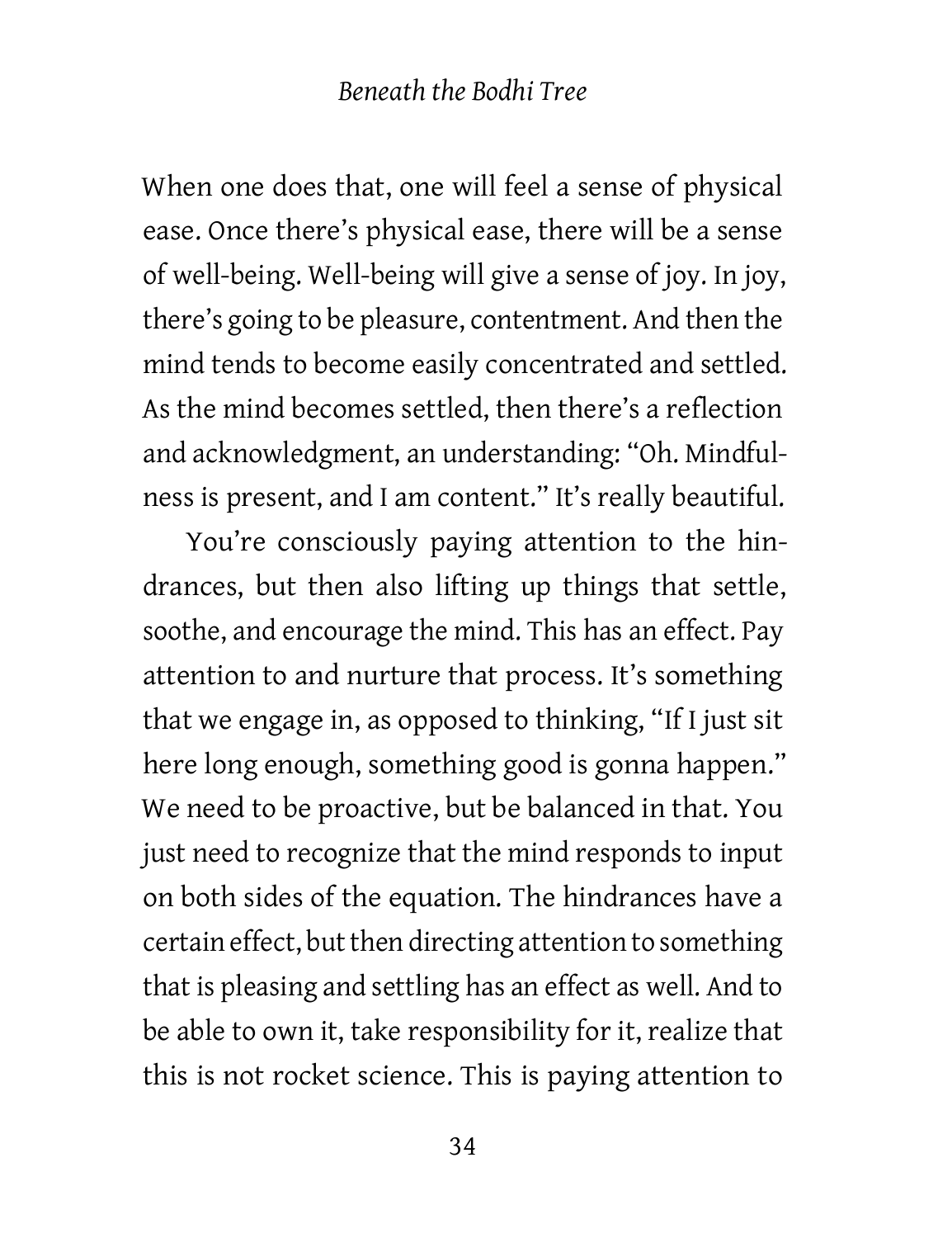your own experience and looking out for what is really in your best interest. So we can work with that, pay attention to that, and see where it goes.

So, we can just sit quietly for a little bit longer and then go do some walking.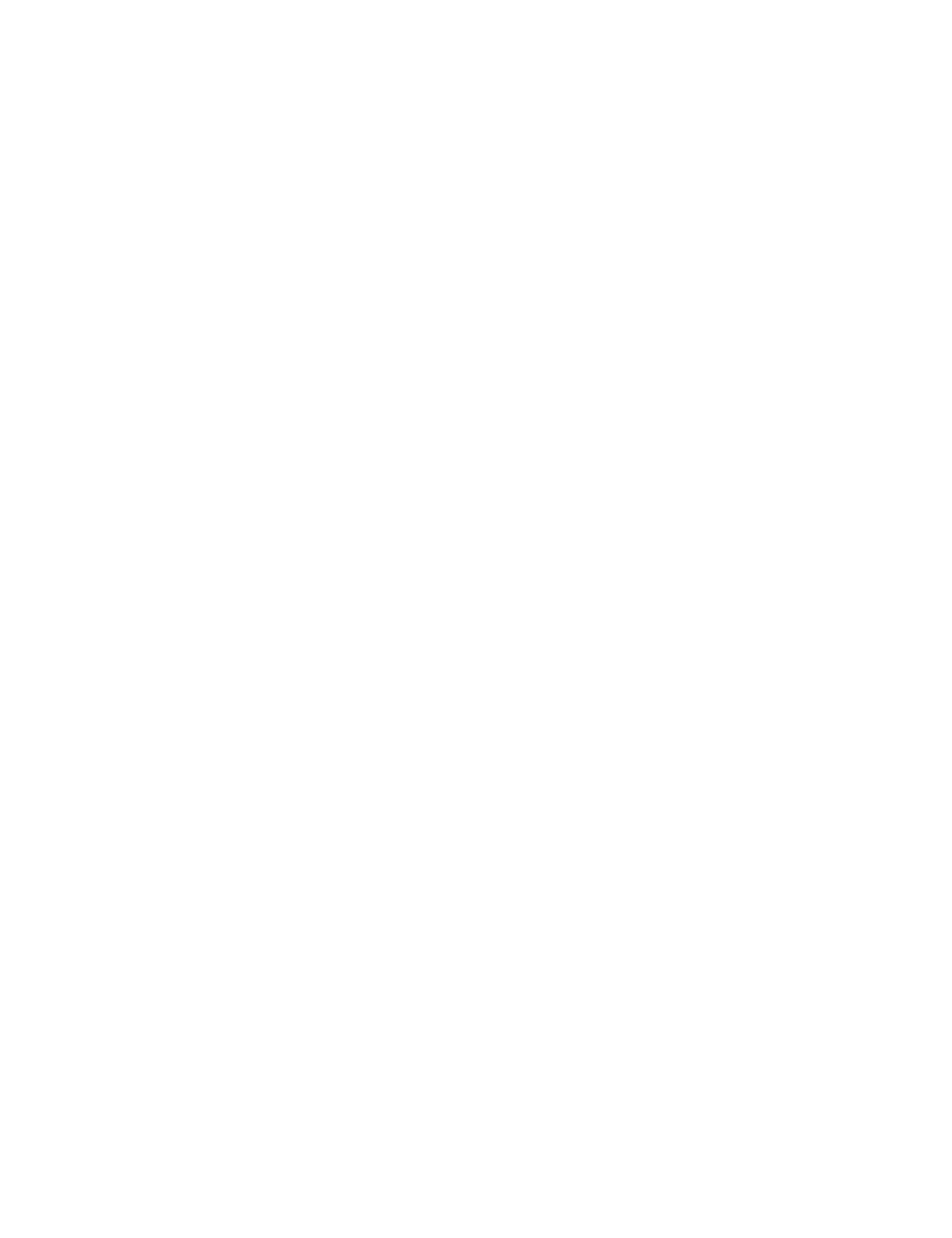# *Enjoying the Breath*

As we settle into the retreat and keep bringing our attention and intention inwards, using the breath as an anchor, remember that our meditation is something we have to engage with. Just the physical act of sitting in one posture is not necessarily going to make the mind peaceful. Ajahn Chah used to say that he's seen chickens sit on their nest for a long time and doesn't see them get either wise or peaceful. As we engage the mind with our meditation object and are attentive to that which is wholesome and skillful, the mind will naturally settle.

There's a stock phrase in the *suttas* that comes up over and over again, when the Buddha is describing the movement of the mind towards peacefulness: "Secluded (or withdrawn) from sensual pleasures, secluded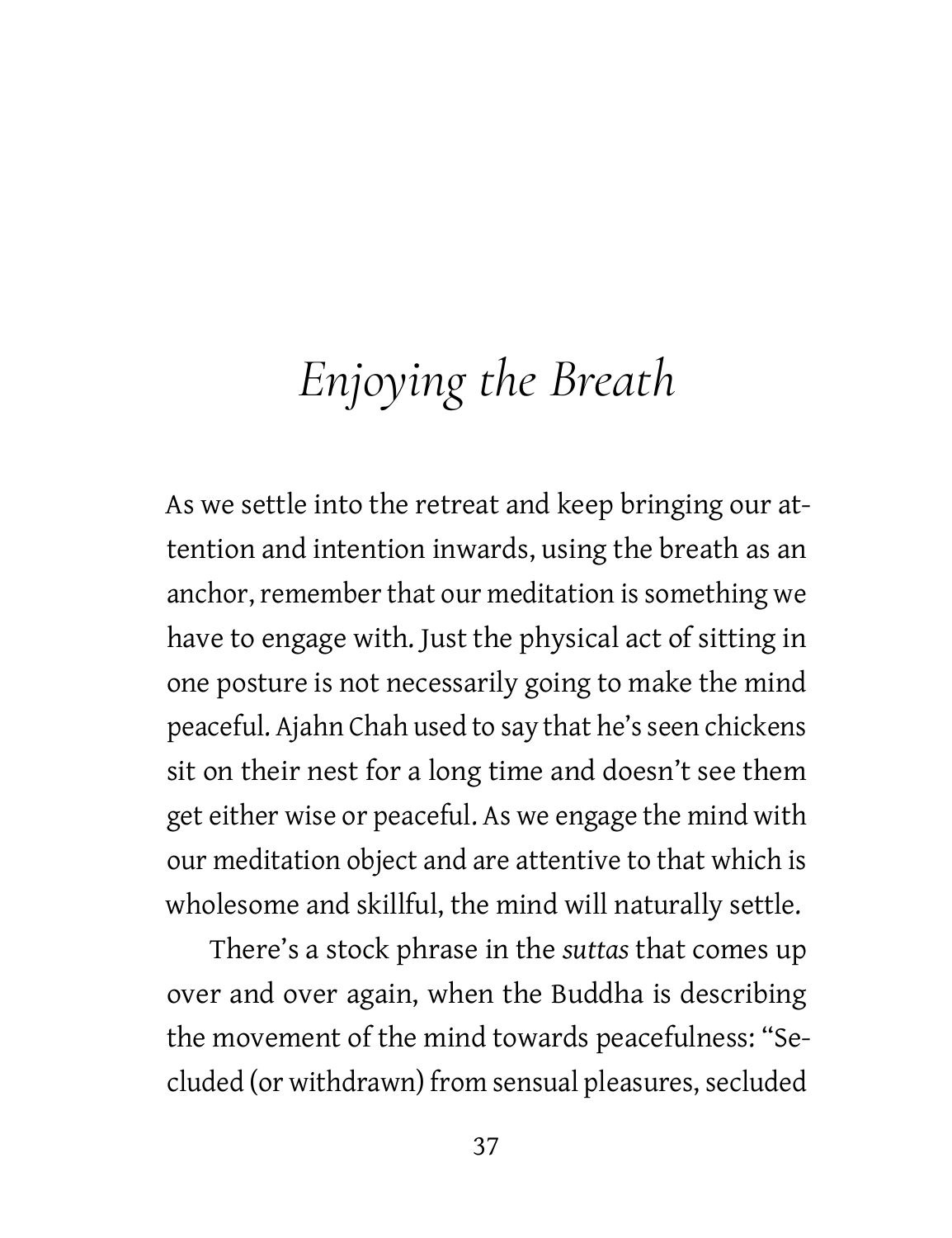(or withdrawn) from unwholesome mental states." We have to withdraw or pull the mind back from its impulses towards that which stirs it up or gets it entangled in negativity. We need to yank it back and withdraw, recognizing that there's a different result when the mind is engaged in its fantasies of gratifications of sight, sound, smell, taste, and touch, or is caught up in the various kinds of negativity—worry, fear, irritation, or dullness.

It's impossible for our ordinary mind to be clear, but we can direct our attention through the very nature of having a mind. We can formulate an intention and then direct thought and attention to that which is skillful and wholesome, that which brightens and allows the mind to feel a sense of ease. A lifting up of mind and attention, directing thought and evaluating result.

Ask yourselves: "Is this helpful? Is it working? Is it not working? Am I getting entangled? Am I feeling at ease?" There's an evaluation, but not a proliferation; a recognition of the effect of directing thought. What's the effect of that thought stream, that impression within the mind? Because it has an effect, both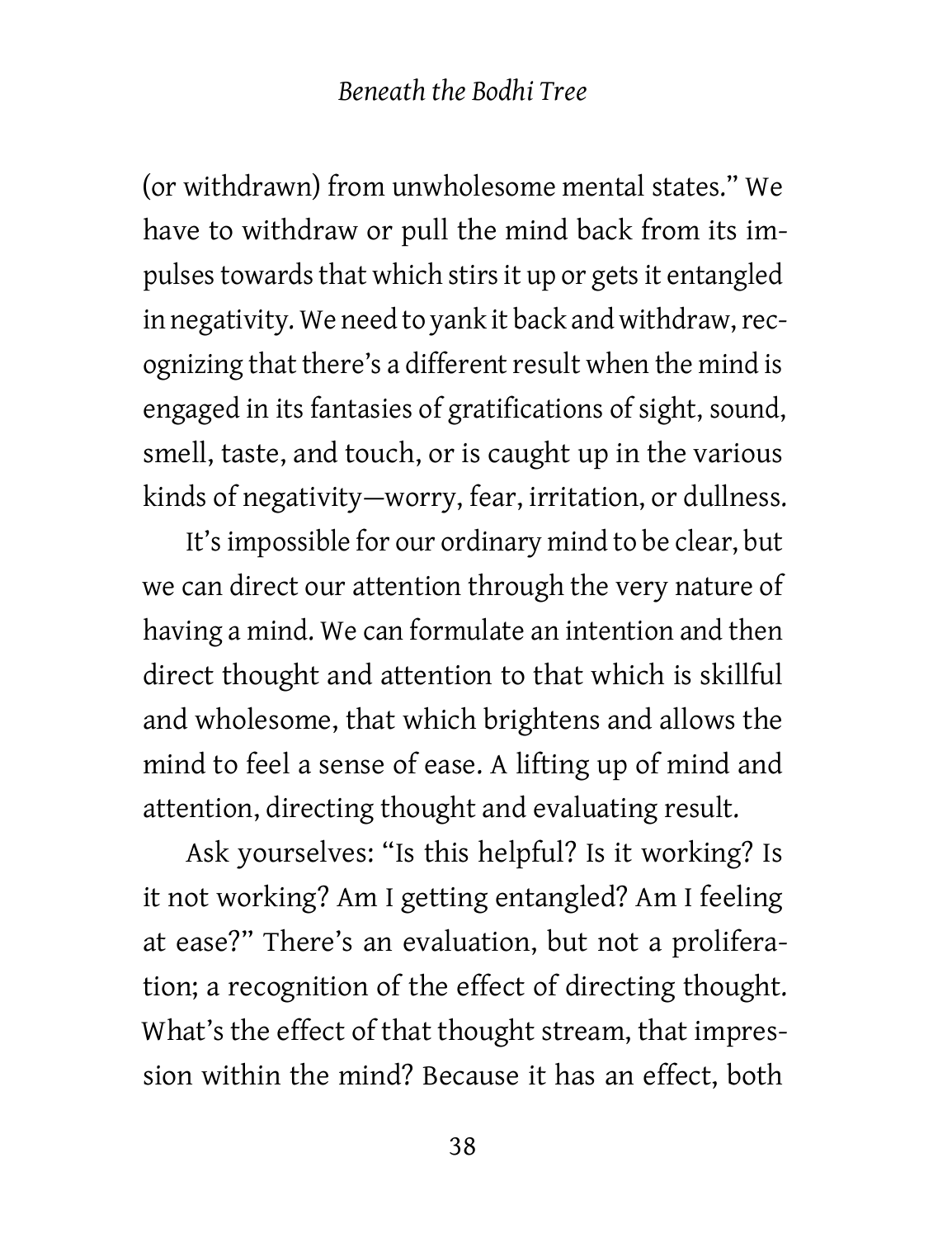#### *Enjoying the Breath*

in a positive, wholesome, skillful way, and its opposite. We need to be alert to what the result is. Using the thought process is using attention to be able to direct the mind. Otherwise, meditation ends up being passive, like Samuel Beckett's *Waiting for Godot*: nothing ever happens. But the Buddha is encouraging us to recognize that we have the ability and responsibility to take care of our minds and hearts, to cultivate that which is peaceful and leads to wisdom. It's helpful to have that foundation of peacefulness, a certain stillness.

It's also important to recognize the function of desire in how we measure experience. On the material level, of course, there's never enough to fulfill desire, but it's similar on an internal level. If you're driven by unskillful desire, grasping, and attachment, then you're always going to feel you're coming up short: "Just a little bit more peaceful!" You have to be alert and formulate an intention to apply the mind, and also learn how to recognize your own temperament. Some people have a discursive temperament; some people settle easily; some people reflect.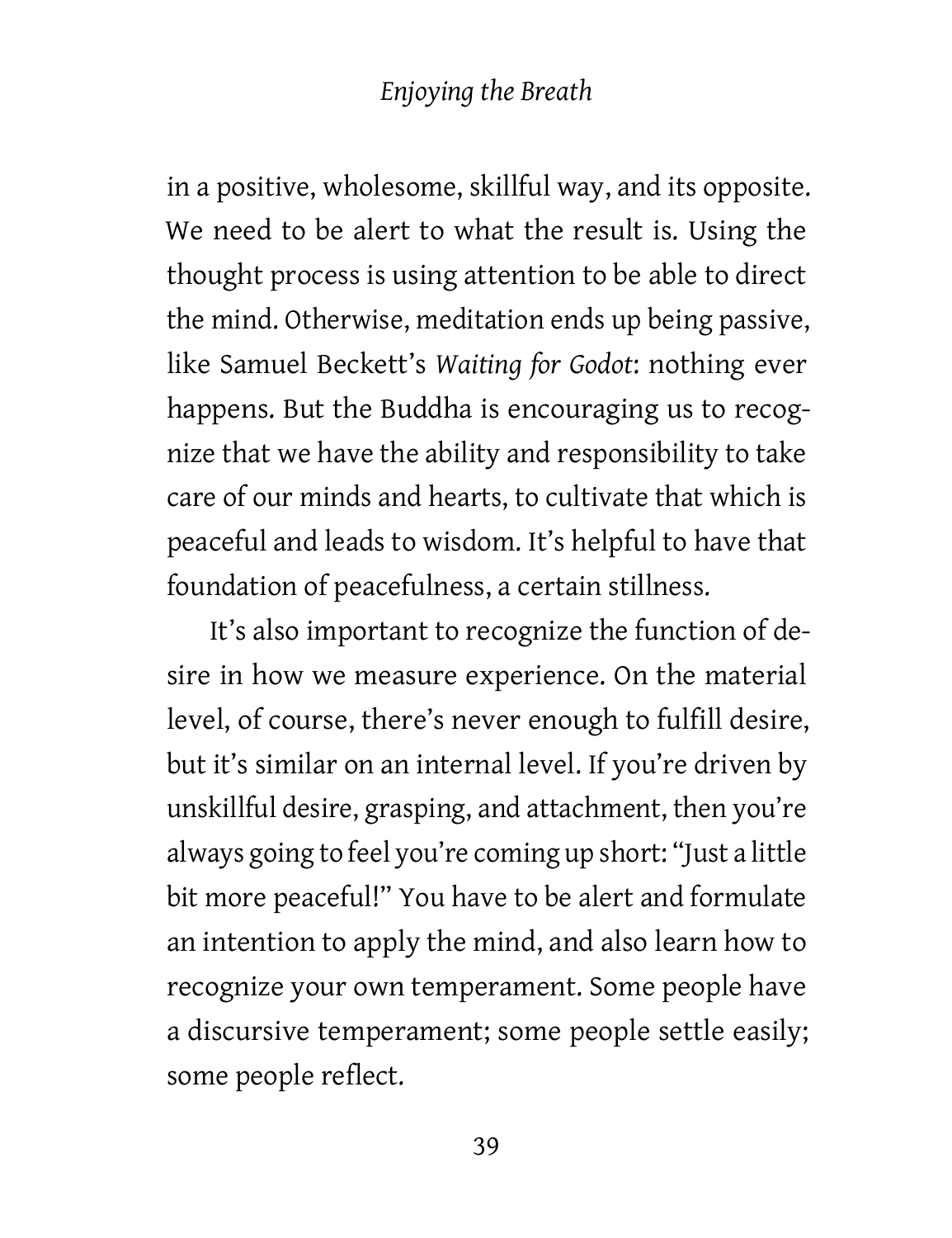The nature of desire is that it's always going to feel like it's not enough. Just direct attention to: "Do I feel at ease? Can I release, relinquish, and become settled enough to contemplate the experience of peace and the limitations of impermanent, unsatisfactory, not-self phenomena?" One keeps directing thought and then letting go, without getting too obsessed. As Ajahn Chah said: "There are only two things a practitioner has to do: just know and let go." There's knowing, awareness, alertness, and presence, and then there's also releasing, letting go, and dropping, so that one's building a momentum of well-being and clarity.

Use the structure of mindfulness of breathing to develop this quality of knowing. There are sixteen steps in the *Ānāpānasati Sutta* (M 118) on mindfulness of breathing. The first two steps are: "Breathing in long, one knows one is breathing in long; breathing out long, one knows one is breathing out long. Breathing in short, one knows one is breathing in short; breathing out short, one knows one is breathing out short." The verb in Pāli is *pajānāti*: knowing, discerning, understanding. It is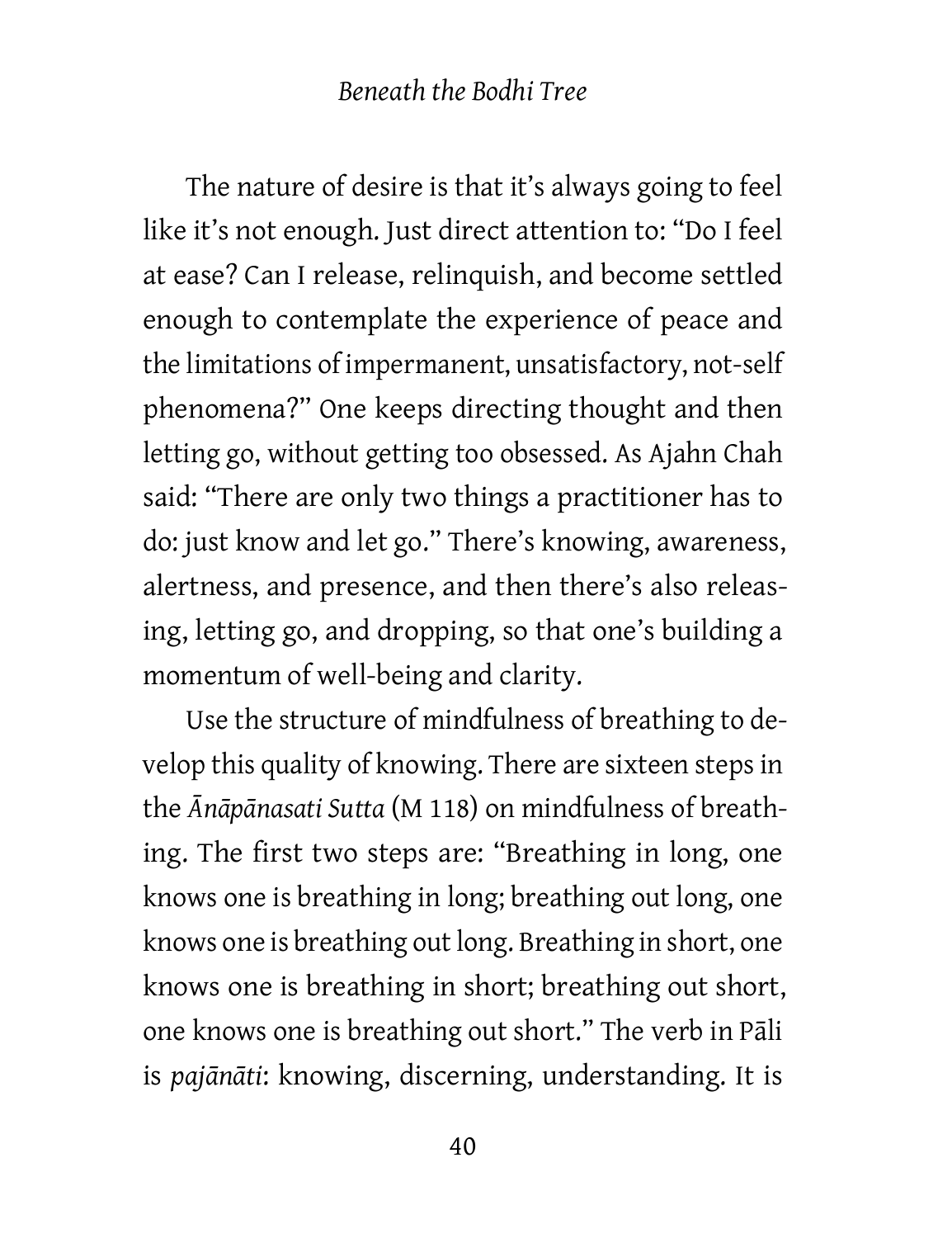the root of the word *paññā*: wisdom, discernment. So, there is a certain discernment and reflection happening even when breathing in long, breathing out long, breathing in short, and breathing out short. There's a clarity, understanding, a knowing that has an element of discernment. What's the effect? Is it useful? Is it beneficial? Sustaining that quality of knowing involves a base of coming back to and supporting the quality of knowing.

All the rest of the steps of mindfulness of breathing have the verb that means "training": "training myself" or "I train thus." "Experiencing the whole body, I breathe in; experiencing the whole body, I breathe out." It's a training and undertaking. Part of training is experimenting: "How do I make this work? How can I make this useful? How can I turn my attention in a way that helps the continuity of awareness?" The verb in the Pāli is *sikkhati*: training, which also has the connotation of learning, educating oneself.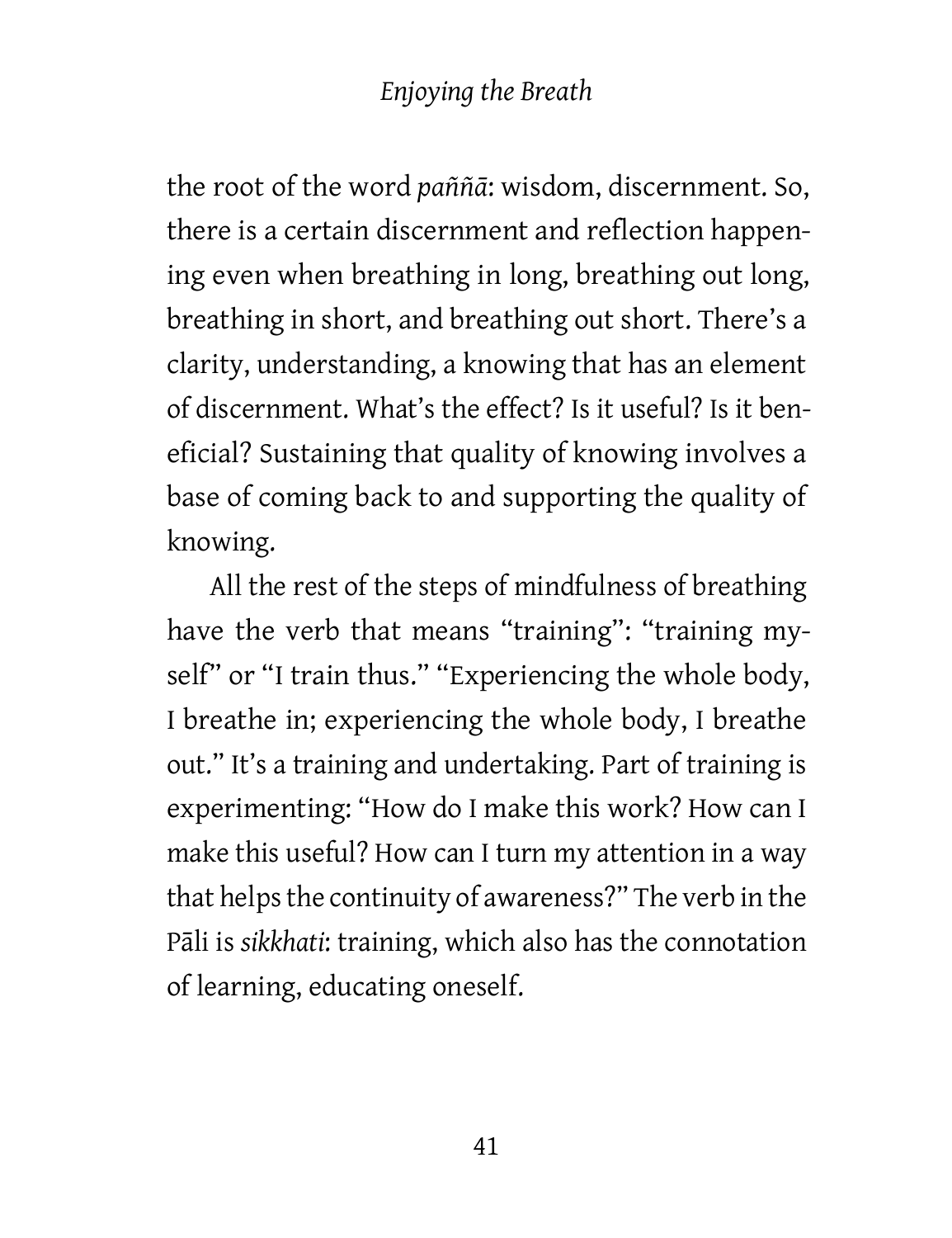We're using the breath as a basis of studying, learning, training, and cultivating knowledge and understanding. "Experiencing or sensitive to the whole body, I breathe in; experiencing the whole body, I breathe out." Make it useful. Sometimes we get trapped: "Okay, the Buddha says I've got to be experiencing the whole body. Okay, what's that? I breathe in, but I've got all these arms and legs and fingers and other things. How do I do this?" Don't make it complicated or get tied up. This is an encouragement to bring more attention to bear: the Buddha is broadening the scope of what you can rely on for your continuity of awareness. You've got the whole body, there's lots to work with and explore. Enjoy it. Make it useful and interesting.

Sometimes, our practice gets bogged down when we forget to enjoy and make it interesting. We do the practice by applying a method, taking a methodological approach: "If I just follow the technique, I'm going to get peaceful somehow." Actually, practice relies on the quality of awareness. The results we experience depend on the quality of our awareness and mindfulness: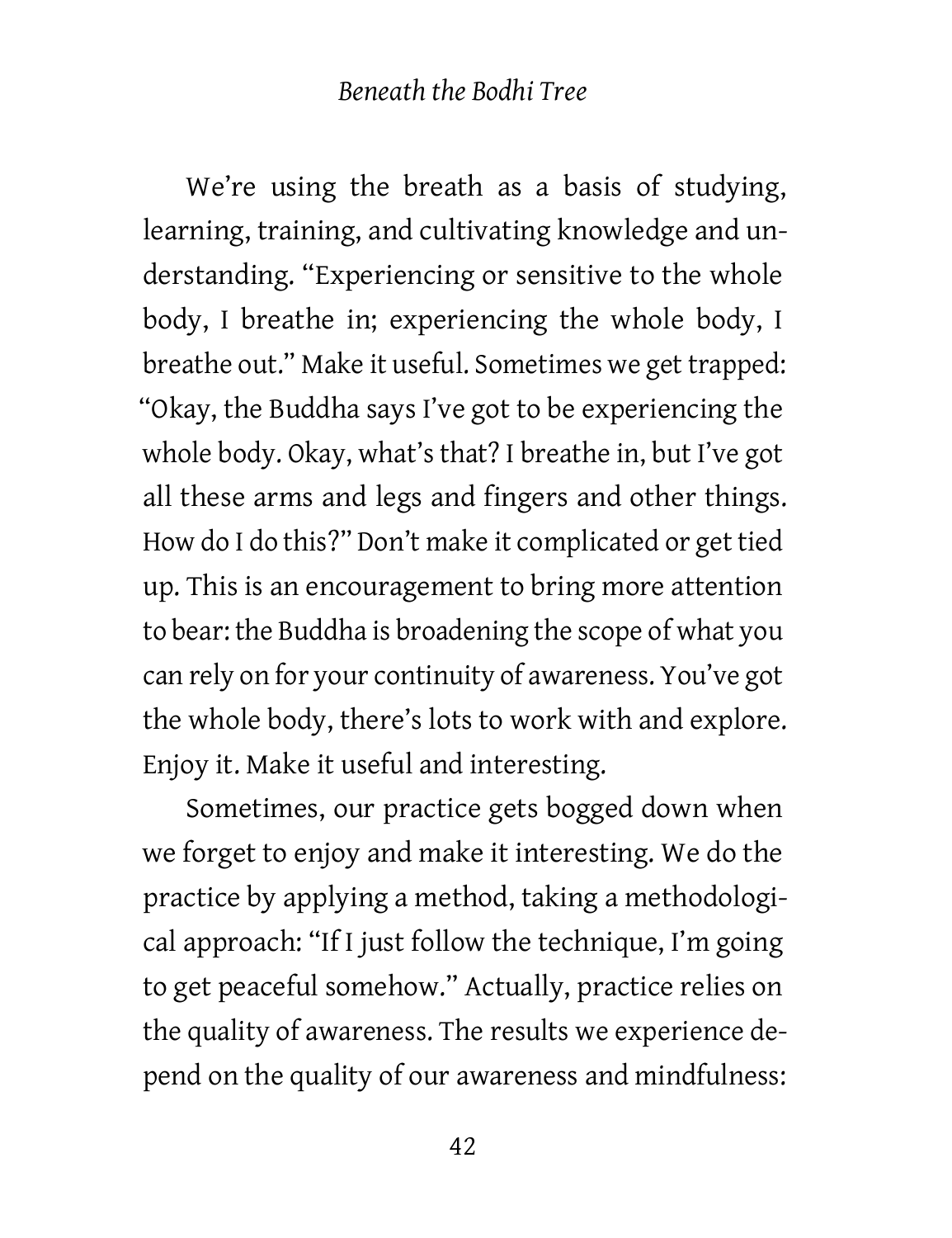calming the bodily formation, which can be both the physical body and the breath body.

There was a question about relying on the breath body last night. The breath is another type of body because it conditions. The scriptural term is *kāya-saṅkhāra*, which is body formation. It can also mean "body conditioner," as the breath is constantly conditioning the body. We can condition the body and work with that condition, that breath body, and relax, settle, and calm our experience of the body. Of course, this has an effect on the mind and the heart. Also, when the physical body starts to settle, there's the presence of alertness. That's where we start to narrow things down a little bit, rein in the scope of our attention, although not in an overbearing way. It's the natural wish of the heart not to have to deal with too much. We can bring that quality of clarity to something a bit more refined: just the sensation of the breath and how we experience the breath.

Don't get too literal as the mind starts to settle. Allow the experience to speak for itself. Sometimes we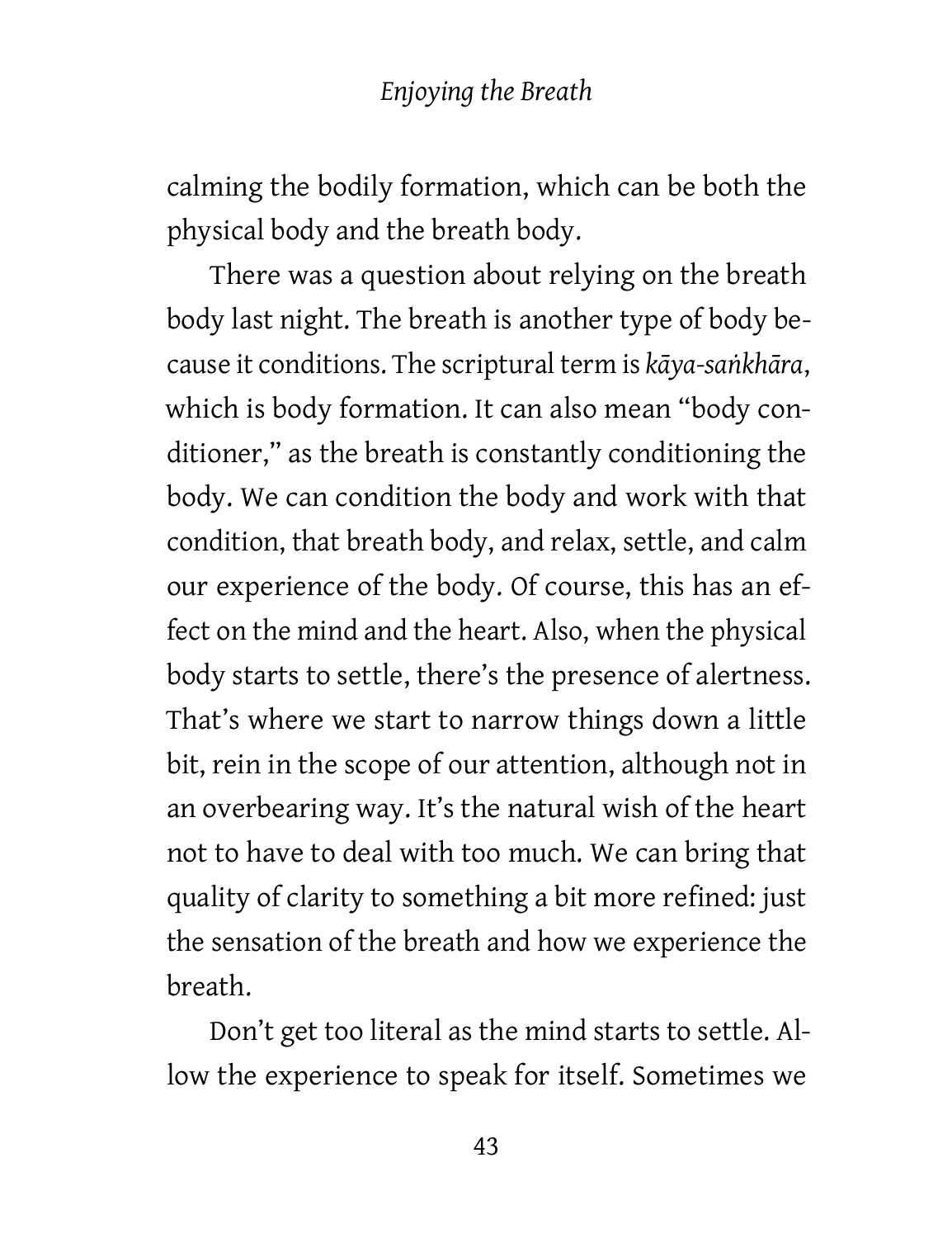can breathe, and the mind starts to get peaceful, and you could be experiencing a sensation of the breath that might not correspond to the anatomical picture you have of your nose, trachea, and lungs. It's an experience of the breath body.

I can remember one time, I was getting really peaceful and settled, and the feeling of the breath came in, and it was about three feet in front of where I was sitting. That's what it felt like. That's not a problem, because it is all part of your experience of the breath body. It doesn't have to correspond to any kind of preconception. Just: "Is it peaceful, is it settling, is it clear, is there mindfulness or alertness there, am I reflecting or investigating?" Pay attention to that, calming the body conditioner, the breath body.

This ties in with the next encouragement that the Buddha gives us: to consciously direct attention to feelings of joy and rapture. Sometimes it's hard to say, because the English occasionally limits what we think we should be experiencing. There's a feeling of lightness, a certain sort of verve or coming alive to the present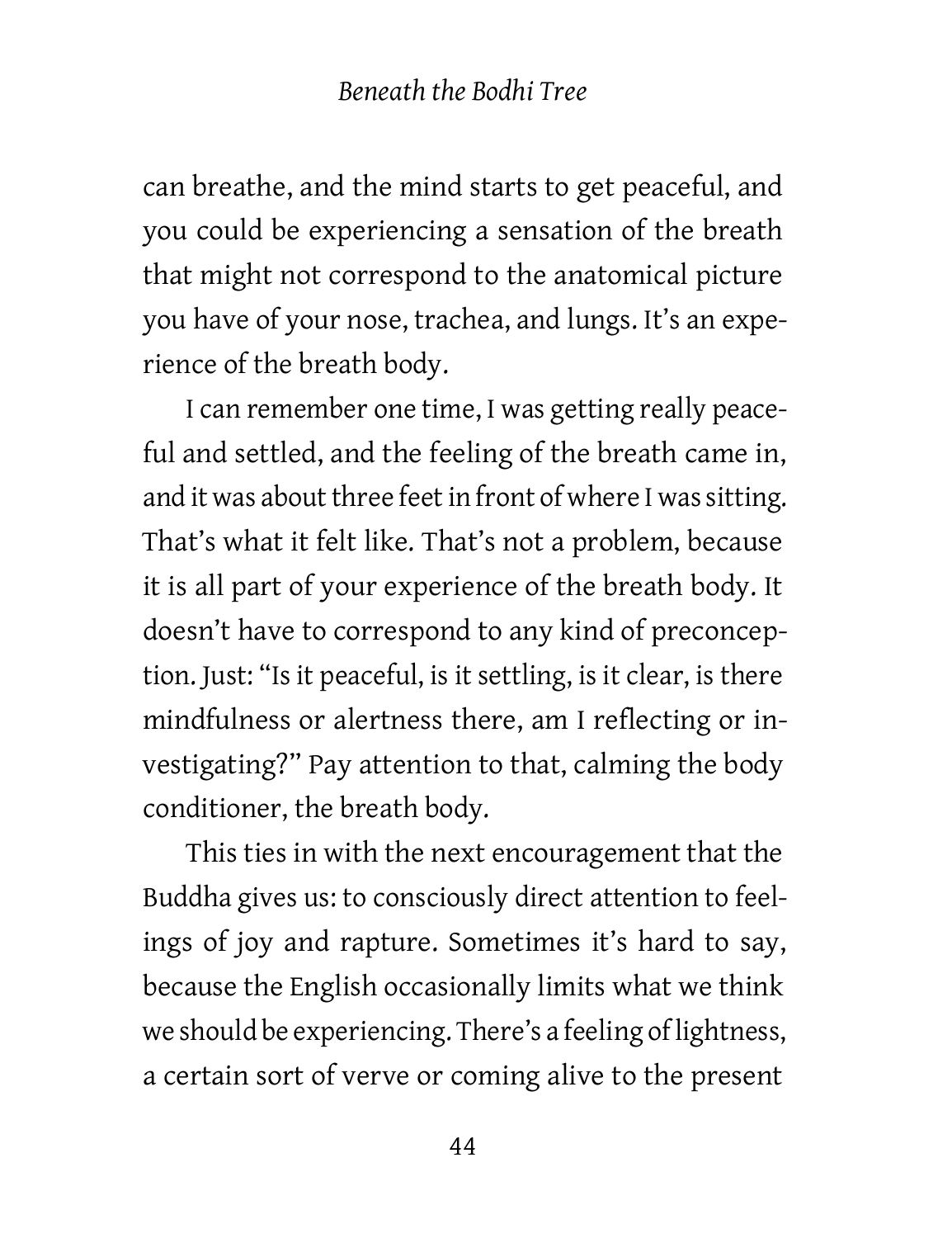### *Enjoying the Breath*

moment, a well-being, maybe a certain exhilaration, but not one that's distracting. The mind brightens. There's a feeling the body isn't burdensome or painful. The word is *pīti*: "Sensitive to *pīti*, I breathe in; sensitive to *pīti*, I breathe out." It can be just very minor. Direct the mind and thought to: "How can I make this pleasurable? How can I breathe in and not turn it into a burden, something that is tense, tight, worrisome, competitive, or complicated? How can I just enjoy this?" Breathing in, breathing out, just bringing that possibility of *pīti* up in the mind. This is where the sense of fullness can be easily generated, creating a sense of ease.

The Buddha next talks about *sukha*, pleasure: "Experiencing or sensitive to pleasure, I breathe in; experiencing pleasure, I breathe out." If you lift that up in the mind as a possibility, it's a more attractive possibility than "breathing in, I feel miserable; breathing out, I feel miserable," which we can do. You're encouraging the mind: lifting it up is a possibility. It's interesting that when still anchored and rooted in the experience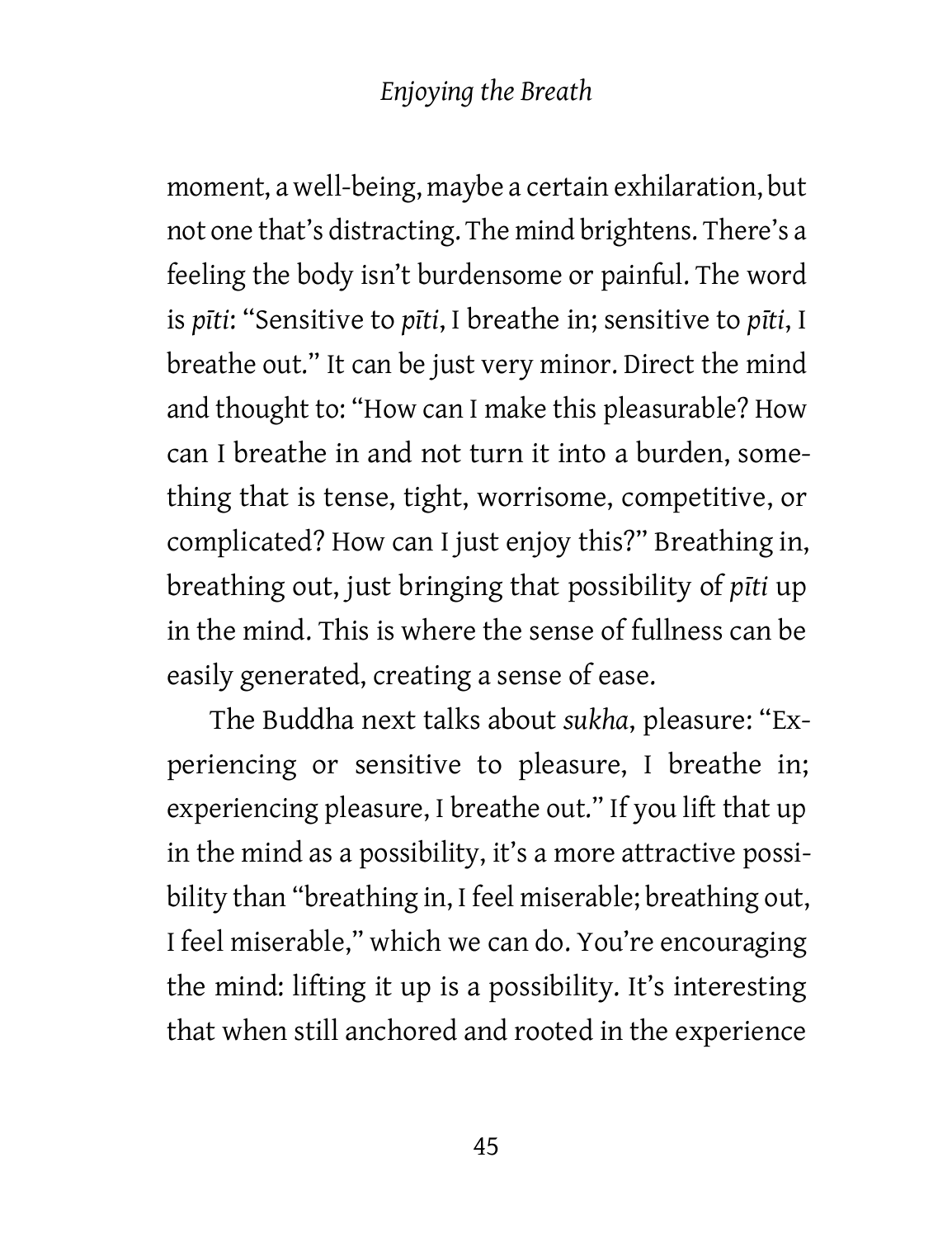of the breath and the body, the body starts to feel comfortable. As the mind becomes more settled, the idiom that the Buddha uses in his instructions is: "suffuses and fills, permeates and pervades this body with *pīti* and *sukha*, delight and pleasure." Again, you're not a passive recipient, you're engaging: suffusing and filling, permeating and pervading the experience of the body and breath with well-being and pleasure. Those are the Buddha's instructions. It's not illegal.

In the teachings, the Buddha is very explicit about the cultivation of happiness and well-being. We're learning how to be happy. Of course, this has many, many different layers, beginning with our conduct of virtue and integrity. This brings happiness. Our generosity and kindness, compassion, and caring are things that bring happiness. Similarly, as we develop our mindfulness and meditation, be attentive to how to make this a pleasurable experience. Again, don't just wait for this to happen, as if it's some sort of expected reward for ten days of difficulty and pain, because we do that: "How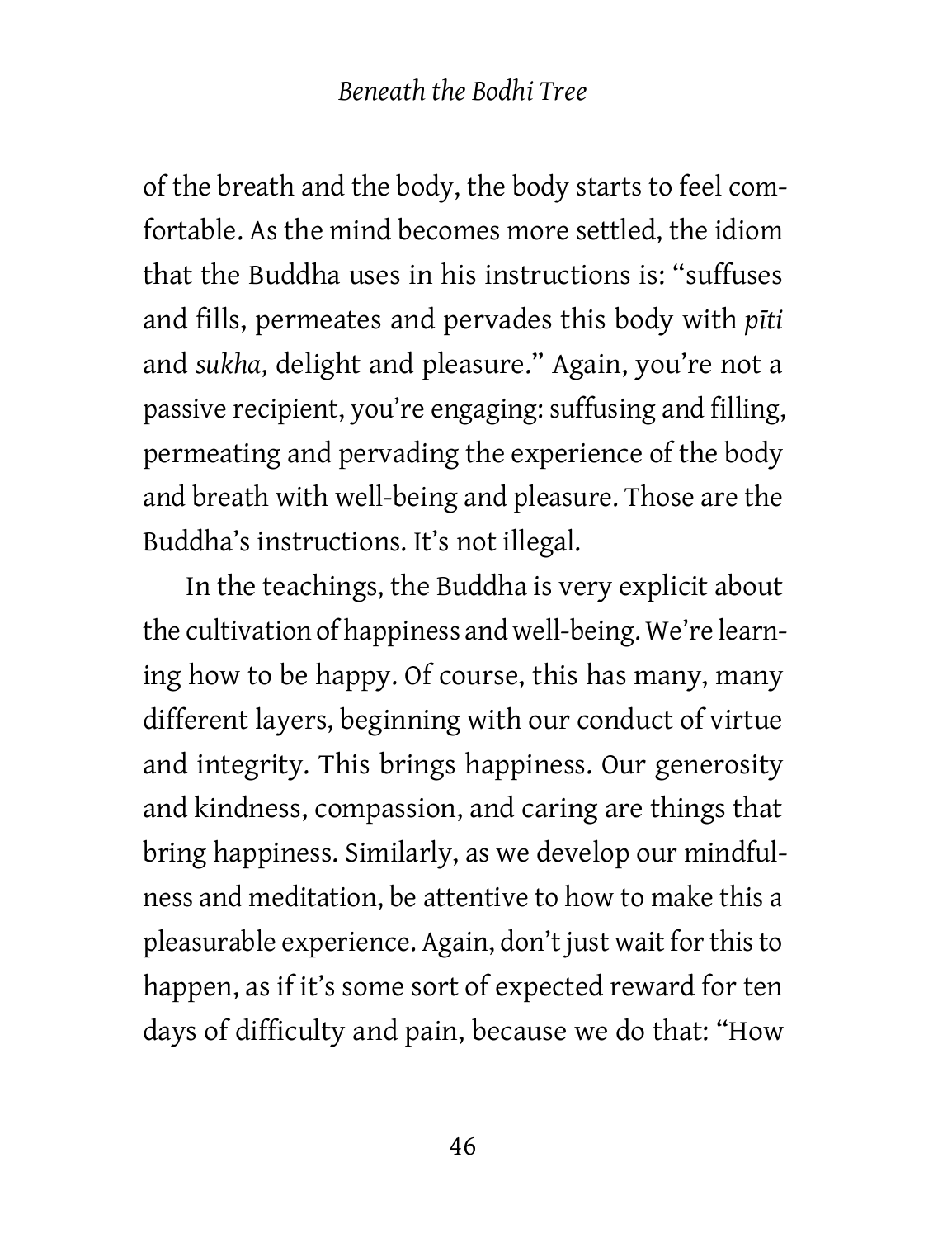was your retreat? It was really tough but it was great." We tend to set ourselves up like that.

The Buddha says right from the get-go: enjoy yourself and delight in practice. Allow yourself to suffuse and fill, permeate and pervade this body. It's interesting that the Buddha was very explicit, in all the instructions on the developing of refined states of meditative stillness, that there's no dissociation from the body. They're integrated as a body-mind experience. Throughout the instructions on and illustrations of the four *jhānas*, the images are all grounded in the experience of the body: suffusing, filling, permeating, and pervading the body with a delight and pleasure coming from seclusion. That's the description of the first *jhāna*.

We're withdrawing from the entanglement and complication of our normal external, as well as internal, lives. Suffusing, filling, permeating, and pervading this body with the joy and well-being of: "I don't have to do that. I can step back from that." The heart can actually dwell in well-being with each in-breath and each out-breath. It's a way of connecting with that feeling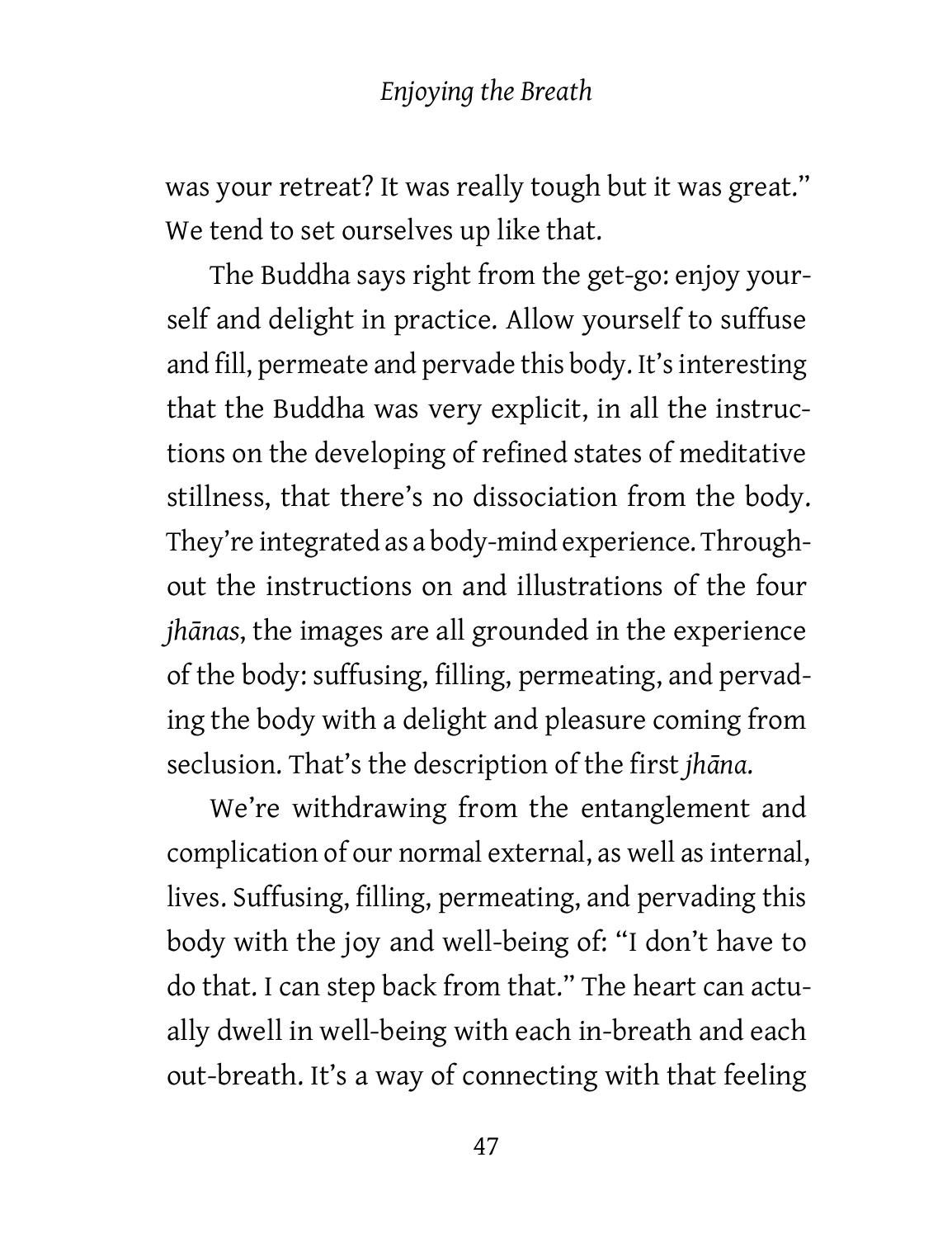of suffusing and filling, paying attention to that quality of fullness. Of course, the effect of this is that the mind starts to get very clear. There isn't a whole lot of pondering and proliferating that's needed to see things clearly. It's a suitable tool for understanding things in their true nature.

We can be lifting those themes up for reflection: "Is this permanent, is this stable, is this constant?" Of course, nothing is. It's a rhetorical question. But what it does is encourage the mind to relinquishment, reflecting: "Is this where I'm going to find complete freedom from suffering?" Ajahn Chah would always encourage us to just look at this. Sometimes it's difficult in English, because the word *dukkha* translates as "suffering." "Stress" is actually a good word to use, especially in a meditative sense. Look at the stress that recollecting something, expecting something, trying to get something out of the meditation, causes. There's stress there and I can relinquish it. There's *dukkha* and the reflection: "This is not self." What is not yours, abandon. What is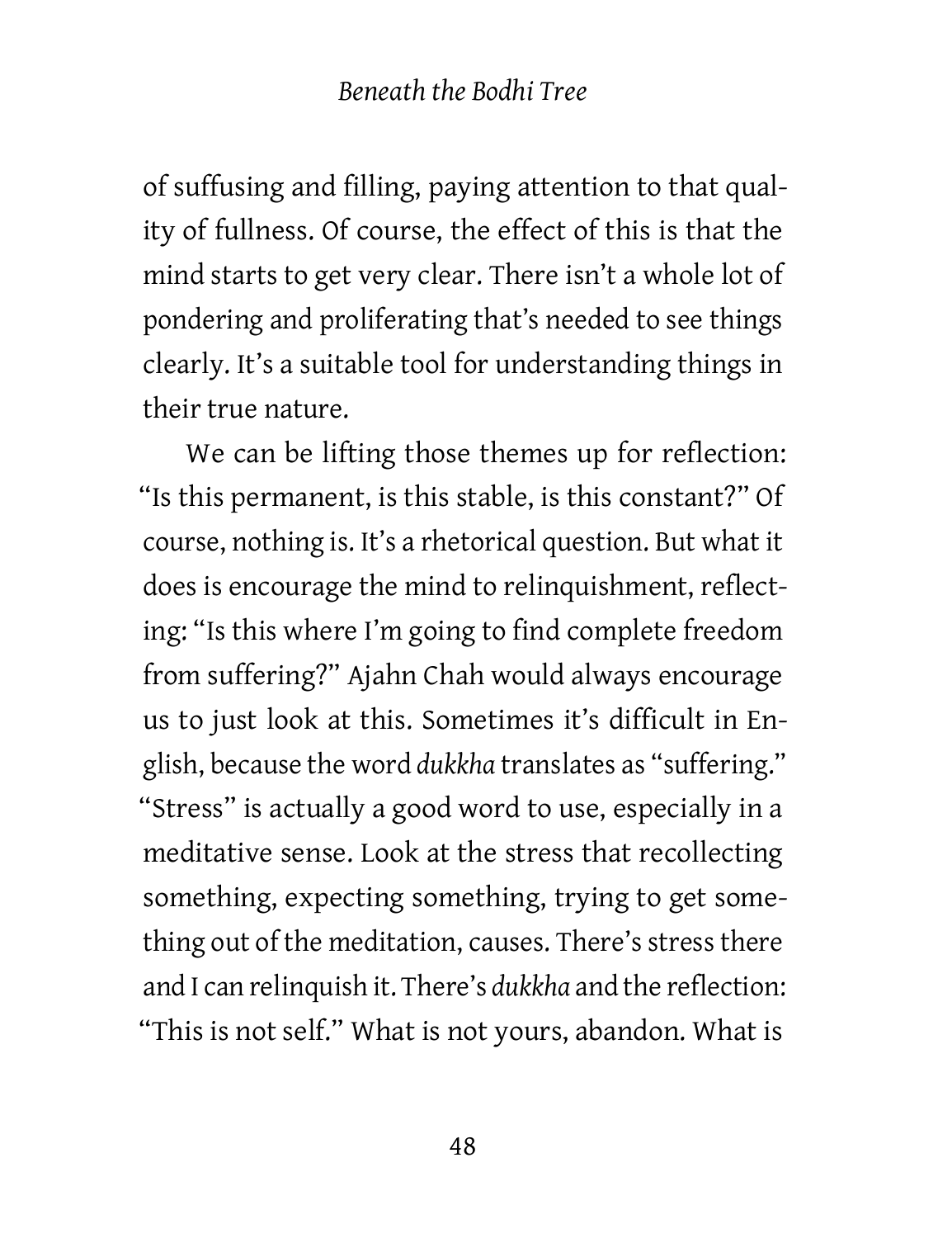#### *Enjoying the Breath*

not yours includes body, feeling, perception, mental formations, consciousness.

As soon as you get a nice little label, "mine," and stick it on, there's nowhere for it to stick. It's not yours. It's nothing. That doesn't mean you're not experiencing it or that it doesn't have an effect. But to identify—"This is who I am, this is mine, this is what I will always be"—is folly. It's a recipe for *dukkha*.

Lifting up and reflecting: this is where the practice of*samatha* and *vipassanā*, the development of tranquility and insight, should always work together. They should always be supportive of each other. Sometimes you'll incline more to reflecting and investigating, and sometimes you'll incline more to settling and stilling. They work together; they support each other.

This path that the Buddha has laid out for us is dependent on these aspects of the mind that we rely on for peace. It's not just the peace of tranquility and meditative stillness, and it's not just cogent thought and understanding. Ajahn Chah gives an image: It's like having a match and a candle. You've got a match and strike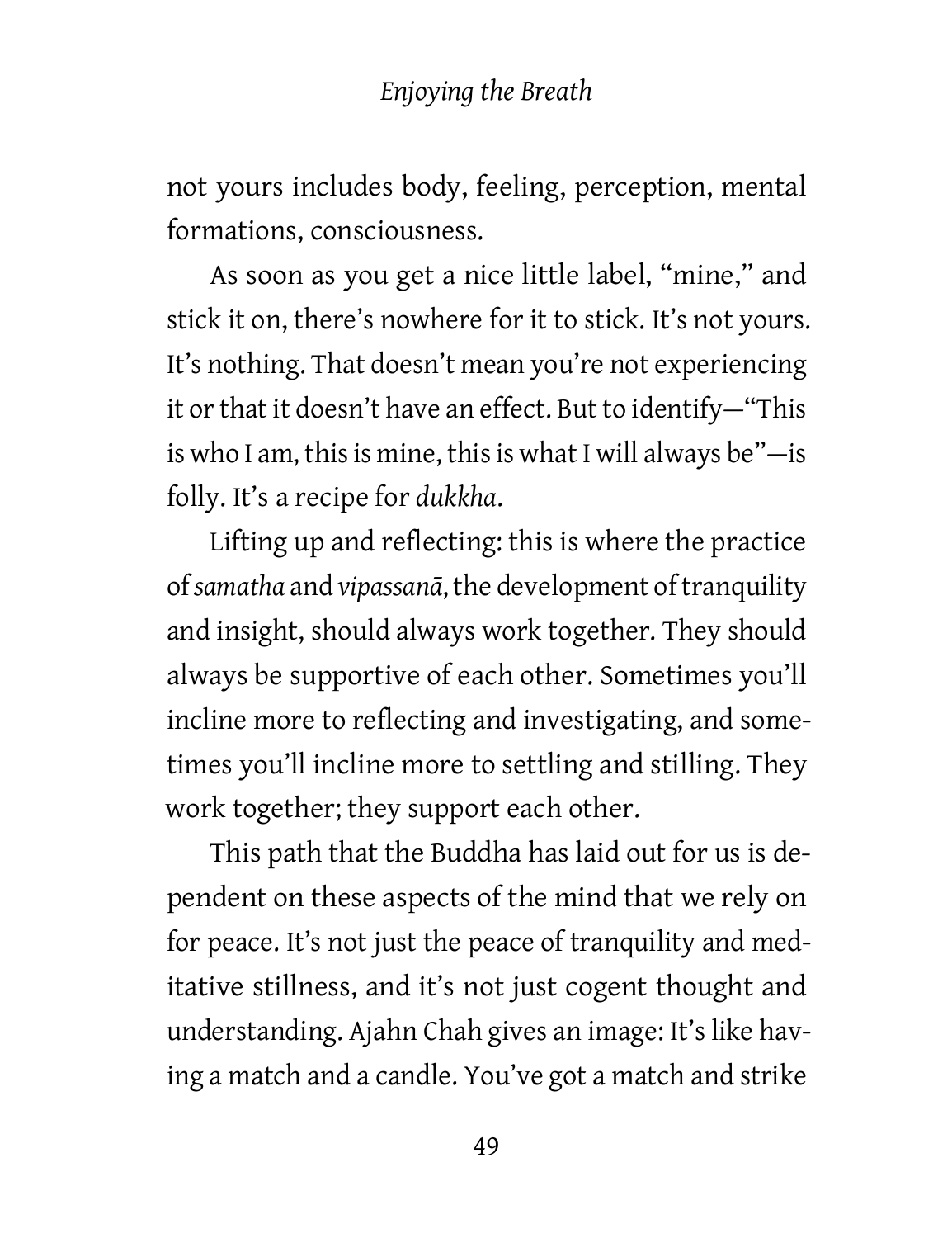it. It flares up and it goes out very quickly. It's not bright for very long. That's like insight. You might have a true understanding of something, but it's hard to sustain. Similarly, the candle is not lit yet, but there's potential. It's the potential of the peaceful mind, which is steady, but has to do something. You bring the match and the candle together, and you have a light that radiates out for a long period of time. The joining of tranquility and insight: they work together and they rely on each other.

Coming back to the construction of the *Ānāpānasati Sutta*, there's a pattern: you have four sets of four instructions. They line up with the Four Foundations of Mindfulness. The first four steps are related to the body. The second set of four instructions has to do with feeling. *Pīti* and *sukha* are in the realm of feeling. Then the Buddha brings us to experiencing the *citta-sankhāra*, the mind conditioner, which is another aspect of feeling. Feeling and perception condition the mind. *Vedanā* (feeling) and *saññā* (perception and memory) condition the mind. All the different thoughts arise out of feeling and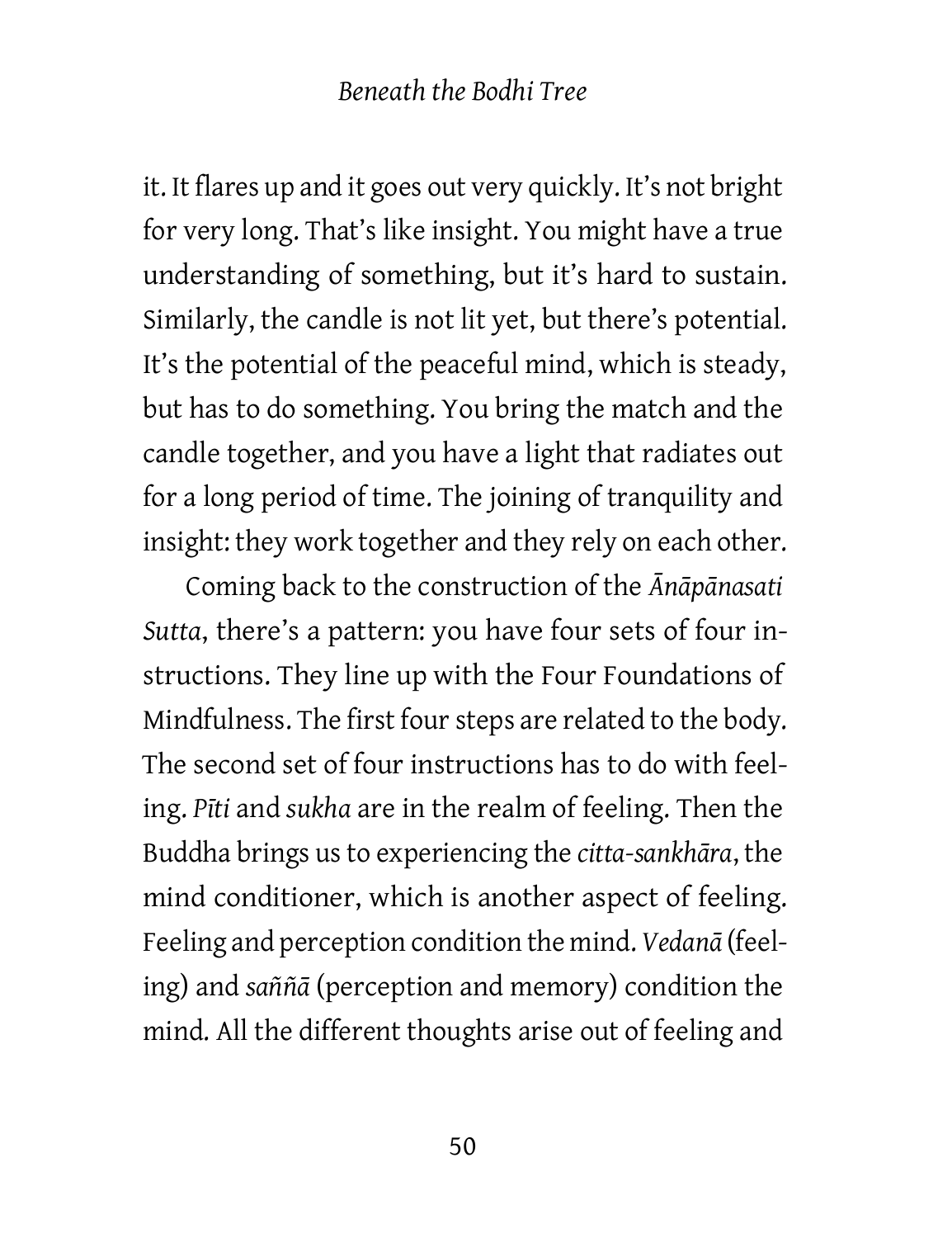perception. Feeling and perception generate those impulses, those movements of mind, and the whole train of thought that we get dragged along behind.

The last step or instruction in this second section on feeling is calming the mind conditioners, paying attention to calming. That's where it's helpful to suffuse and fill, permeate and pervade the body with feelings of well-being, because that helps slow the train down. Then you can start to recognize more clearly the conditioning process and look at where those impulses come from, where they arise. As they're pulling out of the station, you start seeing more clearly.

We're learning about the mind. We're learning how to work with the mind. But do it in a way that you're enjoying it, delighting in it, and learning. As I said, the primary verb the Buddha uses with all the rest of the aspects of mindfulness of breathing, including mindfulness of feeling, is *sikkhati*: training, learning, and educating yourself, figuring it out.

That should keep us busy for the morning.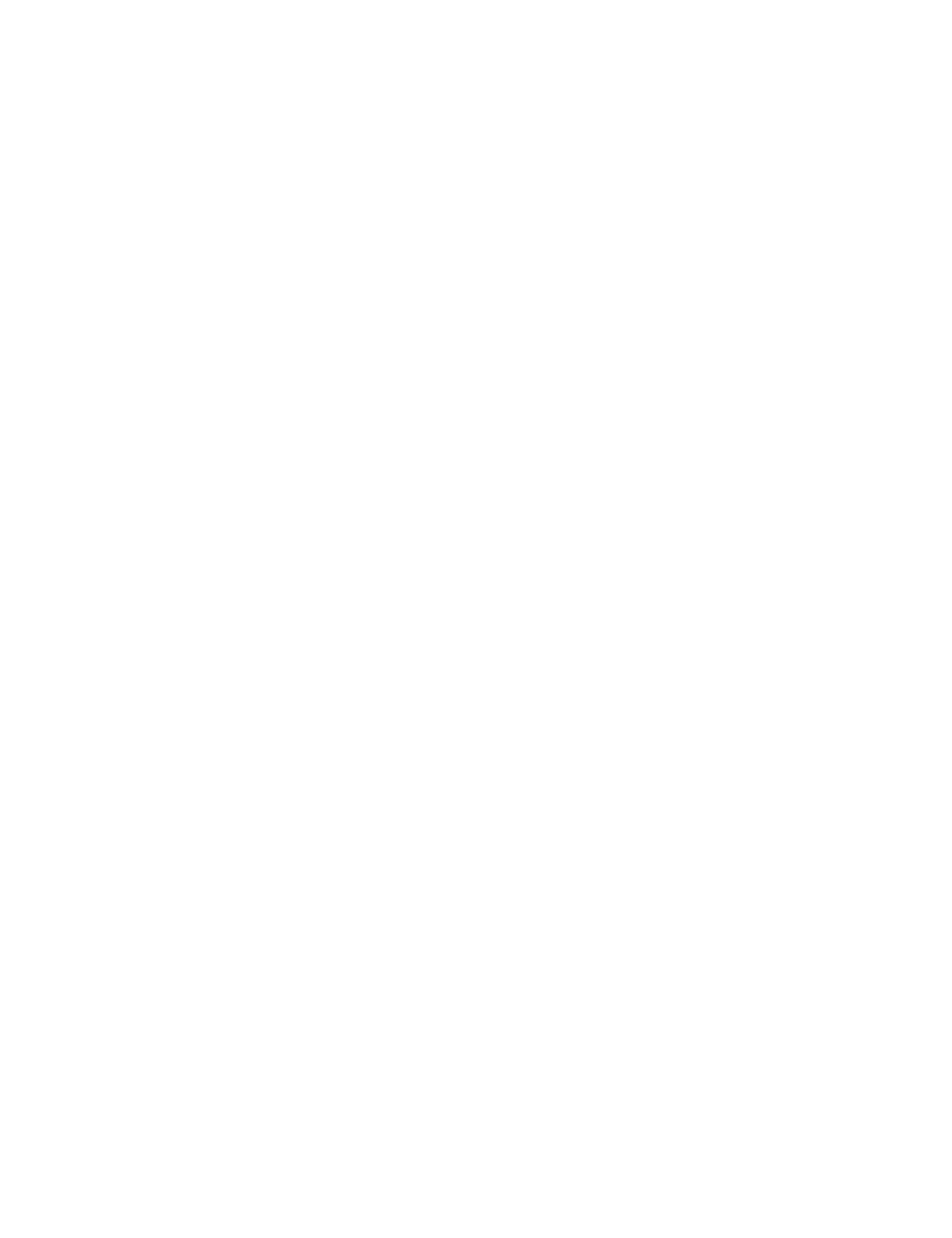## *Beneath the Bodhi Tree*

We've been in retreat now for just a little over five weeks. We've been having readings from the *suttas*. I've certainly been enjoying looking them up and doing the readings, and I think, from the feedback, there seems to be a general appreciation. I think it's really wonderful and essential that we get ourselves steeped in the words of the Buddha and understand the fundamental teachings.

There's another element or dimension to this. I think it's easy to hold out hope that if I just get these teachings, the intellectual structure, or the techniques down pat, then I'll be able to free myself from suffering. Maybe it's not articulated as baldly as that, but it's easy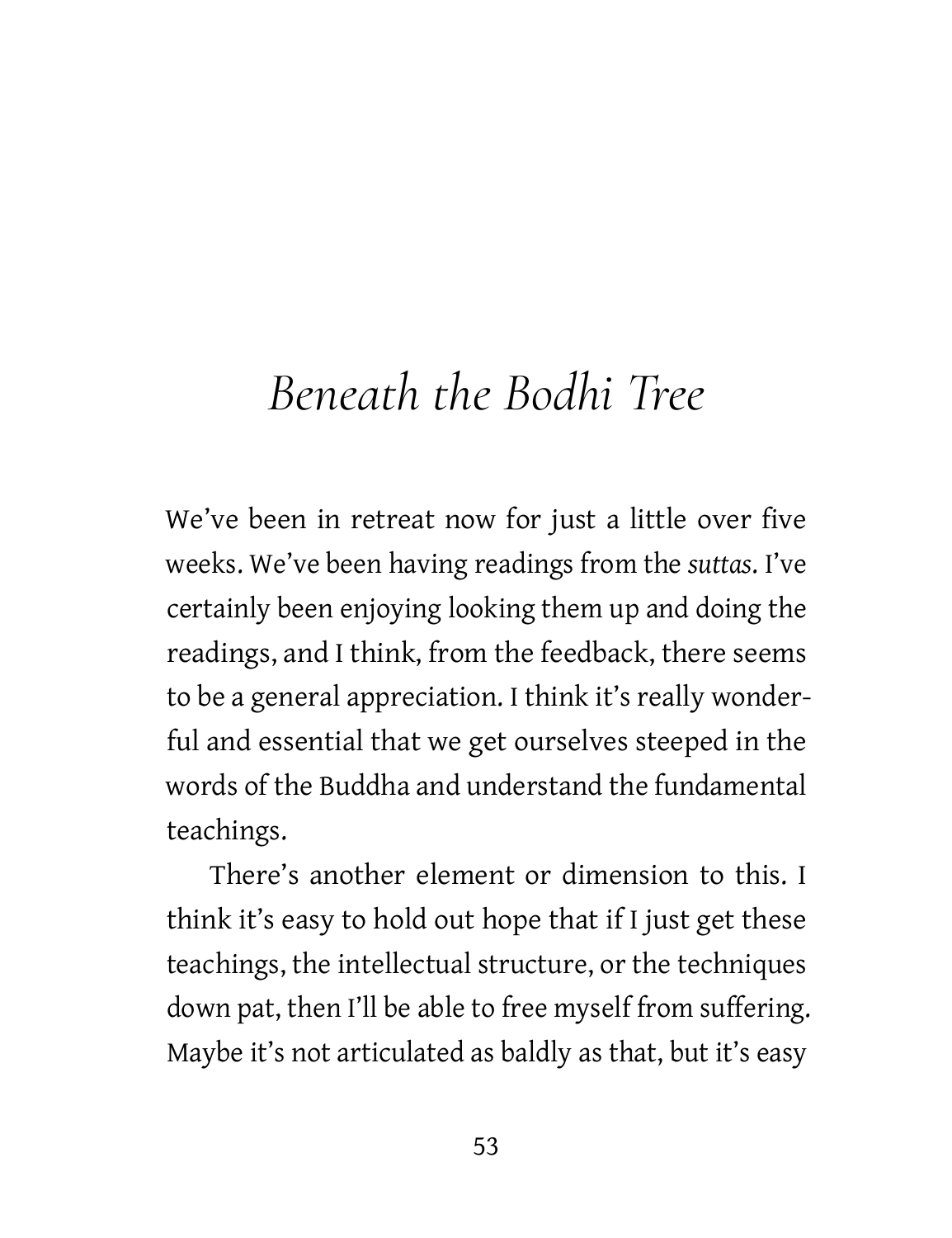to internalize this and forget that there's another really crucial element.

I remember one time when a group of Western meditation teachers went to pay respects to Ajahn Chah. Of course, they asked many, many things, but one of the questions was: What was it that Ajahn Chah saw in himself, what particular quality, that set him apart from others, in that he seems to have penetrated the Dhamma and realized the goal of the teachings? Ajahn Chah generally had a ready answer at the tip of his tongue for most things, but he stopped and pondered for a minute. He answered that it was probably a quality of courage or daring, being willing to really live the teachings and put everything into it—not to hold back. It was completely giving himself to the practice, to the teachings, to the holy life.

It's worth reflecting on and recognizing what our habits are. For Ajahn Chah, his recognition of dissatisfaction and holding an aspiration for peace were channeled into giving himself to the practice, rousing a certain daring and willingness to do it. When we're faced with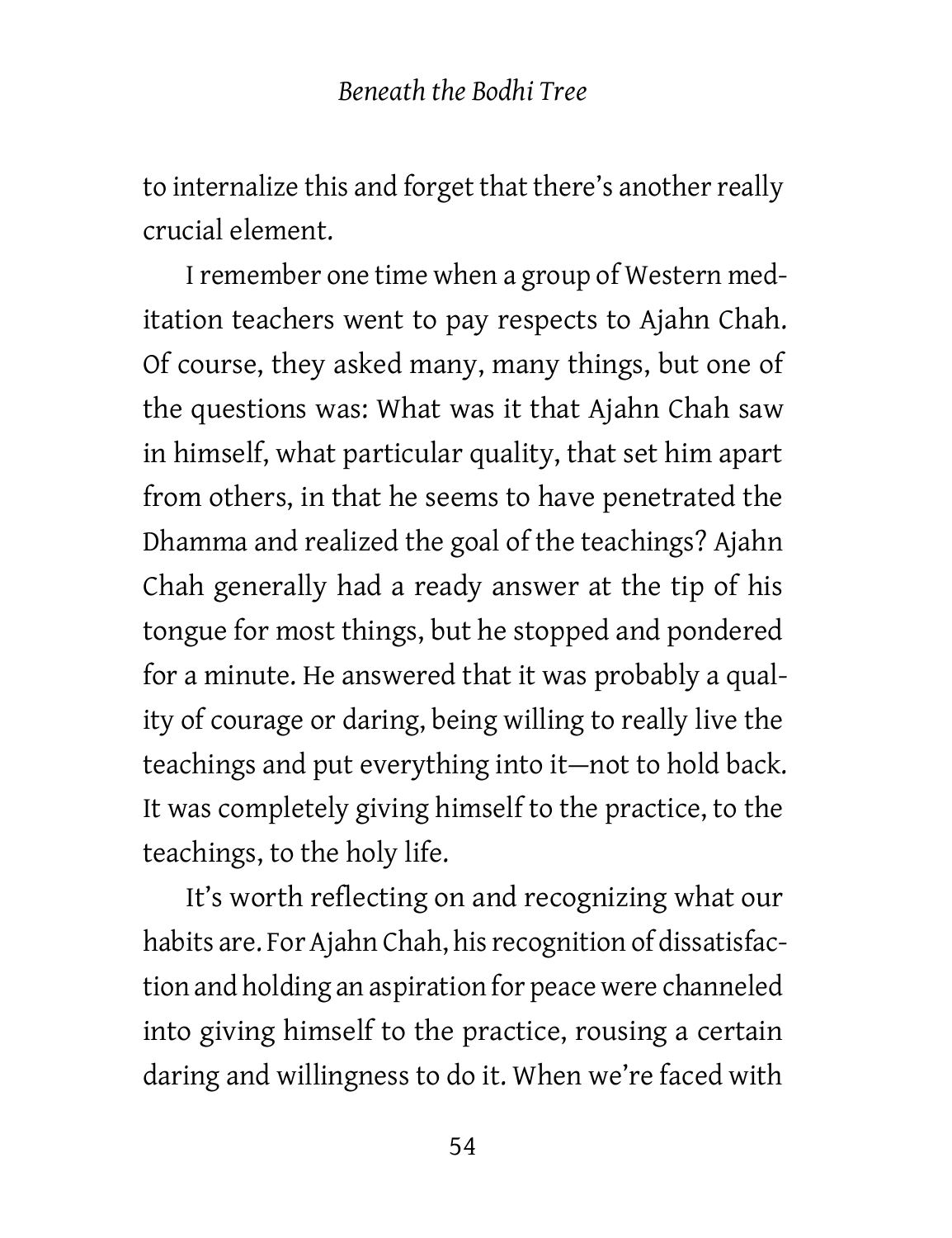suffering or difficulty, or stress, discontent, dissatisfaction, the habit, culturally, is to seek some kind of pleasure as an escape or distraction. There's a discourse where the Buddha says that, for the ordinary, unenlightened person, the only escape from *dukkha-vedanā* is to try to immerse themselves in *sukha-vedanā* in some way: some kind of pleasure or gratification to take the edge off the dissatisfaction. (S 36.6)

It's important to recognize and reflect on this in terms of the culture we have, which conditions all of us: the amount of debt in the culture, different kinds of drug and alcohol addictions, rampant obesity, the movement towards anything that is viewed as somehow pleasurable—anything that takes one away from discomfort, insecurity, and uncertainty, in order to get some feeling of comfort.

I remember one time going to visit a neighbor down on West Road who had cats. They were in the barn, because the owners weren't around all the time. They could get food whenever they wanted or needed it. One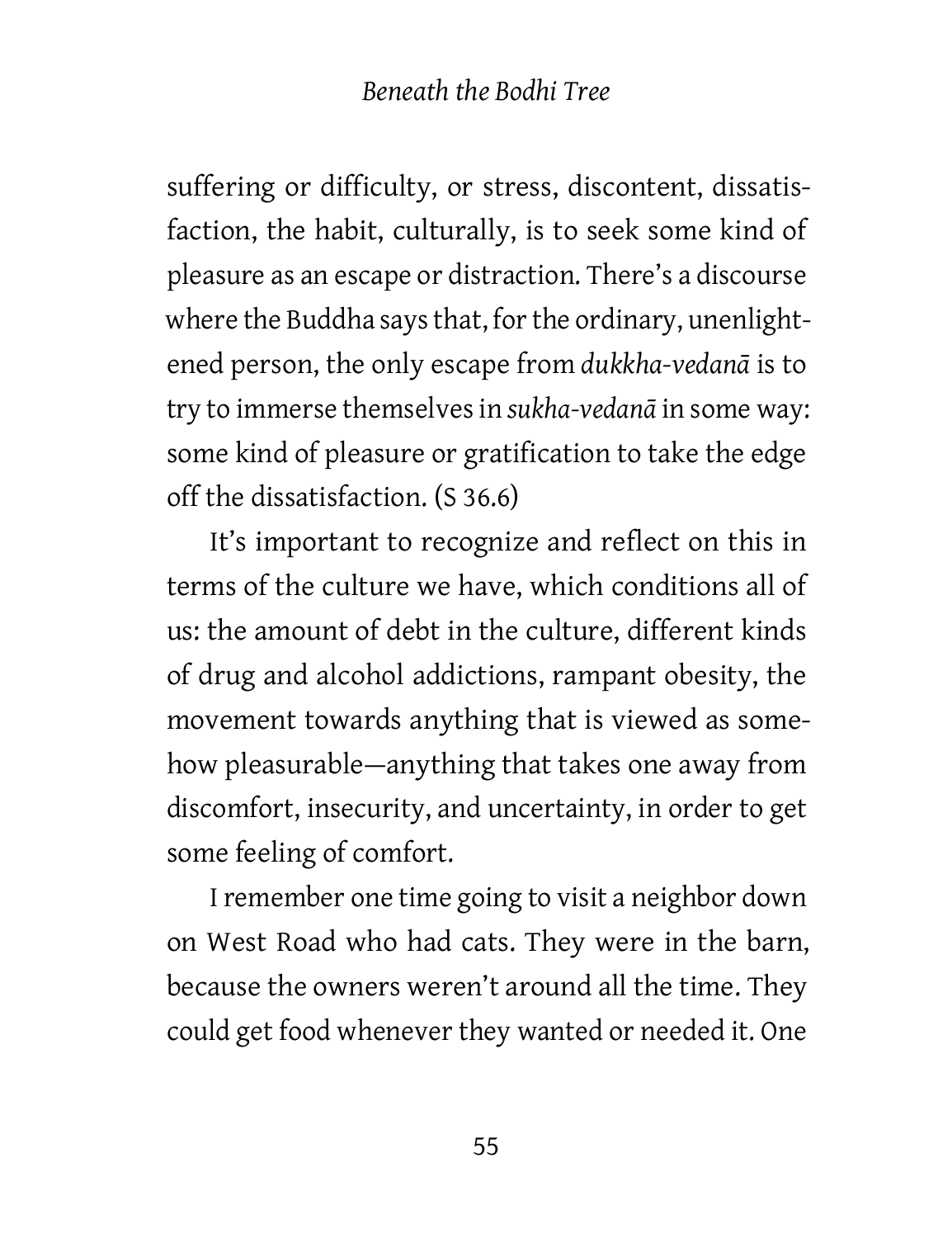particular cat was extremely nervous and uncomfortable. We came in to look at the cats to see how they were doing. The anxious cat would immediately feel nervous and go over and try to get more food and eat away. It was just ballooning out. It's the same mechanism in humans. We encounter some kind of discomfort and look for something pleasurable, distracting, interesting, or exciting—anything but actually having to be present with discomfort.

One of the realities of our existence is that we actually *are* exposed to all sorts of uncertainties, discomforts, and difficulties, just by virtue of being alive and having a human body and mind that feel and experience. There's a certain necessity to be able to recognize and be willing to be present for that feeling of being vulnerable, whether it's on the physical or emotional level. We *are* in a very vulnerable position. We're subject to illness, death, and separation from the things that we like, and we are of necessity put into situations where we're confronted with what we dislike. As long as we don't have the tools, or the courage and daring, to be present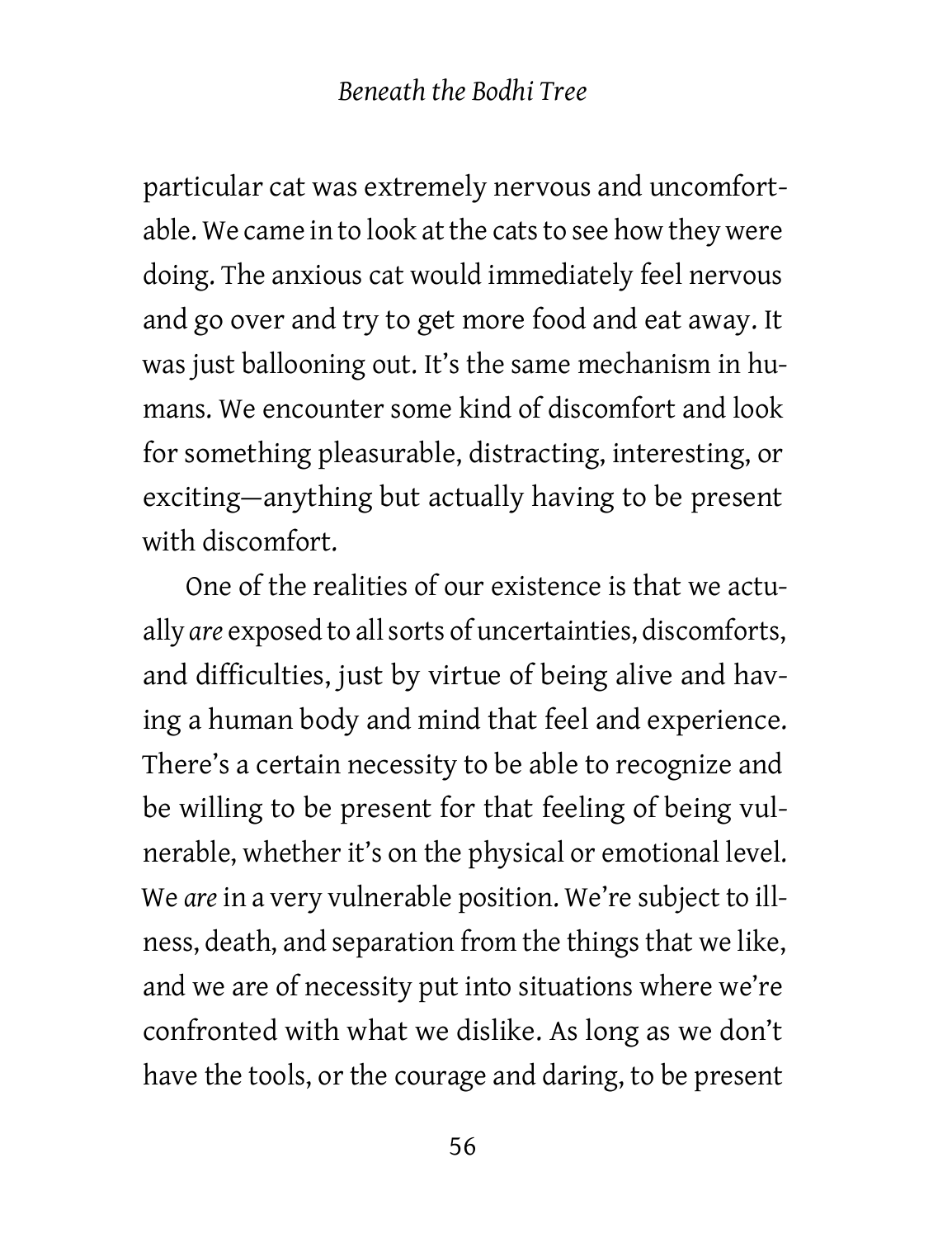for this, we'll try to find some way out. We distract ourselves in different ways, and of course those tend to be not very useful strategies. Or we project negativity externally, looking for somebody or something to blame, even blaming ourselves. We end up in cycles of negativity that the Buddha characterized as unwholesome actions of body, speech, and mind.

Sometimes the teachings can be a bit formulaic, so it's important to investigate their nuances. It's easy to say, in a pat phrase, that these are just unwholesome mental states arising out of unwholesome actions and speech. But we're real people, and the feelings are very real. The habits we entrench ourselves in are very real. It's also too easy, too pat, just to use some of the teachings to put labels on things. So, you say: "It's all *dukkha*. Get used to it. What did you expect? Life sucks, anyway." Or, "It's all *anicca*, *dukkha*, *anattā*."[\\*](#page-65-0) Even though that's true, it's not performing its function. The Buddha's insights into those universal characteristics are insights

<span id="page-65-0"></span><sup>\*</sup>The three characteristics of all conditioned experience: impermanence, unsatisfactoriness, and not-self.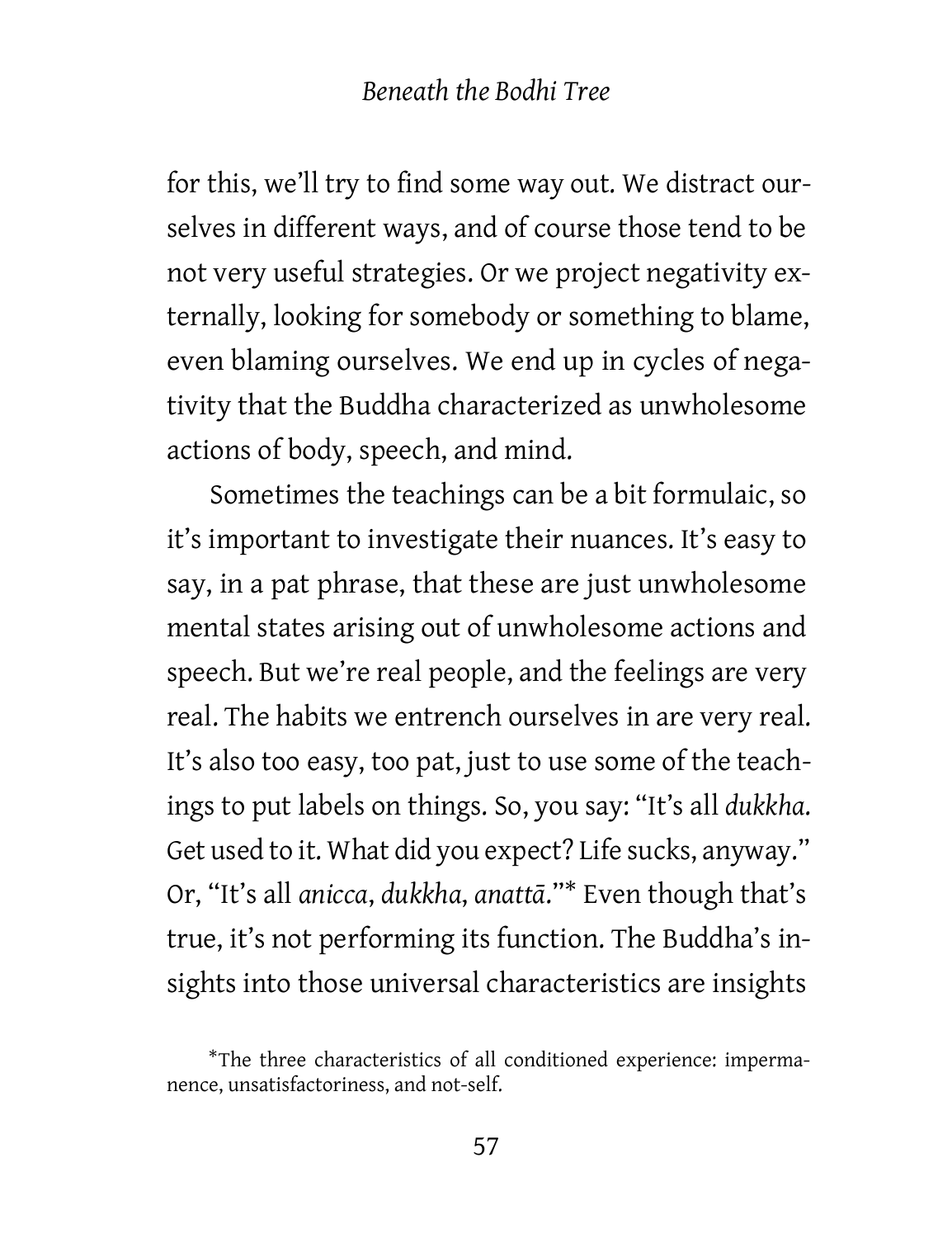that lead to a penetration, a realization that allows one to be at complete peace with the way things are.

In contemplating the teachings and way of practice, we start realizing how important it is that there also needs to be a recognition of vulnerability to *dukkha*, discomfort, dis-ease. The response that is needed is really one of rising up to this with a sense of mindfulness, patience, and equanimity. When they're just words, you can put an intellectual framework around them, but the willingness to be present with experience that patience implies is very different. In terms of equanimity, it's the willingness to be steady, unmoving, and unshaken by experience. One has to be there for it; one can't just push something down or cover it over with a concept or idea. It's not just the *idea* of equanimity or even the *idea* of wisdom, even if you have all the right answers. "It's all *anicca*, *dukkha*, *anattā*. It's this cause, that cause." What is the feeling? What is the experience? Again, it's the need to recognize the vulnerability we have in the human condition.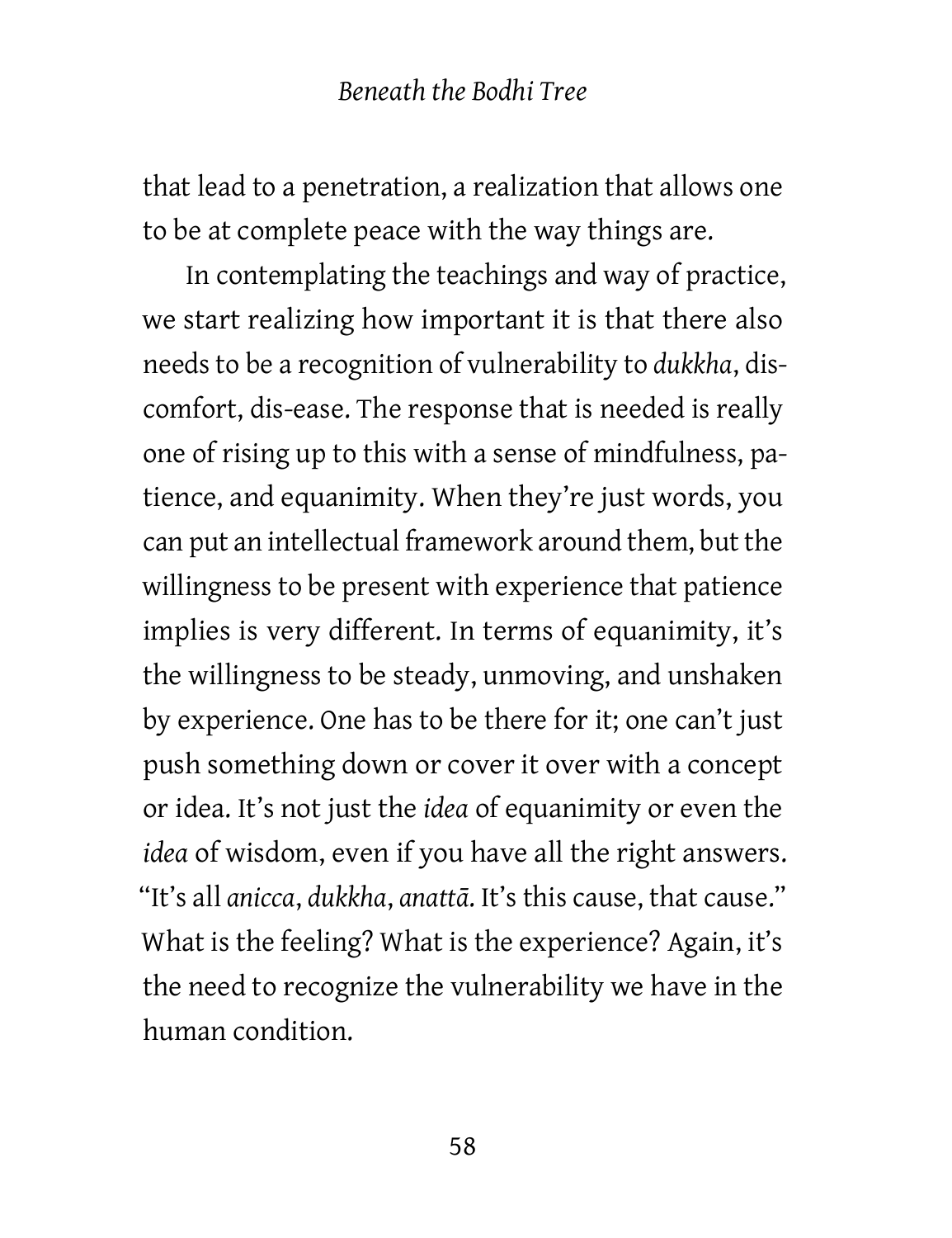It's also how we relate to each other as human beings. This is where the qualities of generosity and giving, gratitude and reciprocation out of gratitude, enter. The discomfort that we experience is often times in how we interact and live with each other, having to live in the human condition with other people. Ajahn Chah was somebody who was always present for other people. He was always there. It wasn't always comfortable for him, but the example he set was one of being in the experience of living a human life and living it in a truly wise way. That entails a certain willingness to give of oneself, to share, and to be on the receiving end of some of the less beautiful aspects of human emotion.

Because of that willingness to be present and give, one's own discomfort is transformed. Ease, clarity, and peace don't come just because we can put a label on our experience, cover it over with the phrases of a wise discourse from the *suttas*, or go back and meditate. These are obviously all things that we need to be developing and cultivating, but there has to be the element of courage to look at and live our experience, the courage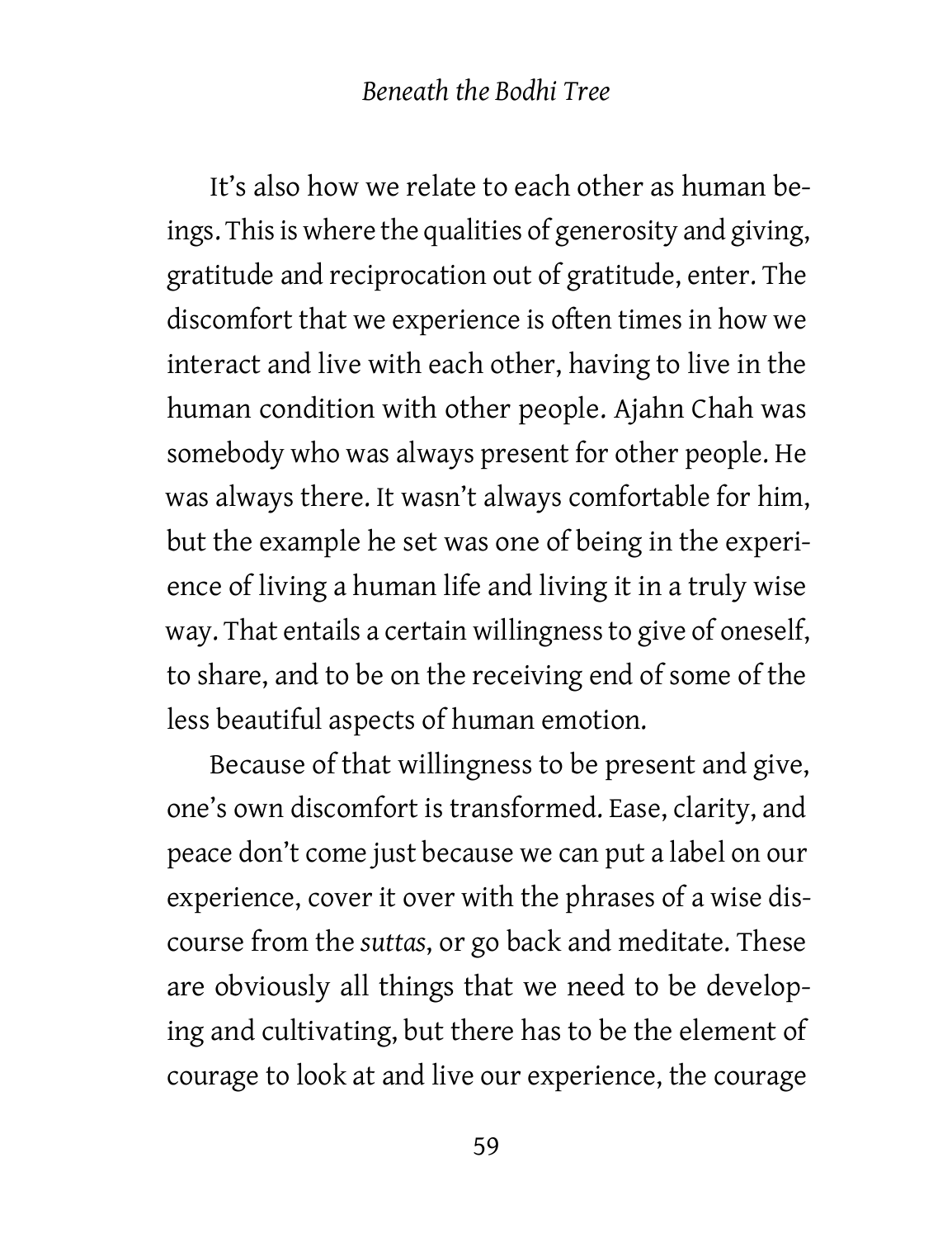to be in a position of being vulnerable. It's hard to get that in a textbook or a book of Buddhist philosophy. It's the lived experience that is crucial.

When the Buddha gives instructions on the relinquishing of attachment to form, feeling, perception, mental formations, and consciousness, it all sounds so easy. But what does it mean? What does it entail? One of the visions or insights that I had was when I was considering the Buddha meditating beneath the Bodhi Tree. In essence, what the Buddha had to do was to give up everything, even his attachment to his own life. Everything that he conceived of as his, any kind of hope, needed to be given up. That willingness to die beneath the Bodhi Tree: that's incredible courage and daring.

Think of the interactions we have and the petty irritations that come up when somebody says something, and we worry what they think of us: "Are they going to dislike me because of this?" Or: "I hope they like me!" Our minds keep going to that. When we think of relinquishing attachment, it seems so clinical and sterile. But, in reality, it is giving up the impulse of distracting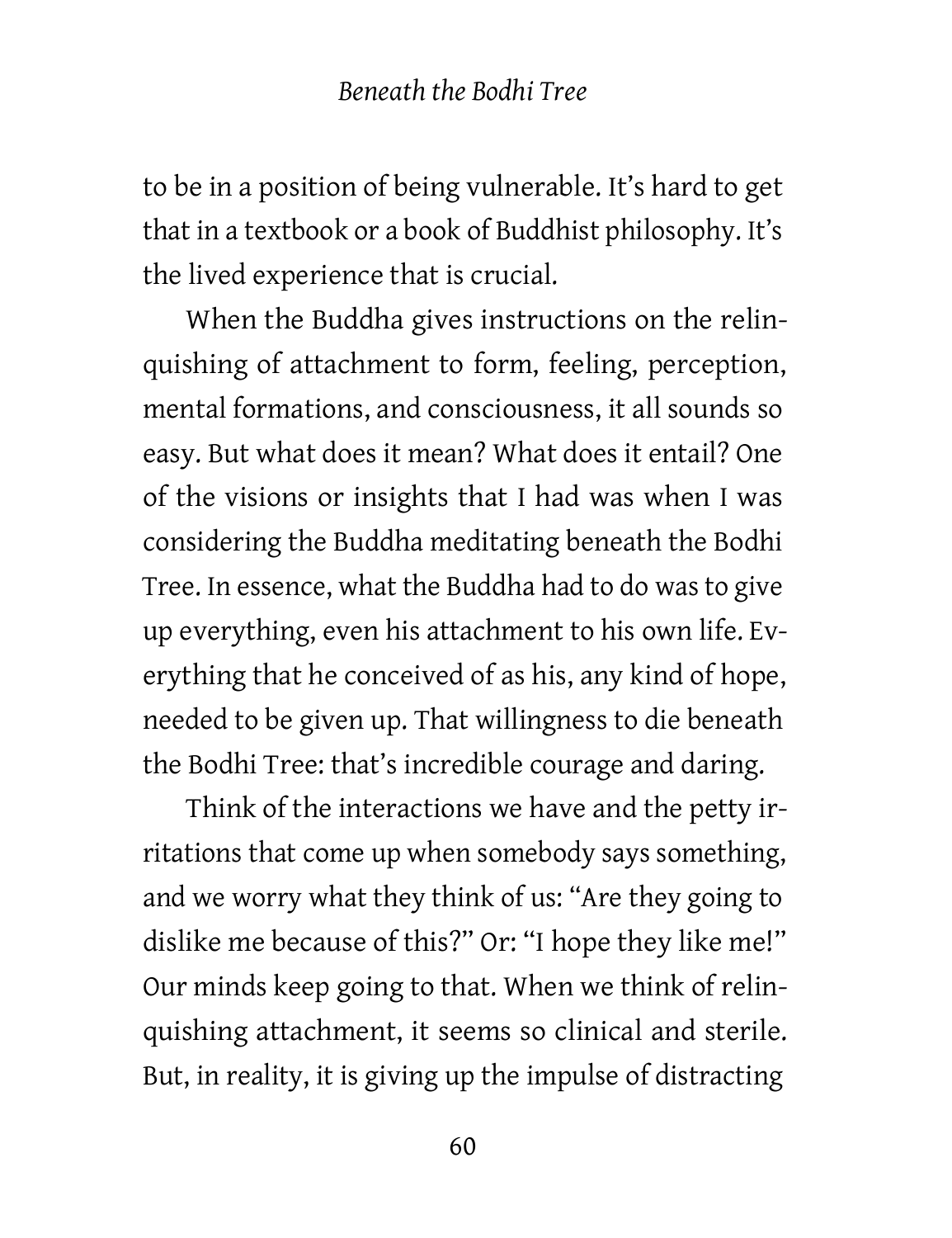ourselves with something pleasurable when we're feeling a bit uncomfortable, bored, or uneasy, and of the attachment to trying to find the right method, the right technique. Our mind goes, "If I just do it like this, then it'll be right, and everything will be okay. If I just have this view, this idea, this concept, this phrase of this wise teacher, the Buddha or whomever, to be able to label this as *anicca*, *dukkha*, *anattā*, it will be alright."

The attachment to the sense of I, me, and mine, is *huge*. All our experience keeps revolving around the perception of I, me, and mine. Relinquishing attachment has to rely on something more than just having the right idea, thought, concept, or view. The qualities that *do* require a kind of relinquishing are important: the qualities of generosity and giving. Within those qualities is the necessity of being willing to give up something of oneself—the experience, time, and perception of one's own space and possessions and being willing to give, help, and share. This tends to be joyful in and of itself, but it also opens a doorway to be able to relinquish attachment.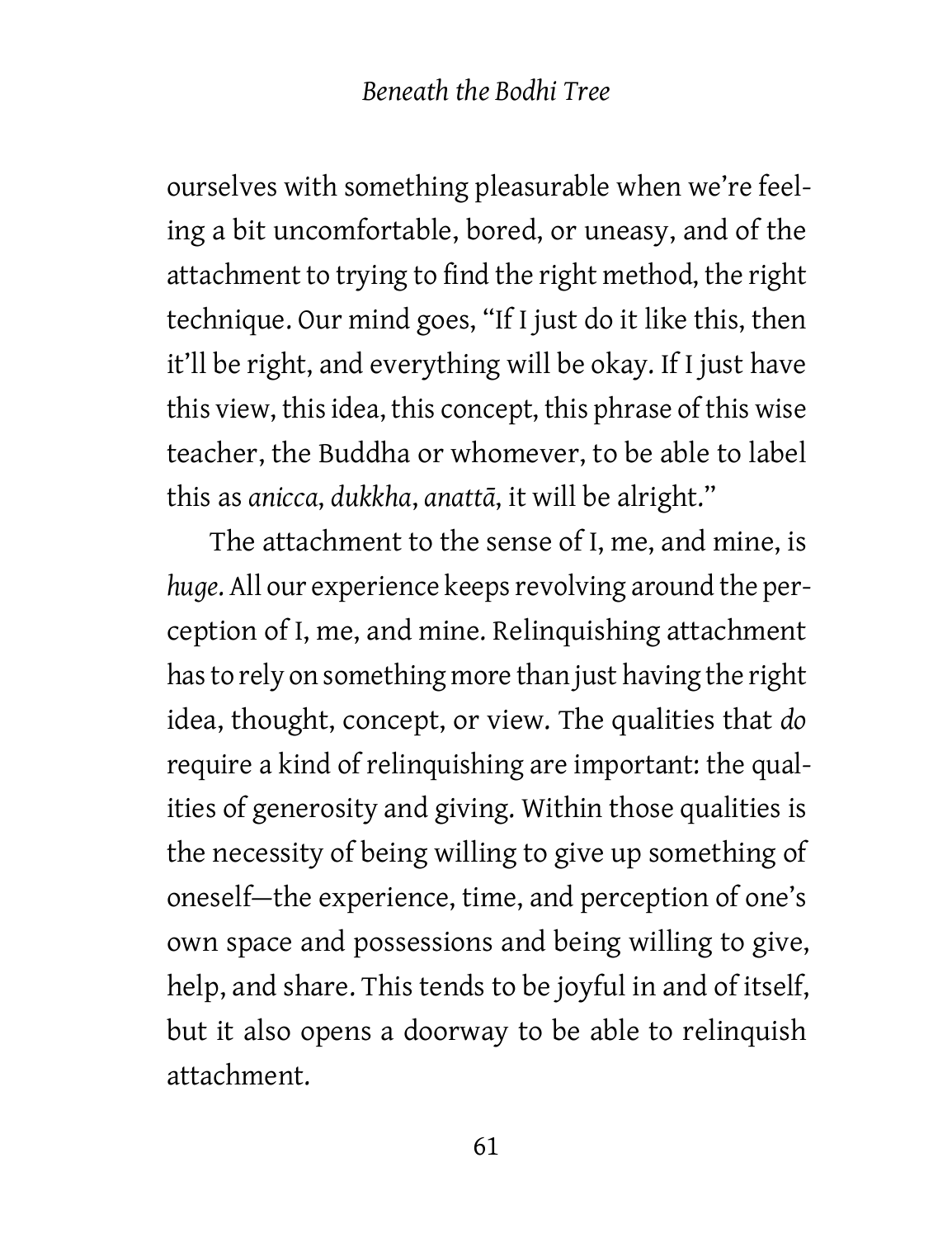We see this in the training of monastics in the areas of service and looking after each other and our different duties. Looking after the teacher, looking after the preceptor, looking after sick monks: these are things where we inevitably have to put ourselves forward to be of service or help somebody else. Again, one is making oneself vulnerable, and it's very useful. Ajahn Chah used that a lot in the training, and these are ways we can really start to rely on the qualities of generosity and giving that brighten the mind, as well as aspects of gratitude and sharing of blessings.

These are ways of wearing away the things that tie us to our attachments. It's not just the hours that you sit on your meditation cushion or the number of books on Buddhism that you read. As Ajahn Chah said, it's that courage or daring to really give oneself to the training. Sometimes that can be uncomfortable, but the discomfort of seeing a way through, seeing a way out, seeing ways to relinquish, is a really skillful strategy, as opposed to the conditioned responses to the insecurity and discomfort of the human condition by which we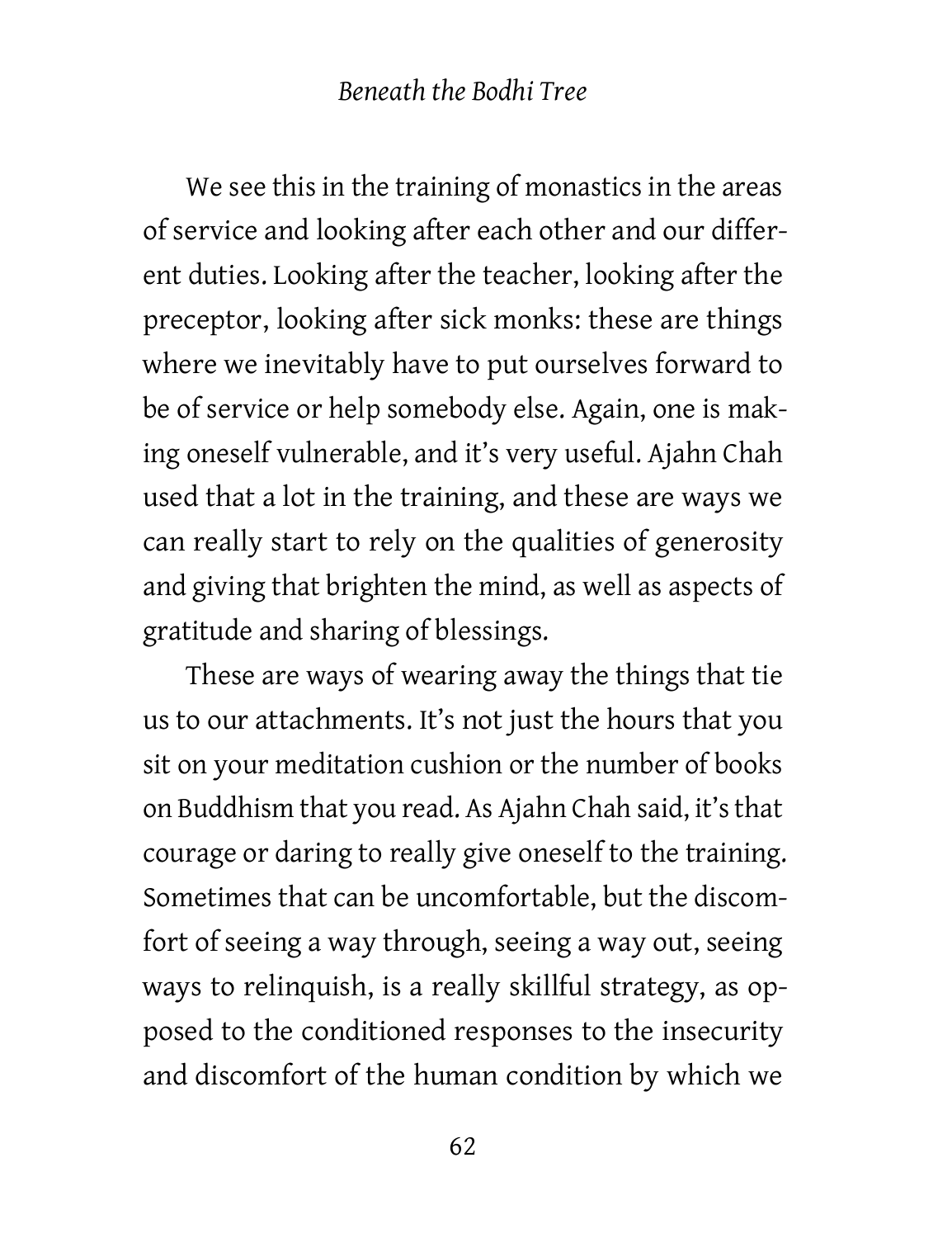keep repeating different ways of entangling ourselves in our attachments. Those qualities in our practice that enable us to bring up the sense of delighting in the opportunity to give ourselves to the teachings are incredibly invigorating.

Especially in a period of retreat, it's really helpful to be investigating some of these nuances and implications of our practice. What's going on underneath the practice, what are we doing, and what is the way out? What is the way of freedom that the Buddha symbolizes? What is the way out that the whole lineage of practitioners has experienced? So, it isn't just trying to get the intellectual concepts or outer form down, even though those things are a part of the training. It's seeing how it works, how it affects us. How do we make it work? How do we use these teachings, so they really allow us to savor the flavor of understanding and peace?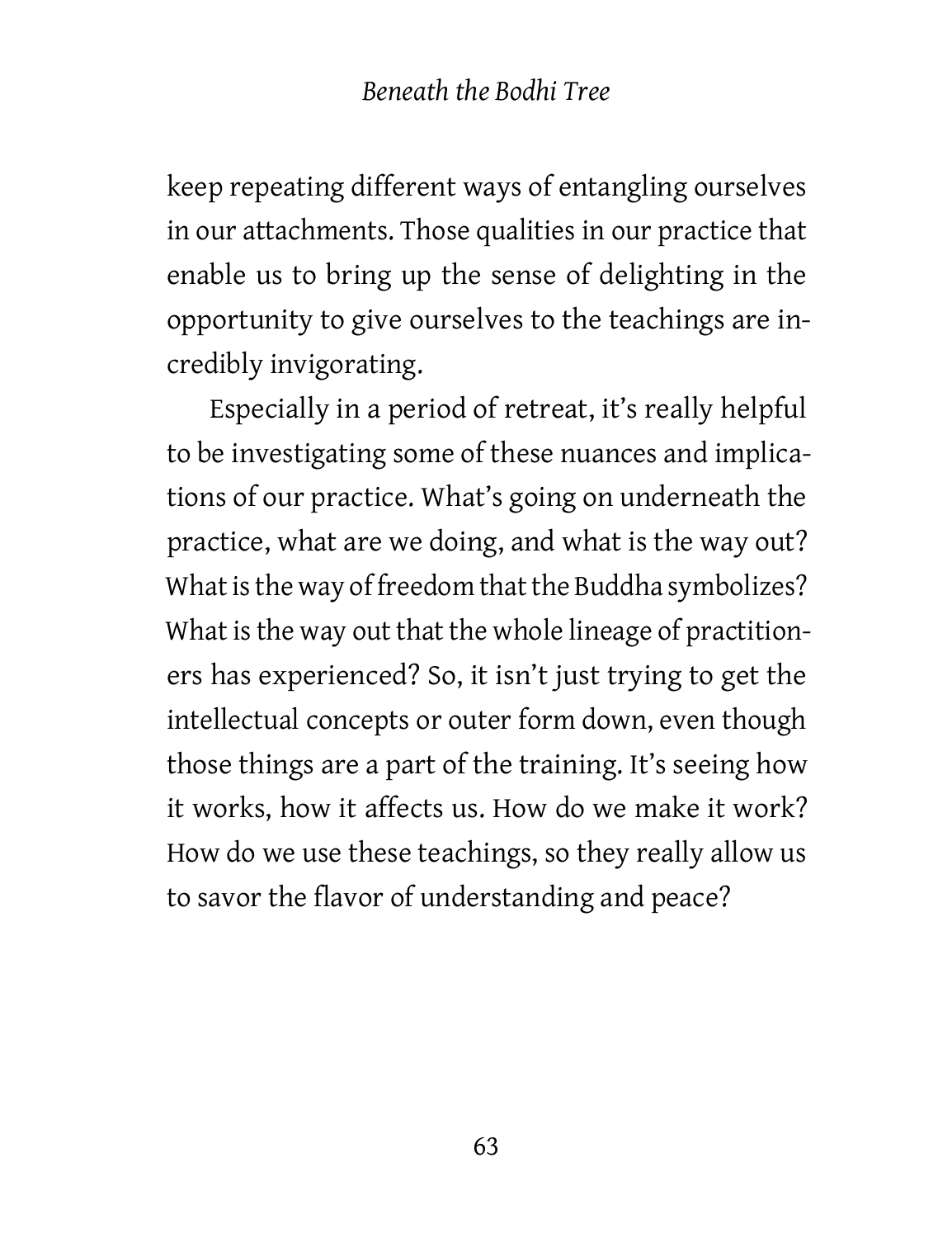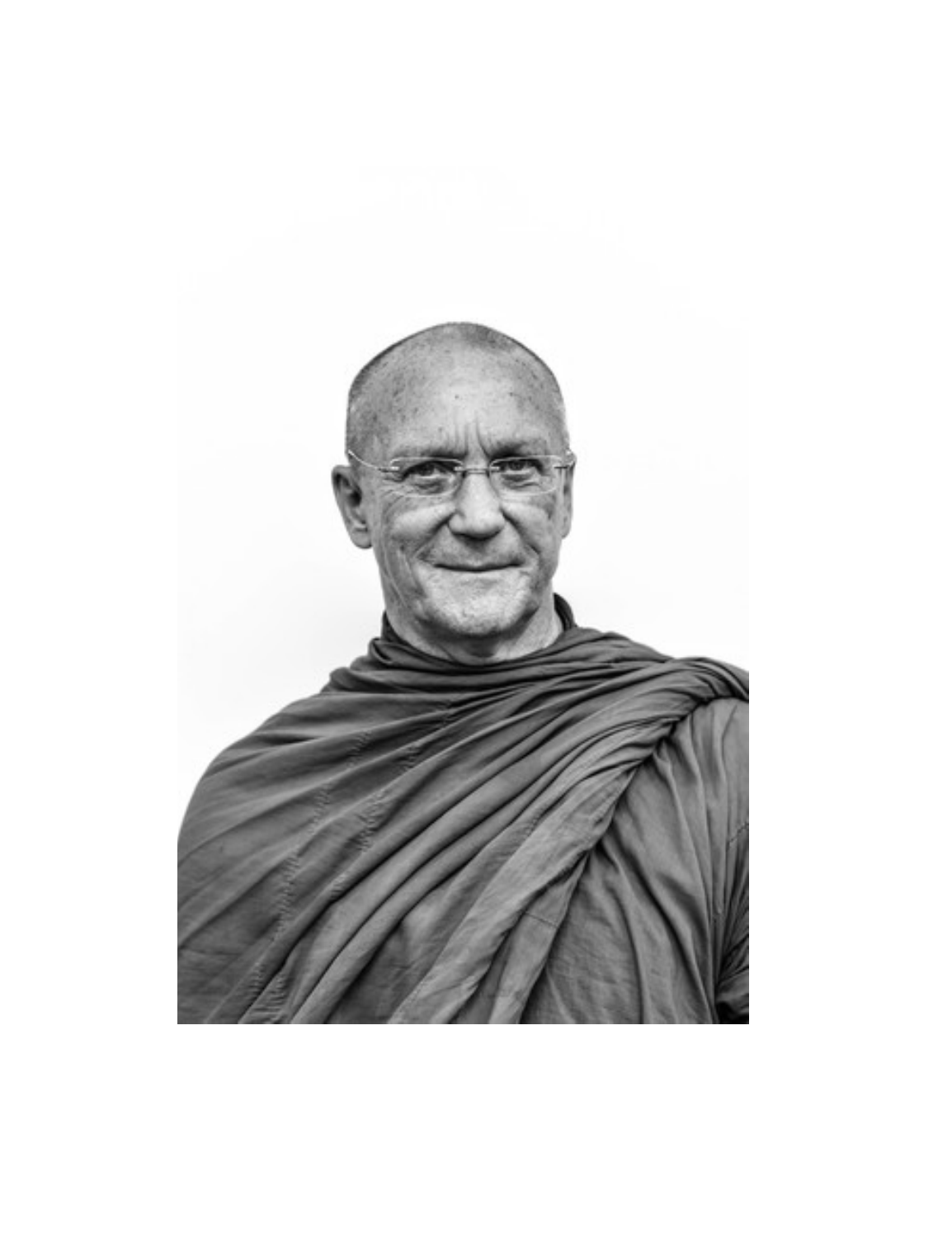## *About the Author*

Ajahn Pasanno took ordination in Thailand in 1974 with Venerable Phra Khru Ñāṇasirivatana as preceptor. During his first year as a monk he was taken by his teacher to meet Ajahn Chah, with whom he asked to be allowed to stay and train. One of the early residents of Wat Pah Nanachat, Ajahn Pasanno became its abbot in his ninth year. During his incumbency, Wat Pah Nanachat developed considerably, both in physical size and reputation. Spending twenty-four years living in Thailand, Ajahn Pasanno became a well-known and highly respected monk and Dhamma teacher. He moved to California on New Year's Eve of 1996 to share the abbotship of Abhayagiri Buddhist Monastery with Ajahn Amaro. In 2010 Ajahn Amaro accepted an invitation to serve as abbot of Amaravati Buddhist Monastery in England. Ajahn Pasanno is now the sole abbot of Abhayagiri.